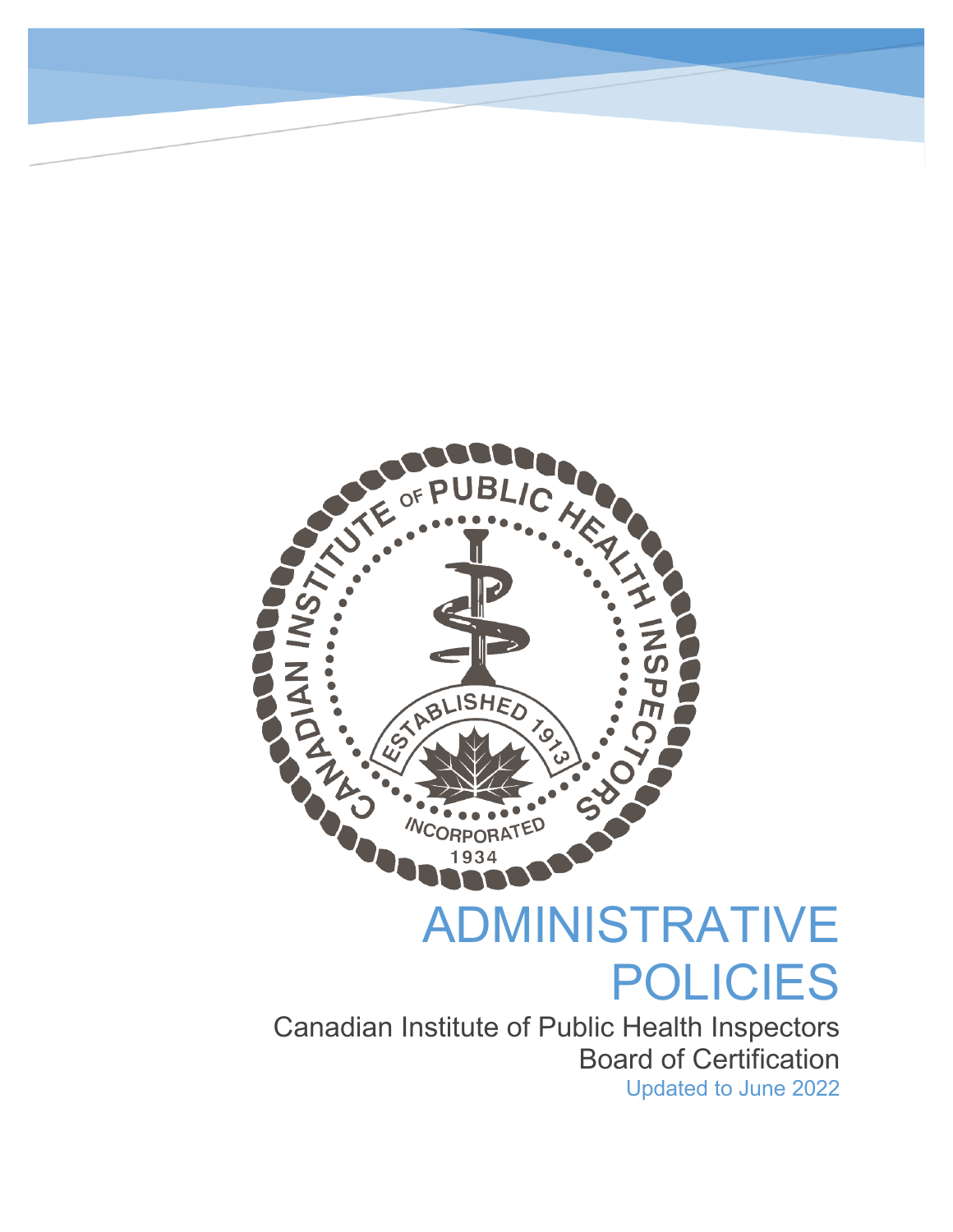# **Table of Contents**

| Policy 1 - Accreditation Requirements for Canadian<br><b>Environmental Public Health Programs</b>                          | $\overline{2}$ |
|----------------------------------------------------------------------------------------------------------------------------|----------------|
| Policy 2 - Curriculum Requirements of Board of Certification<br><b>Accredited Programs</b>                                 | 5              |
| Policy 3 – Practicum Requirements for Candidates of CPHI(C)                                                                | $\overline{7}$ |
| Policy 4 – Examination for the Certification in Public Health<br>Inspection Canada CPHI(C)                                 | 13             |
| Policy 5 – Issuance and Replacement of Certificate in Public<br>Health Inspection (Canada)                                 | 29             |
| Policy 6 - Financial Management                                                                                            | 31             |
| Policy 7 - Recognition of Public Health Inspection Training in the<br><b>Canadian Armed Forces</b>                         | 38             |
| Policy 8 - Requirements for Foreign-Trained Environmental<br>Public Health Professionals Seeking the CPHI(C)<br>Credential | 40             |
| Policy 9 - Formal Reviews and Appeals of Board of Certification<br>Examinations (Repealed on June 7, 2022)                 | 46             |
| Policy 10 - Complaints Regarding BOC Members, NEP<br>Members, Exam Coordinators, Examiners or Exam<br>Proctors             | 47             |
| Policy 11 - Accommodation                                                                                                  | 49             |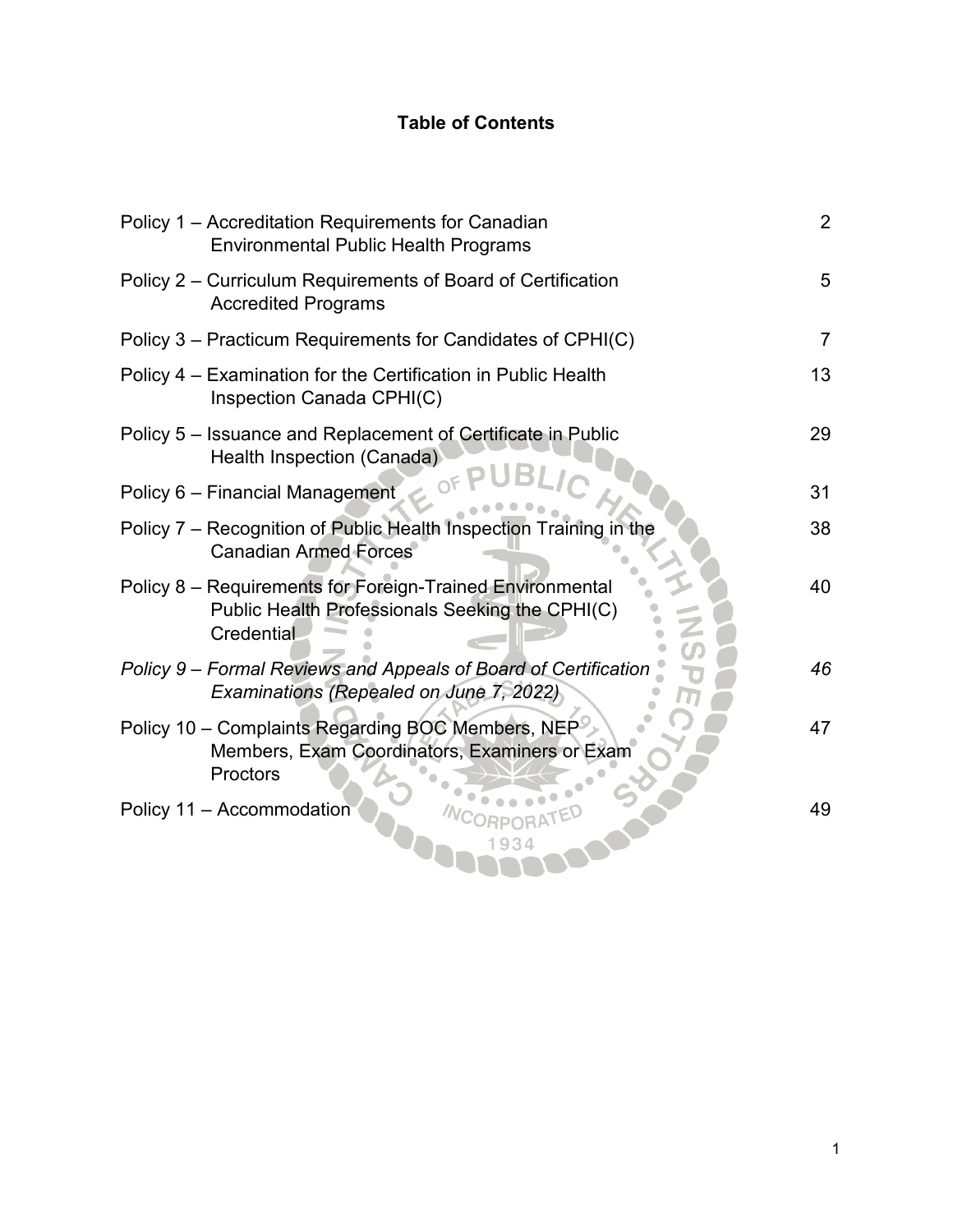#### **Title: Accreditation Requirements for Canadian Environmental Public Health Programs**

**Approving Body:** Board of Certification of the Canadian Institute of Public Health Inspectors

**Effective Date:** 31-OCT-2019 **Last Revised Date:** 1-APR-2021

#### **1.1 Purpose**

This policy prescribes the requirements for Environmental Public Health programs at postsecondary institutions that seek to obtain and/or maintain accreditation by the Board of Certification.

#### **1.2 Scope**

This policy applies to EPH programs at post-secondary institutions within Canada and the BOC.

### **1.3 Definitions**

**Accreditation review** means a review conducted by the accreditation review committee subject to section 19(1)(a) & (b) of *The Board of Certification Regulations.*

**BOC** means the Board of Certification of the Canadian Institute of Public Health Inspectors.

**BOC accredited programs** means those environmental public health programs recognized by the BOC of CIPHI as granting degrees that are acceptable to the BOC, subject to *BOC Regulations* 14(1)(a). **SH<sub>E</sub>** 

**CPHI(C)** means the Certificate in Public Health Inspection (Canada).

**EPH** means environmental public health.

#### **1.4 Canadian Accreditation Requirements**

- (a) EPH programs that seek to obtain or maintain BOC accreditation must adhere to the requirements prescribed by BOC Policy 1, BOC Policy 2, Appendix A: CIPHI Board of Certification Instructional Objectives, Appendix B: Criteria for the Orderly Review of CIPHI Board of Certification Accredited Programs and Appendix D: Professional Advisory Committee Terms of Reference.
- (b) EPH programs that seek to obtain or maintain BOC accreditation are required to undergo an accreditation review.
- (c) EPH programs that require BOC approval or review must pay the fee as prescribed in BOC Policy 6.
- (d) Approved BOC accredited programs are subject to a review every five years, or more often in cases where prior approval has been granted for a period of less than five years, or if the BOC deems an earlier review to be necessary.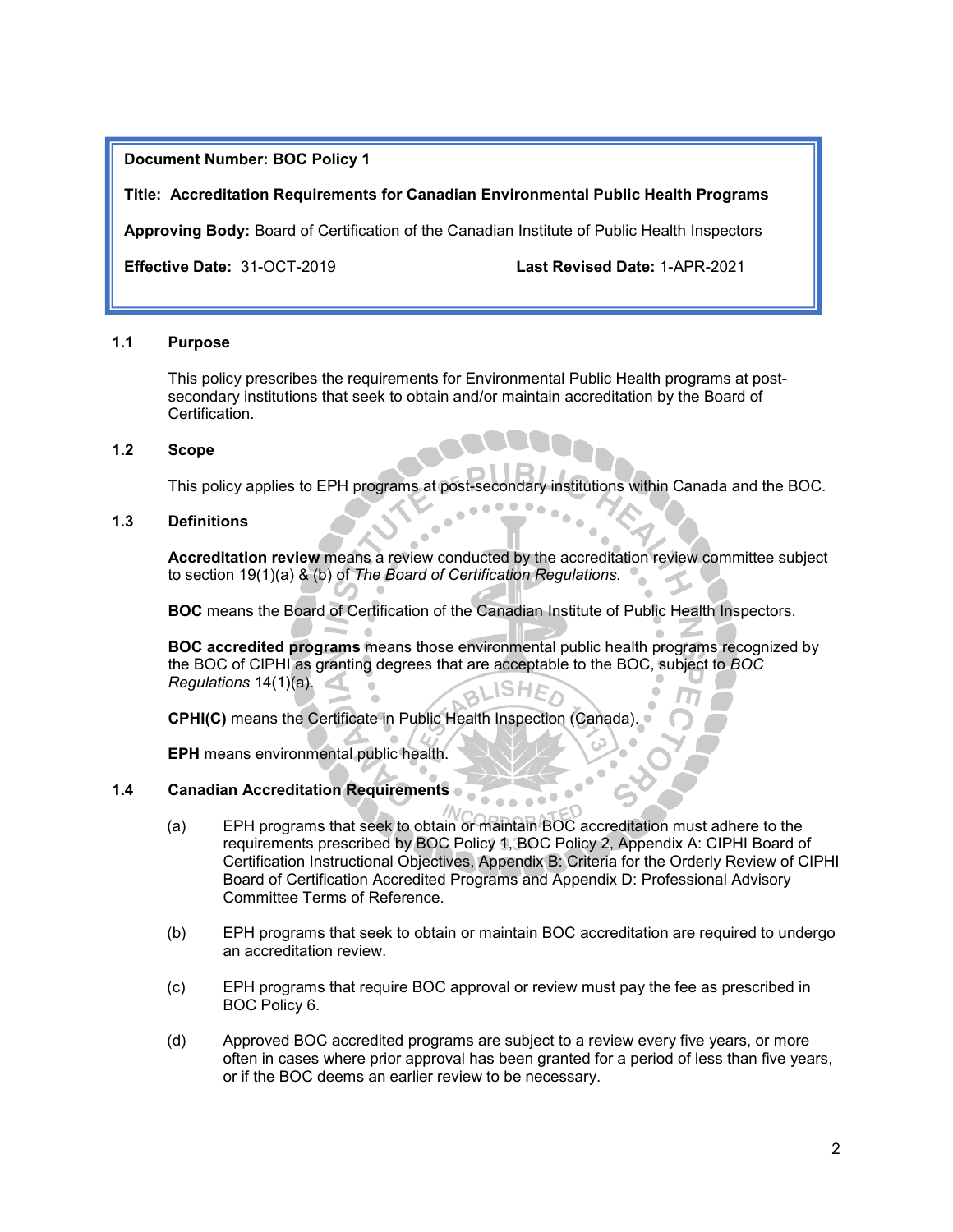- (e) EPH programs that seek BOC accreditation must demonstrate verbally and in writing how it meets:
	- i. Appendix B: Criteria for the Orderly Review of CIPHI Board of Certification Accredited Programs, and
	- ii. BOC Policy 2, including the program-level, module-level, and course/lesson-level requirements of the instructional objectives outlined in Appendix A.

#### **1.5 Authority to Grant, Suspend or Cancel Accreditation**

- (a) An accreditation review committee must be made up of three current members of the BOC who are not presently residing or employed in the province/territory where the EPH program is located. In the event the BOC is unable to get three current members together to form a review committee the BOC may call on a past BOC member who are not presently residing or employed in the province/territory where the EPH program is located within a three year period of the member leaving the BOC.
- (b) The BOC should conduct its accreditation approval or review in accordance with the standards set out by the Association of Accreditation Agencies in Canada (Appendix C).
- (c) The BOC must make a decision to grant, suspend or cancel the accreditation of an EPH program within six months after the completion of the review. The decision must be made by majority vote of the BOC, in consultation with the accreditation review committee (when available). The EPH program must be notified in writing of any BOC decision. Where the decision is made to grant accreditation, the notification must set out the time limit of the accreditation. 'n

 $\alpha$ 

- (d) The BOC may suspend or cancel accreditation of an EPH program at any time where in the opinion of the BOC the EPH program does not meet the requirements of BOC Policy 1 or BOC Policy 2. The decision to suspend or cancel accreditation must be made by majority vote of the BOC, in consultation with the accreditation review committee (when available). The EPH program must be notified in writing of the decision.
- (e) The BOC may include conditions of approval within their written decision. Every BOC accredited program is required to comply with these conditions within a time limit set by the BOC. Failure to comply within the prescribed time limit may result in a suspension or cancellation of accreditation by the BOC.  $\bullet^\bullet$
- (f) The BOC has the authority to modify BOC Policy 1 and BOC Policy 2. Nothing in any BOC policy or previous accreditation the BOC has granted shall prevent the BOC from altering this or any policy, appendices, guidelines and associated documents.

#### **1.6 Reference & Related Documents**

*The Board of Certification Regulations* Appendix A: CIPHI Board of Certification Instructional Objectives, 2018 Appendix B: Criteria for the Orderly Review of CIPHI Board of Certification Accredited Programs. Appendix C: Association of Accrediting Agencies of Canada: Guidelines for Good Practice, May 2015

Appendix D: Professional Advisory Committee Terms of Reference

#### **1.7 Version History**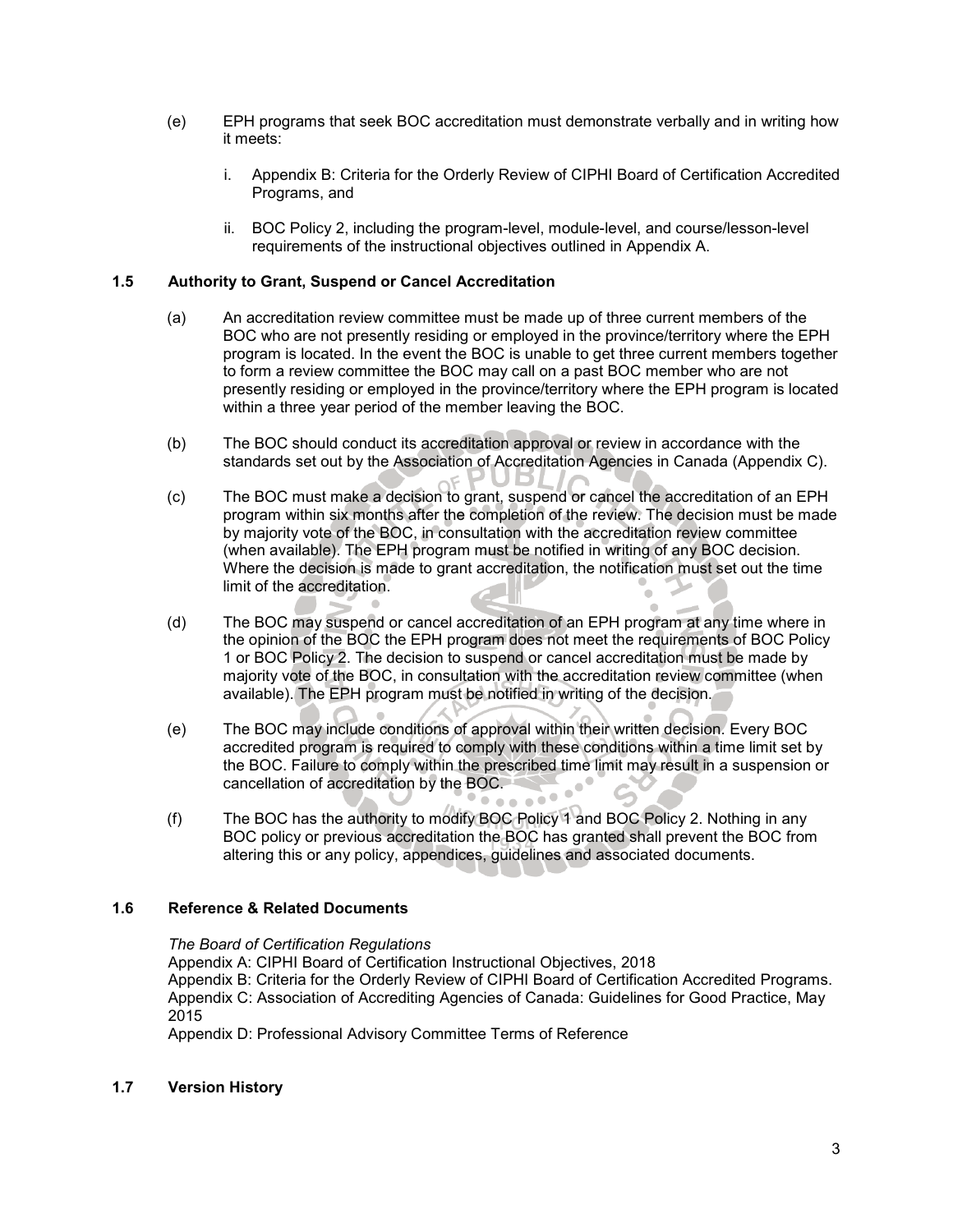| <b>Date</b>      | <b>Version</b>                        |
|------------------|---------------------------------------|
| October 28, 2019 | 1.0                                   |
| April 1, 2021    | 1.1 Minor Revision                    |
|                  | Updated reference to Policy 11 to     |
|                  | Policy 6 due to amalgamation of       |
|                  | financial policies.                   |
|                  | Revised the definitions and added BOC |
|                  | to the scope.                         |

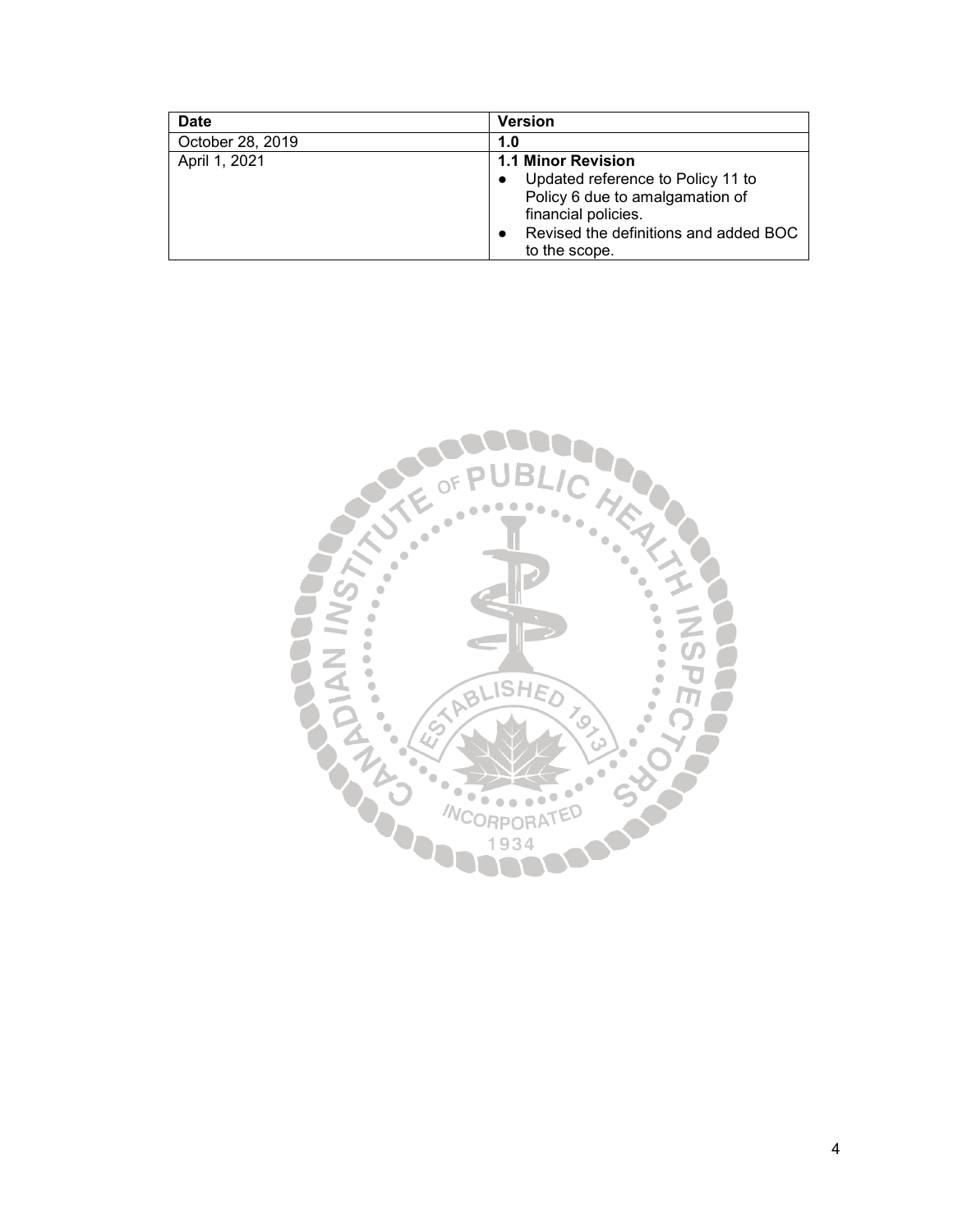#### **Title: Curriculum Requirements of Board of Certification Accredited Programs**

**Approving Body:** Board of Certification of the Canadian Institute of Public Health Inspectors

**Effective Date:** 31-OCT-2019 **Last Revised Date:** 1-APR-2021

#### **2.1 Purpose**

This policy prescribes the curriculum requirements for Board of Certification accredited programs and defines the entry-level knowledge required to begin the BOC practicum and examination process.

This policy also defines the entry-level scope of practice for CPHI(C) holders in Canada.

#### **2.2 Scope**

This policy applies to BOC accredited programs and its graduate

#### **2.3 Definitions**

**BOC** means the Board of Certification of the Canadian Institute of Public Health Inspectors.

**BOC accredited programs** means those environmental public health programs recognized by the BOC of CIPHI as granting degrees that are acceptable to the BOC, subject to *BOC Regulations* 14(1)(a).

**CPHI(C)** means the Certificate in Public Health Inspection (Canada).

**EPH** means environmental public health.

**Practicum** means the minimum 12 week period where the EPH student gains practical experience in EPH prior to obtaining the CPHI(C).

#### **2.4 Curriculum Requirements of BOC Accredited Programs**

**NCORPORATE** 

- (a) A BOC accredited program must use Appendix A: CIPHI Board of Certification Instructional Objectives to instruct and measure the student's achievement of the program-level, module level, and course/lesson level requirements.
- (b) A BOC accredited program must require a minimum grade of 60% in all courses related to the BOC Instructional Objectives.
- (c) A BOC accredited program must include the Code of Ethics and Standards of Practice of the Canadian Institute of Public Health Inspectors (CIPHI) into the course curriculum.

## **2.5 Reference & Related Documents**

*The Board of Certification Regulations* Appendix A: CIPHI Board of Certification Instructional Objectives, 2018 CIPHI Code of Ethics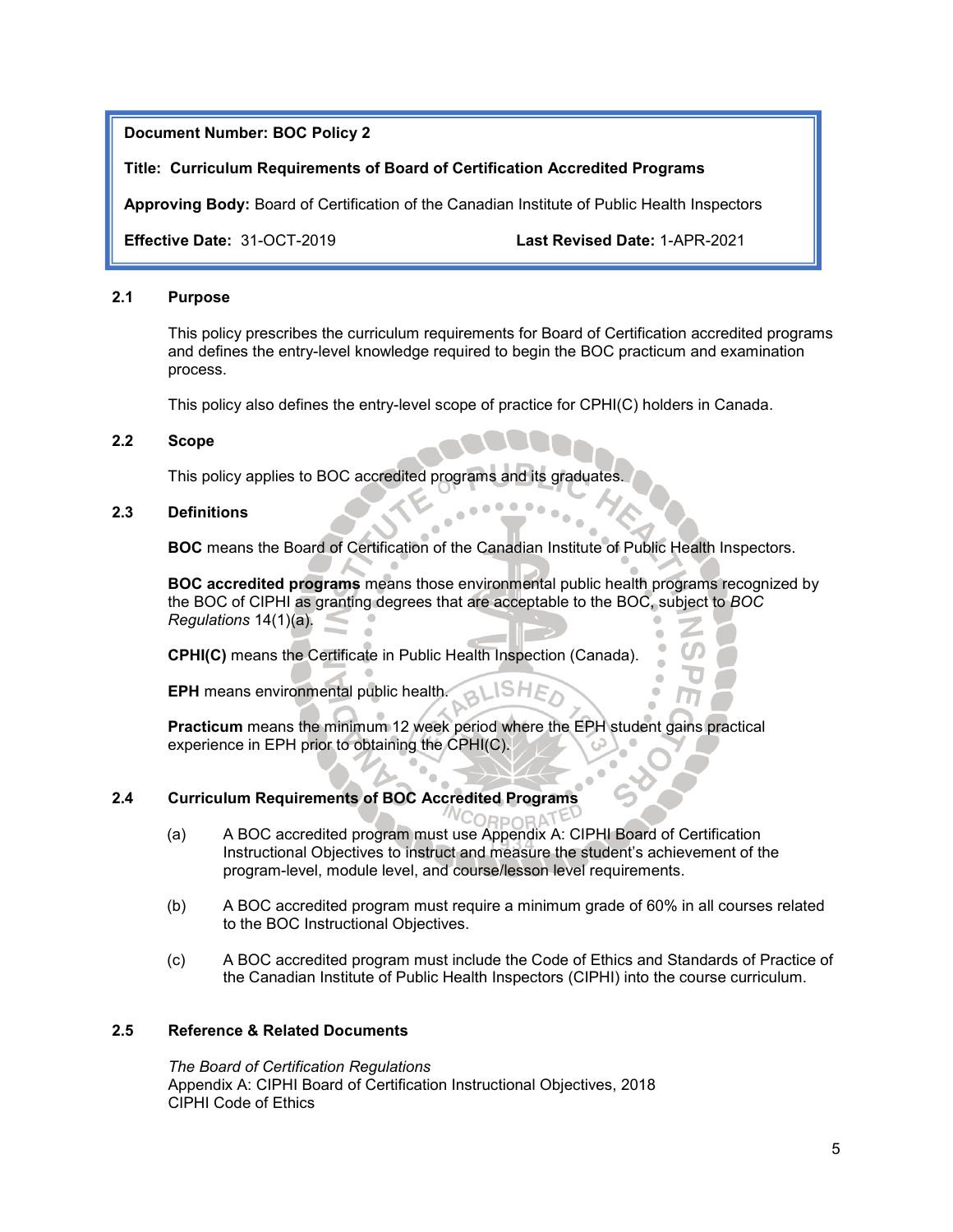## CIPHI Standards of Practice

# **2.6 Version History**

| Date             | <b>Version</b>          |
|------------------|-------------------------|
| October 23, 2019 | 1.0                     |
| April 1, 2021    | 1.1 Minor revision      |
|                  | Revised the definitions |

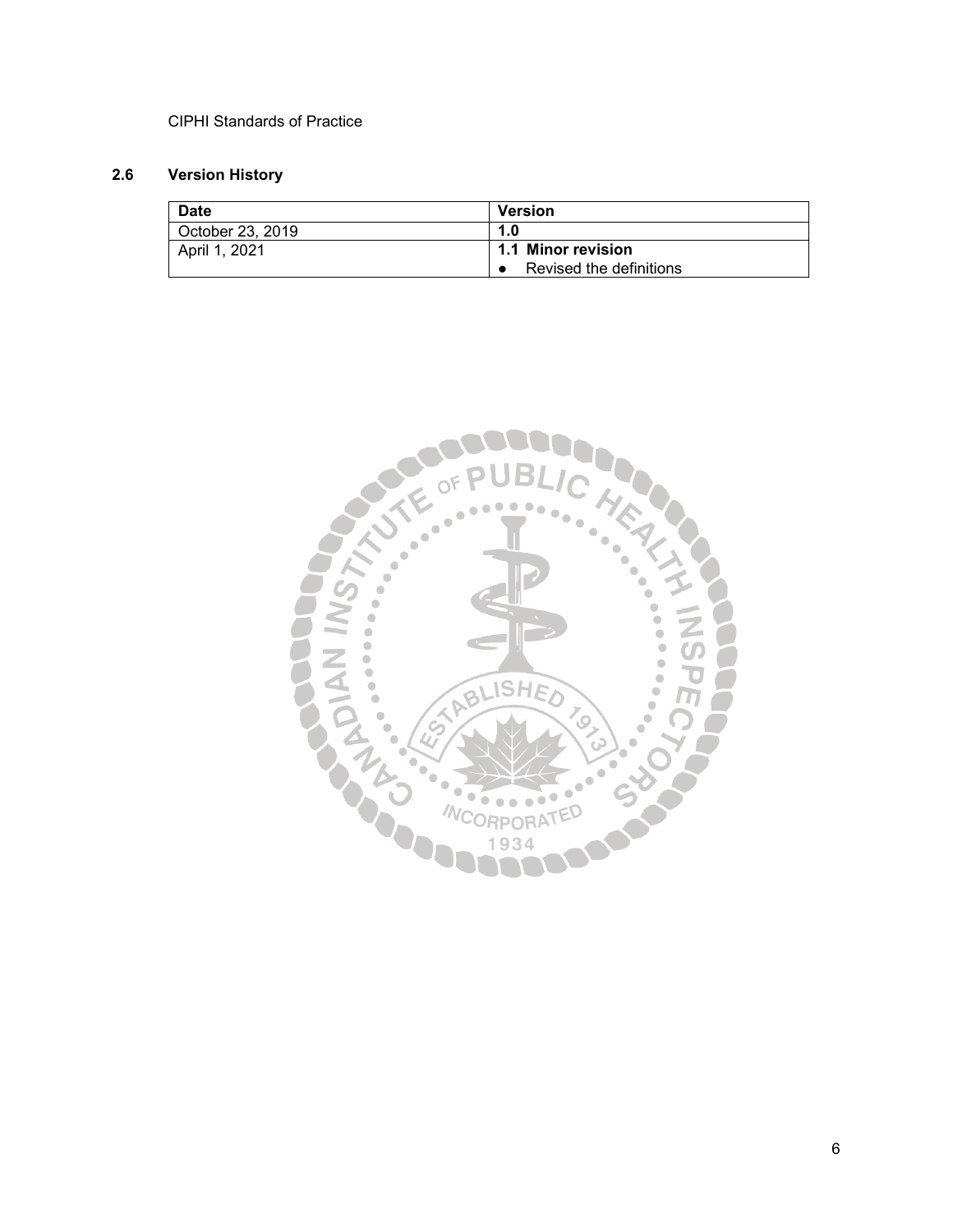#### **Title: Practicum Requirements for Candidates of CPHI(C)**

**Approving Body:** Board of Certification of the Canadian Institute of Public Health Inspectors

**Effective Date:** 01-FEB-2020 **Last Revised Date:** 10-NOV-2021

#### **3.1 Purpose**

The purpose of this policy is to set the minimum requirements for practicums that will satisfy the requirements of the Board of Certification of the Canadian Institute of Public Health Inspectors.

JBI

## **3.2 Scope**

The policy applies to candidates for CPHI(C) and practicum training agencies.

## **3.3 Definitions**

**BOC** means the Board of Certification of the Canadian Institute of Public Health Inspectors.

**BOC-accredited programs** mean those environmental public health programs recognized by the BOC of CIPHI as granting degrees that are acceptable to the BOC, subject to *BOC Regulations* 14(1)(a).

**Candidate** means a current student or graduate of a BOC-accredited program who intends to pursue a CPHI(C), or a person who is eligible under BOC Policy 7 or 8.

**CPHI(C)** means the Certificate in Public Health Inspection (Canada).

**CIPHI Office** means the administrative service company contracted by CIPHI's National Executive Council.

**EPH** means environmental public health. 1934

**Learning Module Goals** mean those outlined in the *CIPHI Board of Certification Instructional Objectives, 2018* found in Appendix A.

**Practicum** means a minimum period of 12 calendar weeks where a minimum of 420 hours of supervised work directly related to the topic areas of the practicum evaluation.

**Practicum Coordinator** means a person who may or may not be a regular CIPHI member, who establishes the delivery of a practicum program in an agency that has the mandate to do so.

**Practicum Mentor** means a regular member of CIPHI who provides the planning, orientation, training, and evaluation of the candidate and may be referred to as the practicum supervisor.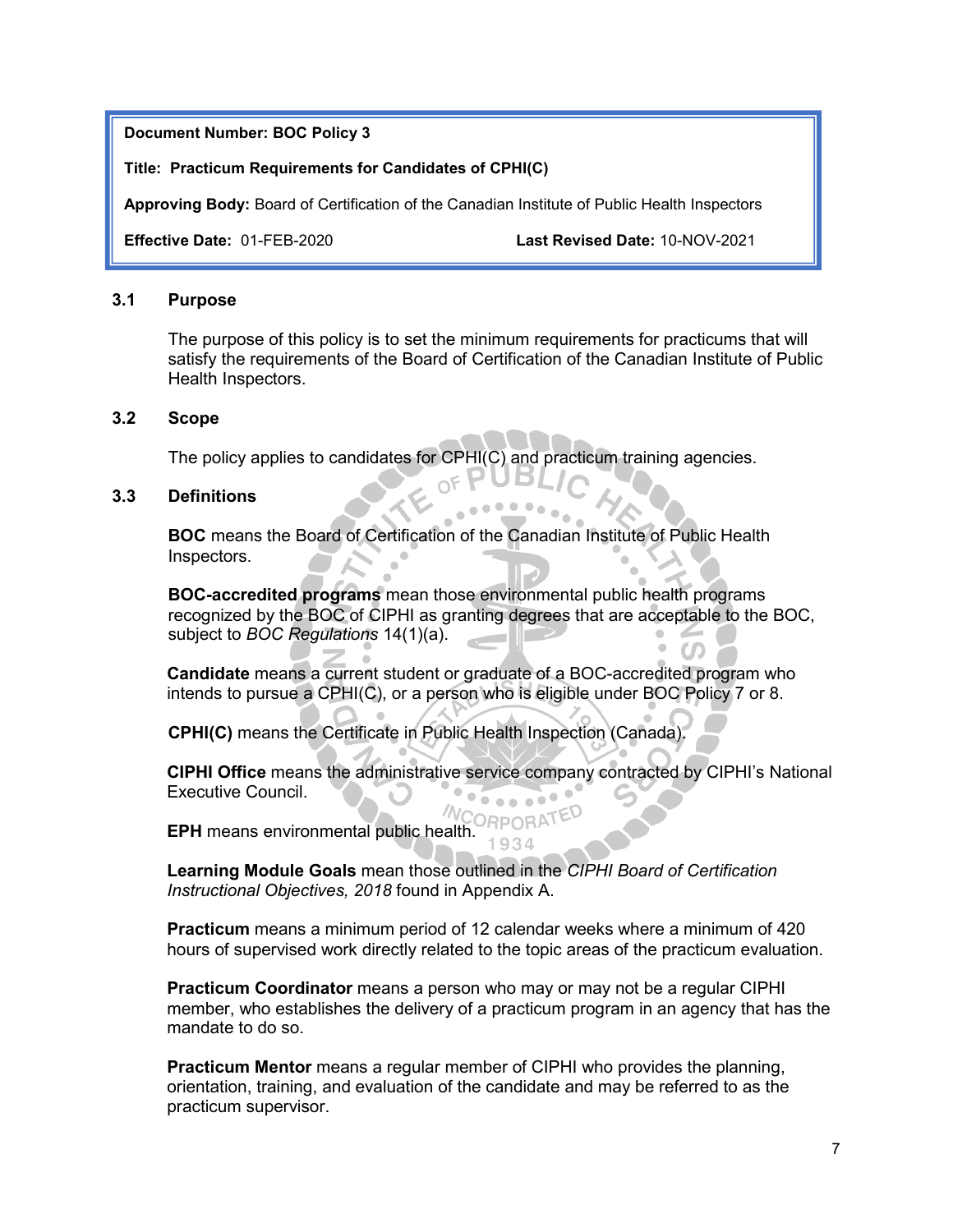**Practicum Training Agency** means an employer, department or other regulatory or non-regulatory governmental organization which has a mandate to operate within the scope of the environmental public health profession, and includes the Canadian Armed Forces.

**Practicum Report** means a report on an inspection or investigation within the scope of the EPH profession, which is conducted independently by the candidate, under the direct observation of a Practicum Coordinator or a Practicum Mentor.

## **3.4 Practicum Requirements**

- (a) The practicum may commence during or following the successful completion of a BOC-accredited program, or when eligible under BOC Policy 7 or 8.
- (b) Every candidate shall complete a practicum at a practicum training agency.
- (c) To be eligible to take the BOC exam, candidates must have successfully completed a practicum at least 50 days before and no more than 5 years prior to the oral exam date to which the candidate is applying.
- (d) Candidates who have not successfully completed a practicum within 5 years of the oral exam date are not eligible to apply for the BOC examination.
- (e) The candidate shall complete their 420 hours when directed to do so by the practicum training agency.
- (f) The 420 hours shall be directly related to the Learning Module Goals.
- (g) The practicum coordinator(s) shall arrange the training hours to be as close as practicable to include Ö,
	- i. 160 hours of food safety
	- ii. 60 hours of fixed premises inspection (non-food)
	- iii. 60 hours of communicable disease control
	- iv. 60 hours of water quality
	- v. 60 hours of non-communicable disease control
- (h) The candidate shall seek experience in as many topic areas of EPH as possible during their practicum. A candidate is free to seek practicum experiences from multiple agencies.
- (i) The practicum coordinator shall perform all of the tasks as outlined in the latest version of the *CIPHI BOC Practicum Guideline for Training Agency & Trainee found in Appendix F.*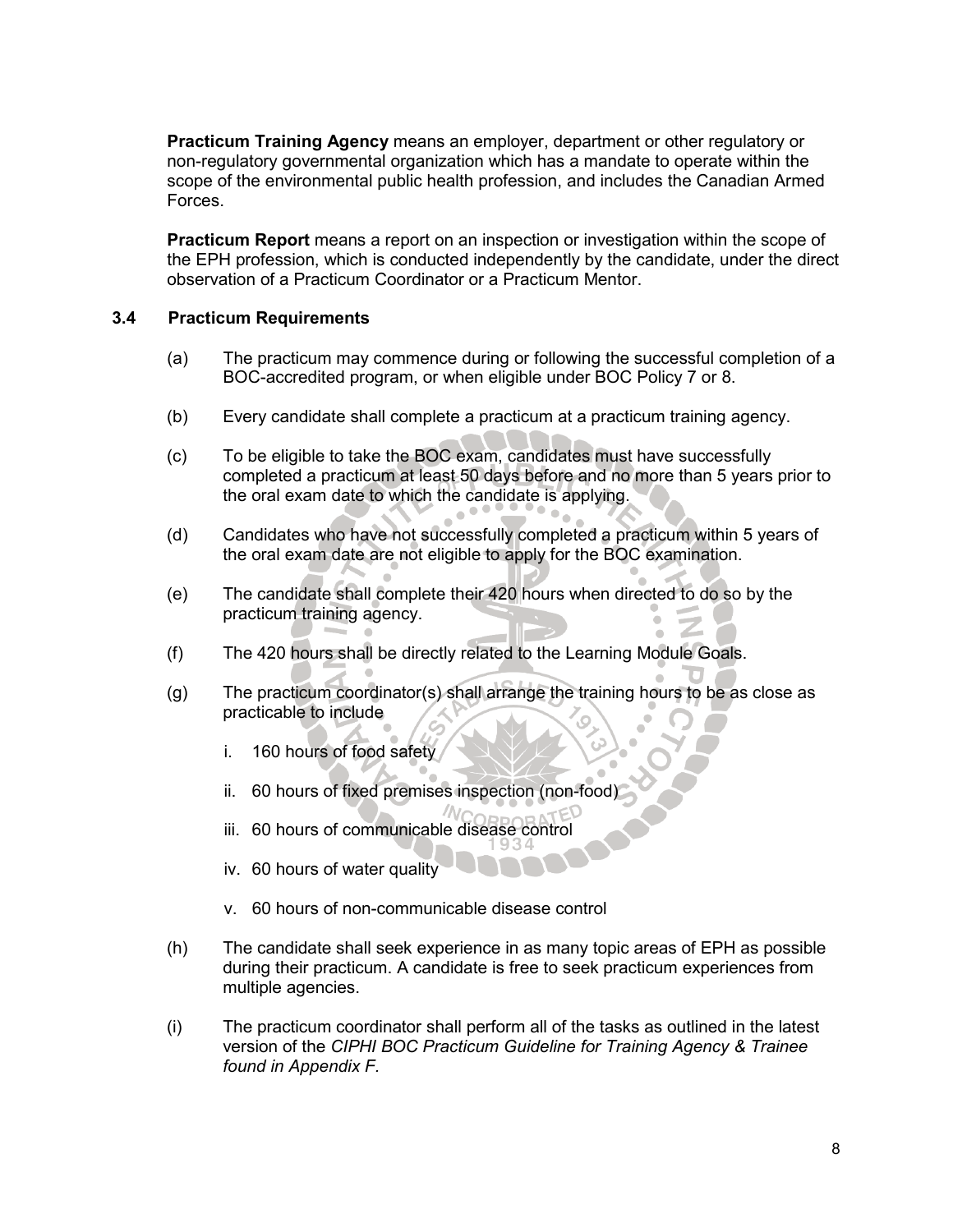- (j) The practicum mentor shall perform all of the tasks as outlined in the latest version of the *CIPHI BOC Practicum Guideline for Training Agency & Trainee.*
- (k) The *Candidate Practicum Evaluation (Mid-term & Final)* shall be submitted by the candidate to the CIPHI Office no later than 50 days prior to the exam.
- (l) The BOC may refuse to recognize a practicum that does not meet all the requirements of this policy.
- (m) The decision to refuse examination to a candidate shall be made by majority vote of the BOC members.

## **3.5 Practicum Training Agency**

- (a) The practicum training agency shall assign a practicum coordinator to the candidate.
- (b) The practicum training agency shall provide one or more practicum mentors to the candidate. the candidate.
- (c) The practicum training agency shall provide experience in all learning module goals within its mandate that are occurring during the practicum period.
- (d) Where a practicum period includes multiple agencies, a practicum coordinator and mentor shall be provided by each agency.
- (e) The practicum training agency shall provide a completed Candidate Practicum Evaluation (Mid-term & Final) found in Appendix E to the candidate at approximately the 6-week point of the practicum, and at the conclusion of the practicum, no later than 50 days prior to the BOC exam.

## **3.6 Practicum in Canadian Armed Forces**

(a) In order to be recognized by the BOC, the practicum for Canadian Armed Forces candidates shall be taken: 

 $N_{\mathcal{C}}$ 

- i. after the candidate has completed the Canadian Armed Forces Preventive Medicine 00371-01 Course (or equivalent),
- ii. after the candidate has achieved Canadian Armed Forces Trade Qualification 6A and approval of the National Defence Head Quarters,
- iii. under the supervision of a holder of the CPHI(C) who has supervisory responsibilities, and
- iv. after the candidate has been employed for a period of not less than five (5) years as a preventative medicine technician.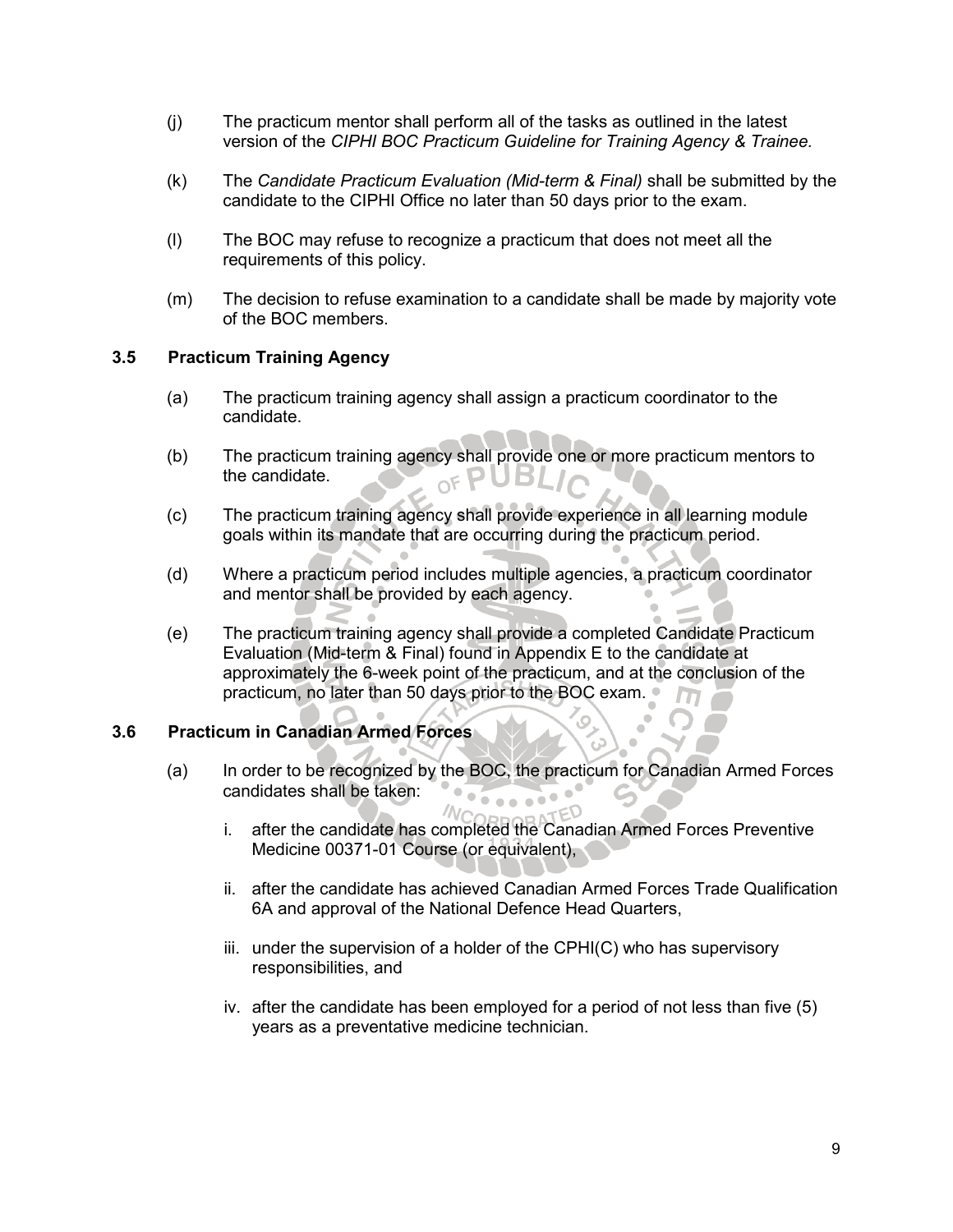## **3.7 Documentation**

- (a) Every candidate shall provide the following signed forms, accurately completed, to the CIPHI office:
	- i. Examination Application Form A
	- ii. Method of Payment Form B
	- iii. Candidate Practicum Evaluation (Mid-term & Final) Form C found in Appendix E
	- iv. Certificate of Practicum Form D
	- v. Documentation of Practicum Report Form E
- (b) Where the candidate completes their required practicum with more than one agency, separate Forms C & D as required by section 3.6(a) shall be submitted for the period of time spent in each agency.
- (c) All forms and the practicum reports must be received by the CIPHI office at least fifty (50) days before the oral examination date.
- (d) Candidates shall submit the official school transcript to the CIPHI office no later than 21 calendar days prior to the oral examination date.
- (e) Candidates who submit inaccurate, incomplete, or ineligible practicum documentation may be refused examination and are subject to an administrative fee in accordance with BOC policy 6.

## **3.8 Practicum Reports**

(a) Every candidate shall submit to the CIPHI office two (2) practicum reports.

a

- (b) The practicum reports shall be:
	- i. Certified by the individual supervising the candidate during the inspection or investigation as representing work performed by the candidate in accordance with this policy.

ED

- ii. Reviewed by the individual supervising the candidate during the inspection or investigation for accuracy, appropriateness, confidentiality and to verify that the reports were based on work completed independently by the candidate.
- iii. Prepared and submitted in accordance with the latest version of the CIPHI BOC Practicum Guideline for Training Agency & Trainees.

## **3.9 Reference & Related Documents**

*The Board of Certification Regulation* Appendix A: *CIPHI Board of Certification Instructional Objectives, 2018*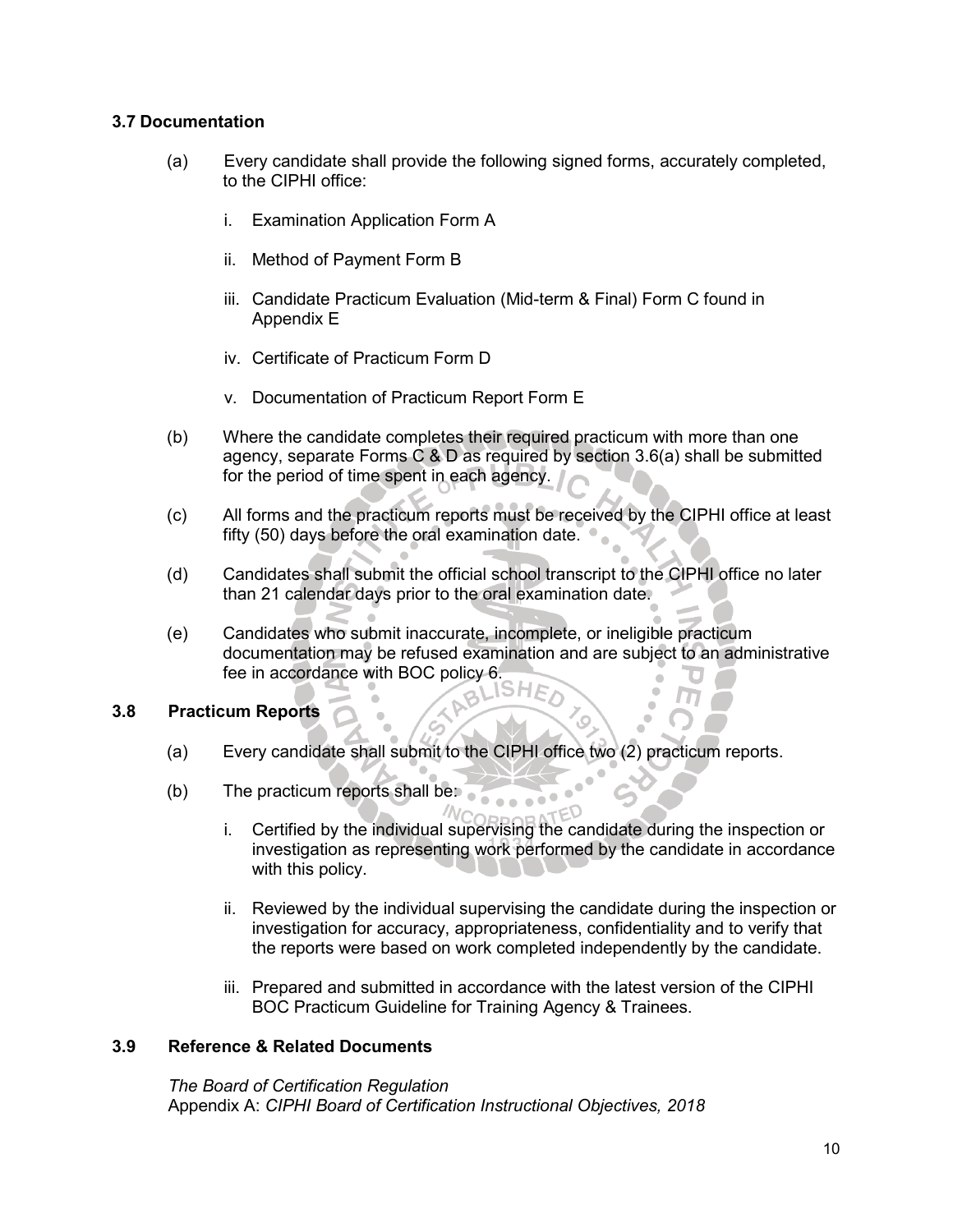Appendix E: *Candidate Practicum Evaluation (Mid-term & Final) Form C* Appendix F: *Practicum Guideline for Training Agency & Trainees*

## **3.10 Version History**

| <b>Date</b>       | <b>Version</b>                                                                                                                                                                                                                                                                                                                                                                                                                                                                                                                                                                                                                                                             |
|-------------------|----------------------------------------------------------------------------------------------------------------------------------------------------------------------------------------------------------------------------------------------------------------------------------------------------------------------------------------------------------------------------------------------------------------------------------------------------------------------------------------------------------------------------------------------------------------------------------------------------------------------------------------------------------------------------|
| February 1, 2020  | 1.0                                                                                                                                                                                                                                                                                                                                                                                                                                                                                                                                                                                                                                                                        |
| June 18, 2020     | <b>1.1 Minor Revisions</b><br>Updated document numbering to align<br>with the other BOC policies.<br>Added to definition of candidate: eligibility<br>$\bullet$<br>under Policy 7 or 8.<br>Removed 12 month requirement from<br>Sec 3.4(a) and added eligibility from<br>Policy 7 and 8.<br>Amended section $3.4(i)$ and $3.5(e)$ , by<br>replacing the requirement to send in the<br>evaluation within seven (7) calendar days<br>at the conclusion of the practicum to 21<br>days before the exam.                                                                                                                                                                       |
| February 18, 2021 | <b>1.1 Minor Revisions</b><br>Updated document submission date to 50<br>calendar days prior to the oral<br>examination date.<br>Updated official school transcript<br>submission date to 21 calendar days prior<br>to the oral examination date.                                                                                                                                                                                                                                                                                                                                                                                                                           |
| April 1, 2021     | <b>1.2 Minor Revisions</b><br><b>Revised definitions</b><br>Corrected 3.4 (j) to 50 days<br><b>Updated CAF Prevention Medicine</b><br><b>Course to 00371-01</b>                                                                                                                                                                                                                                                                                                                                                                                                                                                                                                            |
| November 10, 2021 | <b>1.3 Minor Revisions</b><br>Change the "written report" to "practicum<br>report" and make associated changes in<br><b>Pre the policy.</b><br>$\bullet$ 9 Revised wording in 3.4(c): "To be eligible<br>to take the BOC exam, candidates must<br>have successfully completed a practicum<br>at least 50 days before and no more than<br>5 years prior to the oral exam date to<br>which the candidate is applying."<br>Added 3.4(d): "Candidates who have not<br>$\bullet$<br>successfully completed a practicum within<br>5 years of the oral exam date are not<br>eligible to apply for the BOC<br>examination."<br>Revised wording in the 3.4(I) from shall to<br>may. |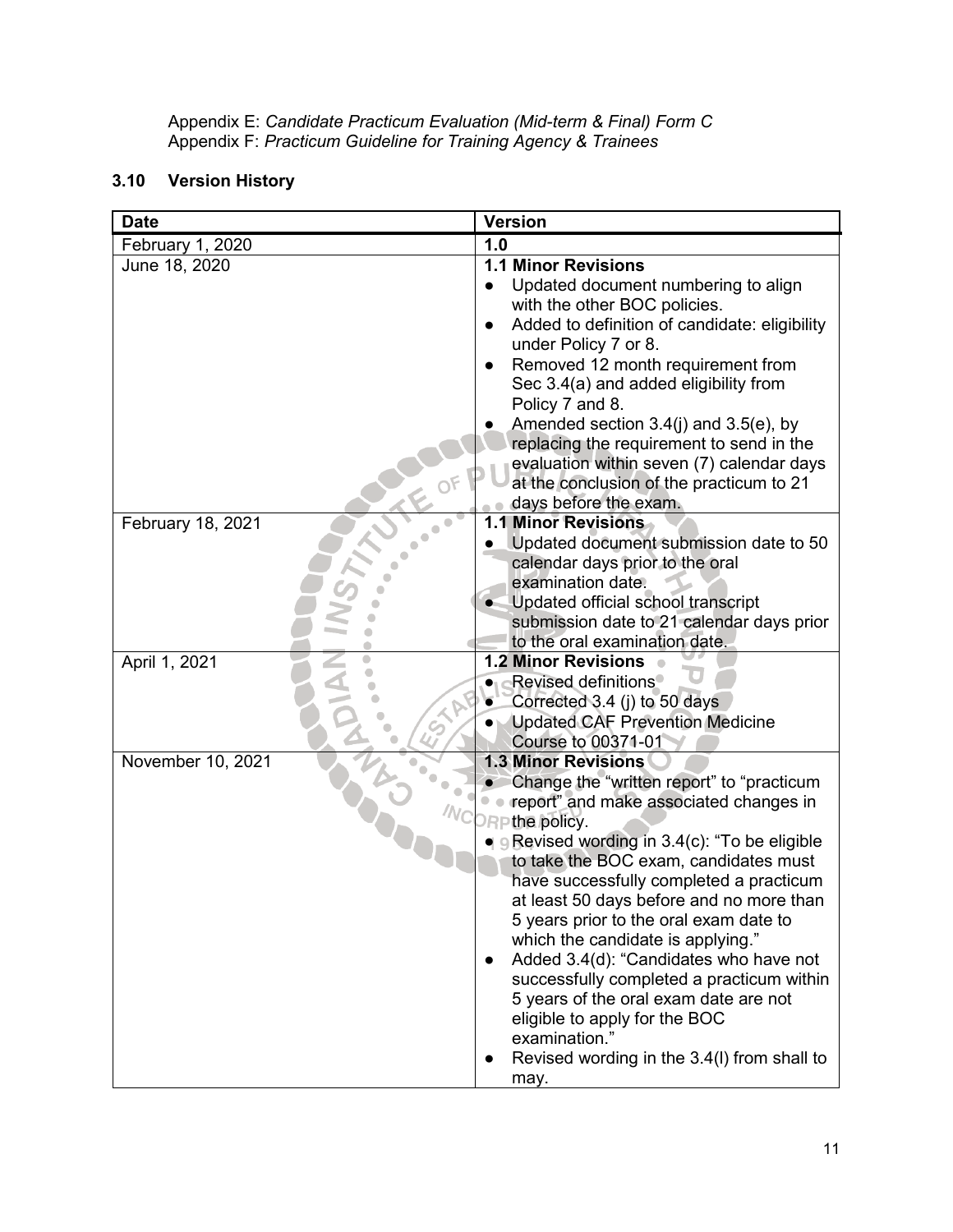|               | Added wording in 3.7(a): "accurately<br>completed"<br>Added 3.7(e): "Candidates who submit<br>inaccurate, incomplete, or ineligible<br>practicum documentation may be refused<br>examination and are subject to an<br>administrative fee in accordance with<br>BOC policy 6." |
|---------------|-------------------------------------------------------------------------------------------------------------------------------------------------------------------------------------------------------------------------------------------------------------------------------|
| April 8, 2022 | <b>1.4 Minor Revisions</b>                                                                                                                                                                                                                                                    |
|               | • Remove wording in the definition of                                                                                                                                                                                                                                         |
|               | "Practicum" - "Travel Time is not                                                                                                                                                                                                                                             |
|               | included in the 420 hours."                                                                                                                                                                                                                                                   |

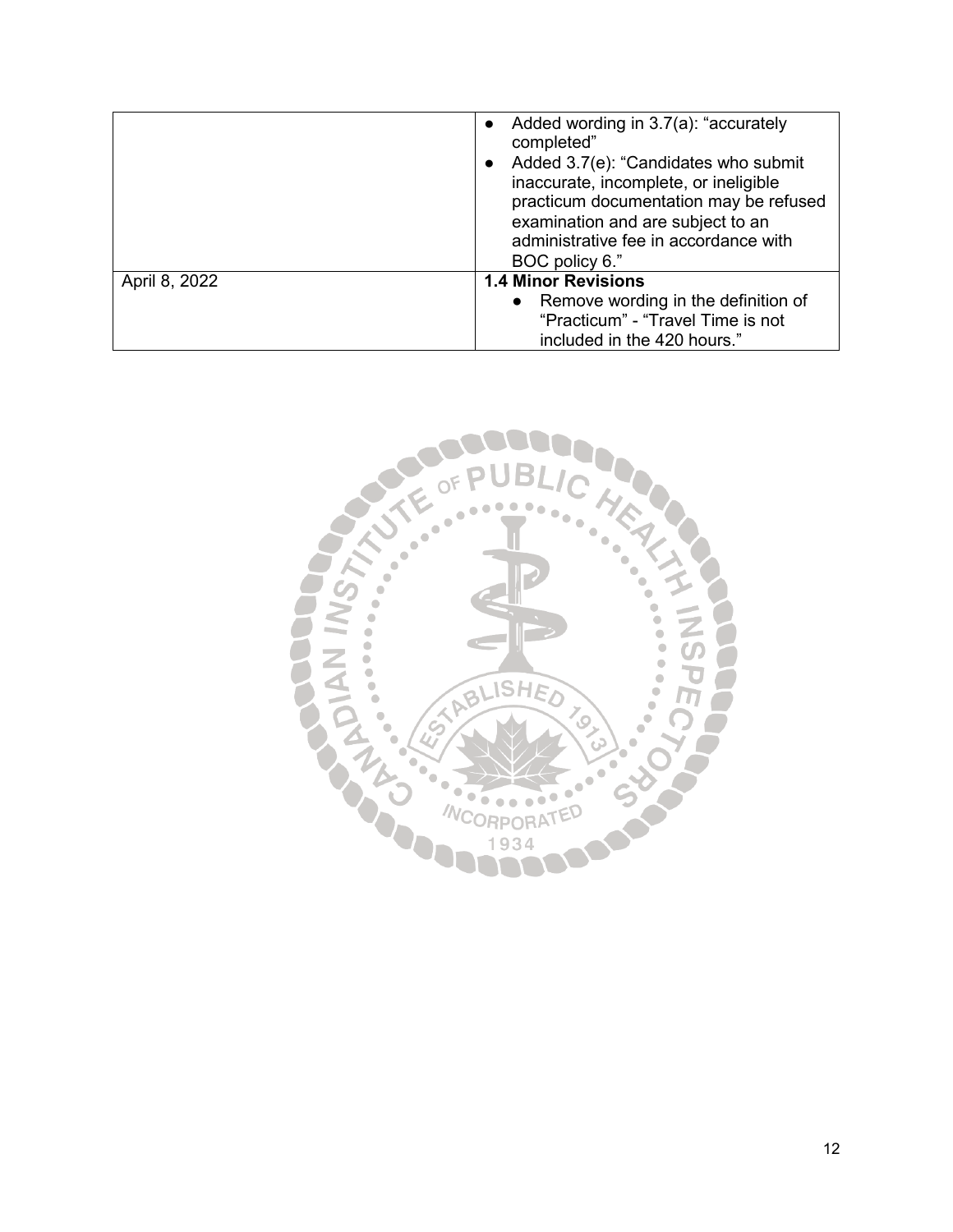**Title: Examination for the Certification in Public Health Inspection Canada CPHI(C)** 

**Approving Body:** Board of Certification of the Canadian Institute of Public Health Inspectors

**Effective Date:** 01-FEB-2020 **Last Revised Date:** 07-JUN-2022

## **4.1 Purpose**

This policy prescribes the minimum requirements and the assessment needed for an individual to be awarded the Certificate of Public Health Inspection (Canada CIPHI(C).The) CPHI(C) is the credential needed to gain entry into the discipline of environmental public health in Canada.

## **4.2 Scope**

This policy applies to candidates for CPHI(C), practicum mentors, the National Executive Council (NEP), the Board of Certification (BOC), all CIPHI branch exam coordinators, examiners and the CIPHI Office.

## **4.3 Definitions**

**Allied public health professionals** means members of the following professions: medicine, nursing, engineer, geoscientist, soil scientist, epidemiologist, toxicologist microbiologist or veterinarian, with at least five (5) years of work experience related to EPH.

**Application Form** means Application Form A found in Appendix I

**BOC** means the Board of Certification of CIPHI.

**BOC accredited programs** means environmental public health programs that have been recognized by the BOC of CIPHI as granting degrees that are acceptable to the BOC subject to section 14(1)(a) of the *BOC Regulations.*

**BOC Chair** means the individual elected by the BOC of CIPHI from amongst its appointed members.

**BOC Guideline for Examiner Coordinators and Examiners** means the document found in Appendix G.

**BOC Guideline for Practicum Training Agencies and Trainees** means the document found in Appendix F.

**Branch** means a provincial/territorial branch of CIPHI.

**Candidate** means a current student or graduate of a BOC accredited program who intends to pursue a CPHI(C), or a person who is eligible under BOC Policy 7 or 8.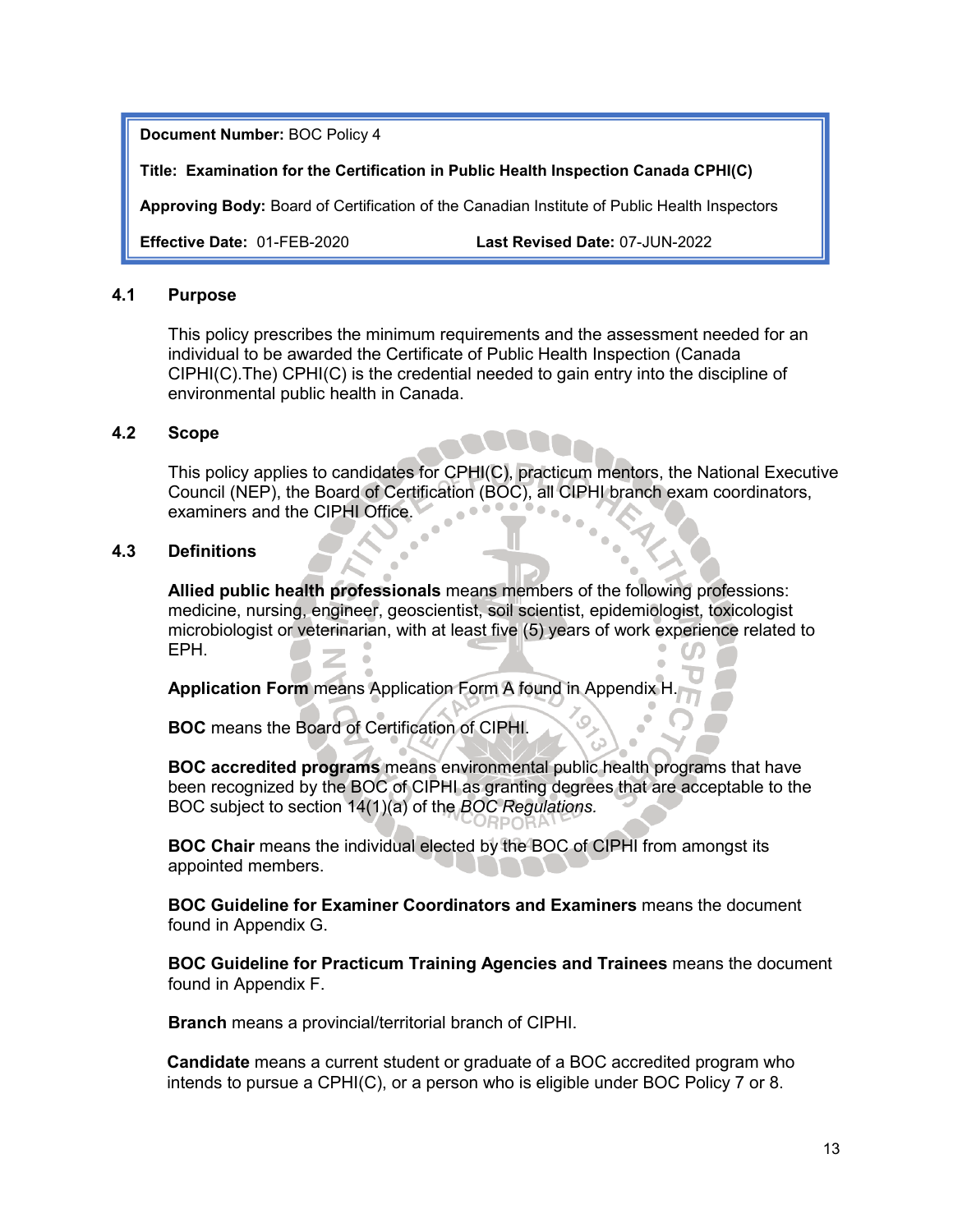**CIPHI** means the Canadian Institute of Public Health Inspectors.

**CPHI(C)** means the Certificate in Public Health Inspection (Canada).

**CIPHI Office** means the administrative service company contracted by CIPHI's National Executive Council.

**CoPE** means the Council of Professional Experience of CIPHI.

**EHFC** means the Environmental Health Foundation of Canada of CIPHI.

**EPH** means environmental public health.

**EPH practice areas** means the twelve major topic areas found in the *CIPHI Board of Certification Instructional Objectives, 2018* found in Appendix A.

**Exam Coordinator** means a regular CIPHI member appointed for a term of three (3) years, and a maximum of two terms by each branch of CIPHI, who may or may not be a member of the BOC, an instructor or faculty of an BOC accredited EPH program and who is not responsible for practicum training of candidates.

**Exam Panel for oral segment** means a group of three (3) CIPHI members selected by an exam coordinator. An exam panel shall have a minimum of two (2) CIPHI members be, the third member of the panel may be either a CIPHI member or an allied public health professional.

**Examiner** means an individual, selected by the exam coordinator, who has completed the BOC examiner training and

- a) a regular CIPHI member for a minimum of five (5) years,
- b) a retired CIPHI member who maintains their professional development hours, or  $\bullet$
- c) an allied public health professional.

**Form E** means the Documentation of Written Inspection Report found in Appendix I.

 $\bullet$ 

**National Exam Panel** means a group of a minimum of six (6) CIPHI regular members, who create, revise, and select the twelve (12) scenario questions used for each oral segment of the certification exam. The NEP members shall be made up of one (1) member from the BOC along with eleven (11) additional members selected by the current NEP members from each of the branches of BC, AB, SK/MB, ON, and QC/NB/NS-PEI/NL.

**NEC** is the National Executive Council of CIPHI.

**Oral Segment** means the 12 scenarios verbally administered twice annually by the BOC in each branch where an exam is requested.

**Practicum** means a minimum period of 12 calendar weeks where a minimum of 420 hours of supervised work directly related to the topic areas of the practicum evaluation..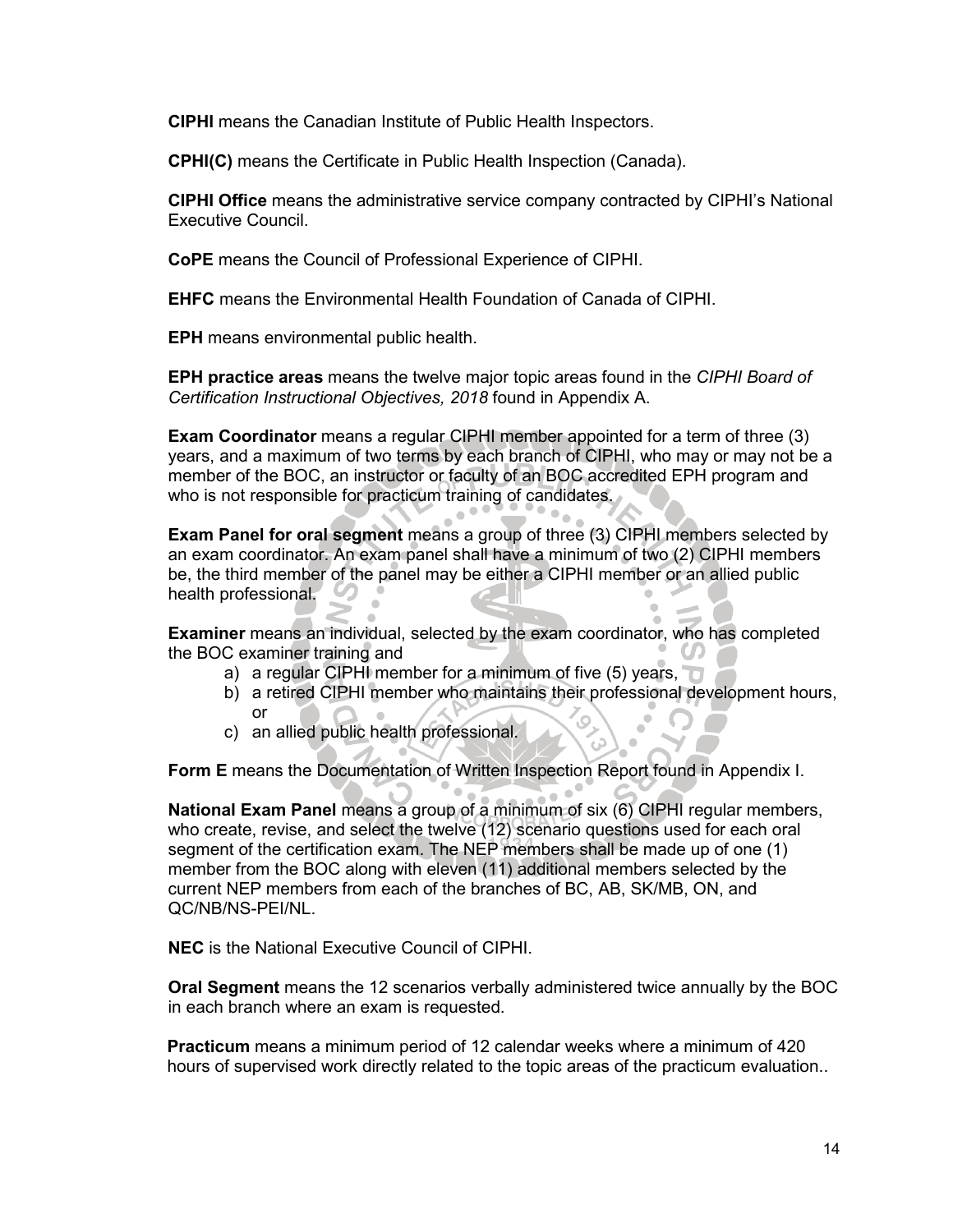**Written Segment** means the two (2) practicum reports about an inspection or investigation in the field of EPH, completed during a practicum solely by a candidate, under the direct supervision of a regular member of CIPHI.

## **4.4 General Requirements for Awarding CPHI(C)**

(a) To be awarded the CPHI(C) a candidate **must** obtain the following:

 $\bullet$ 

- i. A baccalaureate degree from a BOC-accredited EPH program, or approved eligibility under BOC Policy 7 or 8.
- ii. Complete a practicum and evaluation, scoring  $all "Yes"$  in the Professionalism section, and an average rating of at least 3.00 in the Communications section and each Learning Area (No rounding of rating) as found in *Candidate Practicum Evaluation (Mid-Term & Final)* Form C in BOC Policy Appendix E.
- iii. A minimum score of 70% in the oral exam. The final oral exam mark will be rounded to the next whole number.
- iv. A minimum score of 60% in each of two (2) practicum reports, where each report is on a different practice area of EPH, and;
	- (aa) Candidates who receive a failing grade in one report but a combined average of 60% are considered to have failed only one report,
	- (bb) Candidates who receive a combined average below 60% are considered to have failed two reports.
- (b) Each candidate is permitted to attempt the oral segment of the BOC exam a maximum of four (4) times. maximum of four (4) times.  $\blacksquare$ m
- (c) Each candidate is permitted to attempt the written segment of the BOC exam a maximum of four (4) times.
- (d) The BOC may refuse certification to any candidate who has been found not to meet any section of Policy 4, subject to a majority vote of the BOC members.
- (e) The BOC shall conduct a review the marks assigned for each candidate on each segment and the comments provided by members of the exam pane. The oral and written segments and provide a final decision on the mark for each candidate.
- (f) Following the BOC's review decision, the CIPHI office will inform each candidate within six (6) to eight (8) weeks after the BOC exam date:
	- i. Whether a candidate is awarded the CPHI(C).
	- ii. If a candidate is not awarded the CPHI $(C)$ , that the candidate may repeat the BOC Exam, in whole or in part, and;
	- iii. The candidate has the right to appeal this decision.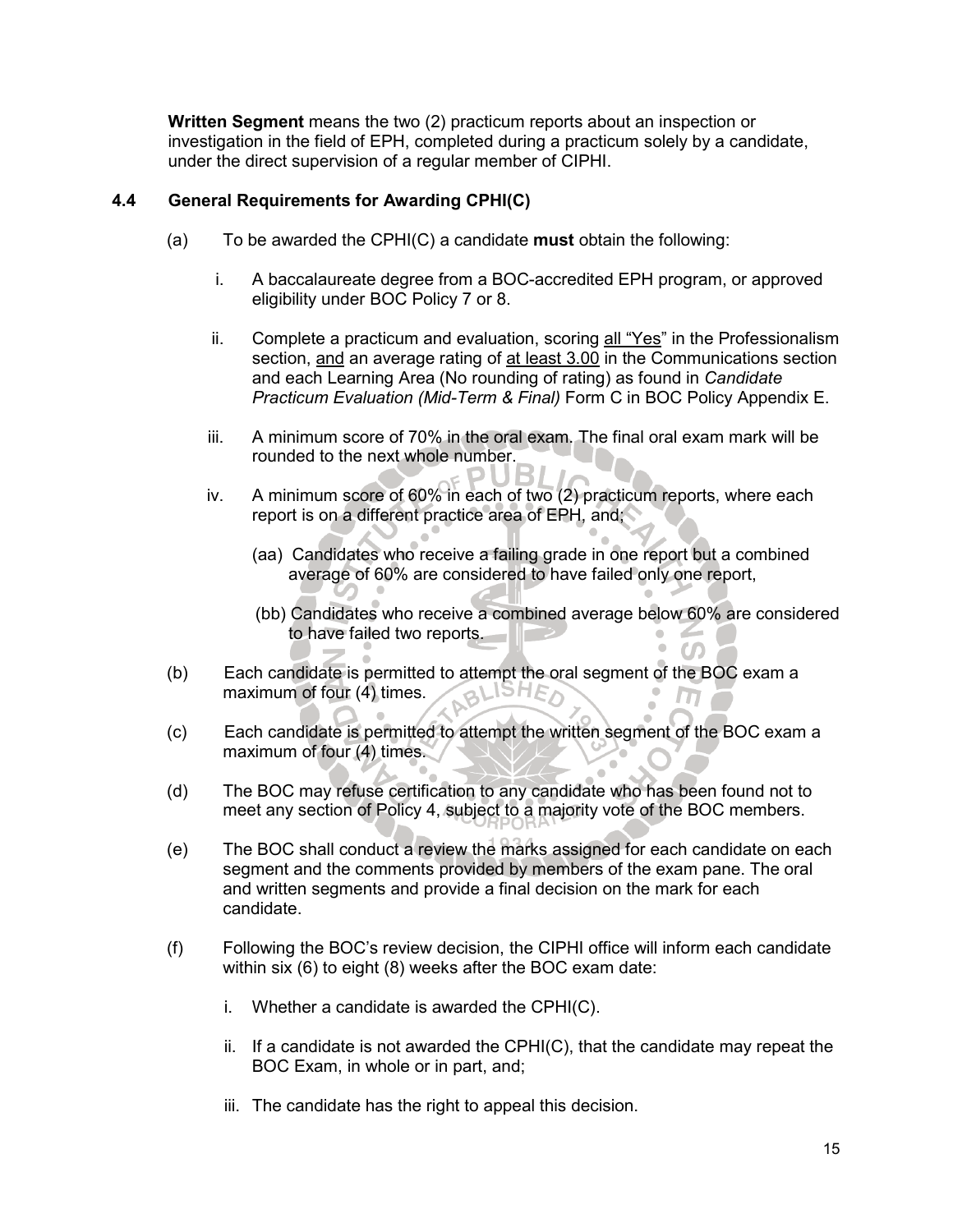(g) A candidate who fails the oral and/or written segment is not eligible to repeat the BOC Exam until the candidate satisfies all the requirements or further training within a time period acceptable to the BOC.

## **4.5 BOC Exam - Oral Segment Locations**

- (a) BOC exam oral segment will be convened in each branch where it is requested by the exam coordinator.
- (b) The exam coordinator shall select a suitable location(s) for holding the BOC exam - oral segments.
- (c) Exam coordinator(s) may request for two or more branches to be combined into one region for the purpose of convening the oral segment of the BOC Exam. This request shall be put to the BOC Chair and subject to the approval of their approval.
- (d) Where a region consisting of two or more branches is established pursuant to section 4.5 (b), the exam coordinator located in the branch where the BOC exam – oral segments are to take place shall assume the duties and responsibilities of exam coordinator for all the branches in the region.

## **4.6 BOC Exam – Oral Segment Dates**

- (a) On the fourth Wednesday in April in each year,
- (b) On the fourth Wednesday in October in each year, and
- (c) Where deemed necessary by the exam coordinator, the exam may be extended past one day.  $\bullet$ Ō,
- (d) Where circumstances warrant, the BOC may cancel or postpone a scheduled exam, provided the BOC gives the candidates sufficient notice and an explanation for the cancellation or postponement.
- (e) Where circumstances warrant, the BOC may approve the holding of a special exam for any candidate or candidates at such location, in such an administrative format, and on such date as directed by the BOC.
- (f) The decision as to whether or not to cancel, postpone, or convene a special exam and the eligibility to take such a BOC exam – oral segment rests entirely with the BOC.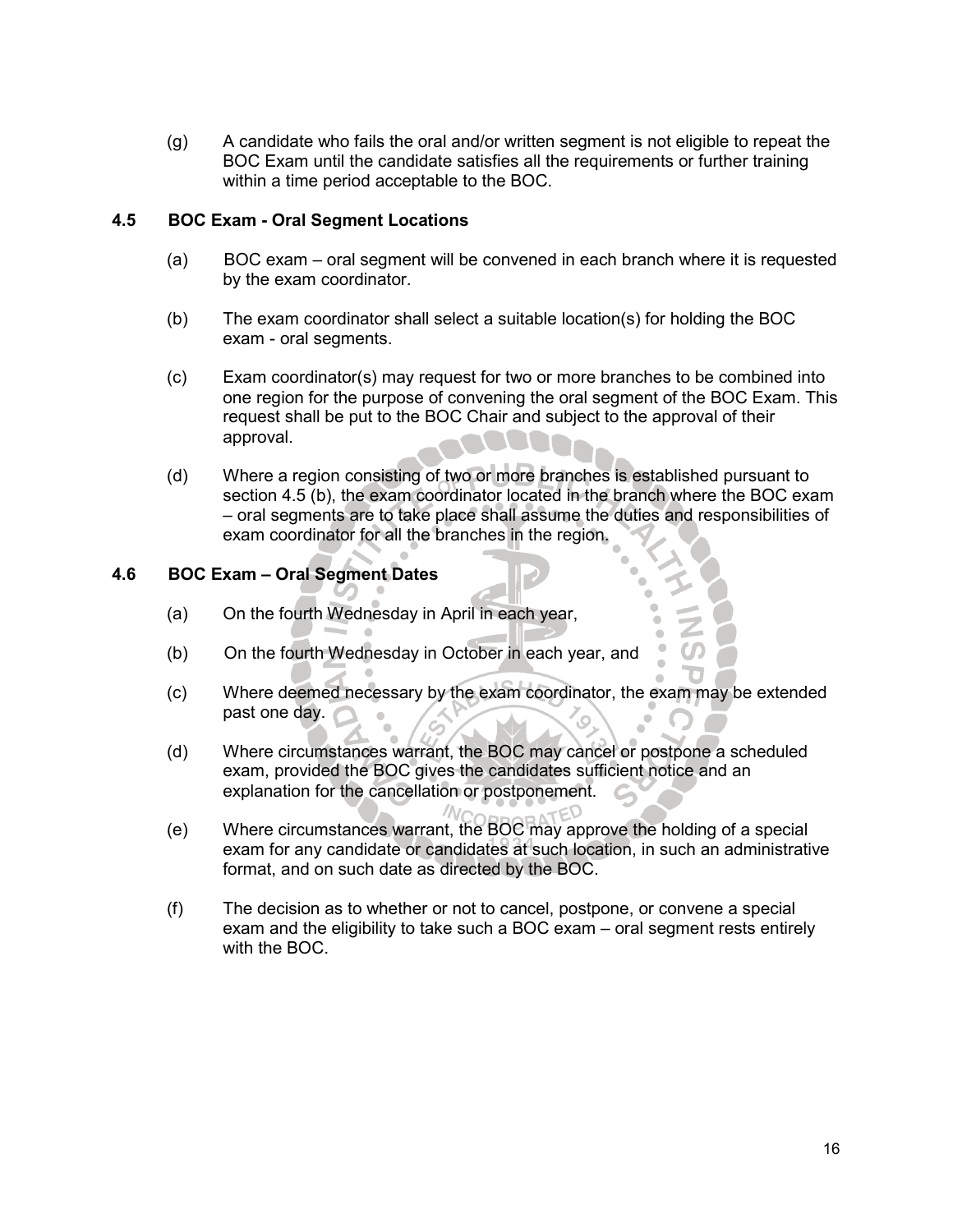## **4.7 Application for BOC Exams**

- (a) Every person who wishes to take the BOC exam oral and/or written segment shall submit all forms (Forms, A, B, C, and D) 50 days prior to a BOC exam date for the oral segment, and;
	- i. The exam fee subject to BOC Policy 6, and;
	- ii. Documentary proof of successful completion of a BOC-accredited EPH program, such as transcript of marks, or proof of approved eligibility under BOC Policy 7 or 8, and;
	- iii. Proof of current student membership in the Canadian Institute of Public Health Inspectors, and;
	- iv. Each Practicum report shall be accompanied by Form E.
- (b) The application, the fee and associated required documentation shall be submitted to the office at least 50 days prior to the BOC exam. The transcript of marks may be submitted up to 21 days prior to the BOC exam.
- (c) Notwithstanding anything contained in this policy, the final decision as to whether or not an applicant may take the BOC exam rests with the BOC.

## **4.8 BOC Exam – Oral Segment Requirements**

- (a) The BOC exam oral segment is intended to test the candidate's practical knowledge in the practice of environmental public health.
- (b) The National Exam Panel is responsible for creating and selecting the oral segment questions. segment questions.  $\blacksquare$
- (c) The oral segment shall consist of twelve (12) scenario type questions that encompass the EPH practice areas.
- (d) All oral segment candidates are required to present government issued photo identification to the exam coordinator.
- (e) Each candidate shall be allotted seventy five (75) minutes for exams in English and ninety (90) minutes for exams in French.
- (f) The oral segment shall be conducted by an exam panel selected by the exam coordinator.
- (g) Except for the exam coordinator who may attend subject to section(s)  $4.15(r)$ and/or 4.15(s), no person other than the candidate and members of the exam panel shall be present during the oral segment of any candidate.
- (h) For the purpose of arriving at the mark in the oral segment, the mark assigned by the members of the exam panel shall be arrived at by consensus.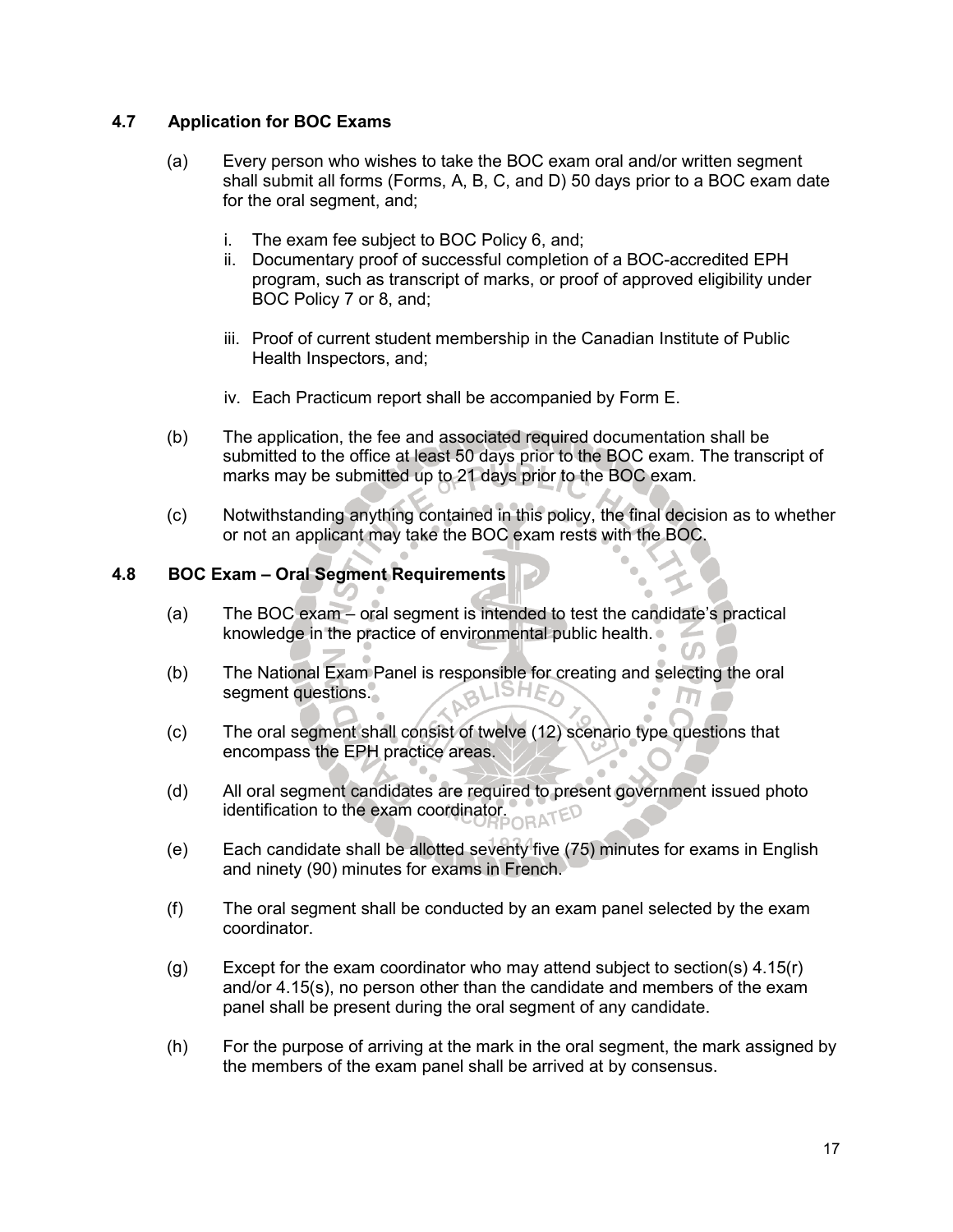(i) The chairperson of the oral exam panel and the exam coordinator are both responsible for ensuring that each candidate taking the oral segment is properly identified.

## **4.9 Exam Panel for Oral Segment Requirements**

- (a) The members of the exam panel shall administer questions to each candidate, in turn.
- (b) The exam panel shall list the topics, questions and comments in their Report of Oral Exam Panel Report for each candidate.
- (c) The exam panel shall assign a mark expressed as a percentage based on the candidate's performance in answering the member's questions and such mark will be entered on the Exam Panel Report respecting the candidate concerned.
- (d) Each member of the exam panel shall include on the Report of Oral Exam Panel comments in respect to the candidate's ability to answer the questions asked.
- (e) The chairperson of the exam panel shall complete the Report of Oral Exam Panel listing opposite each candidate's name the mark assigned.
- (f) The chairperson of the exam panel shall turn over to the exam coordinator at the conclusion of the oral segment for all candidates appearing before an exam panel, the following::
	- i. a completed Report of Oral Exam Panel found in the *BOC Guideline for Exam Coordinators and Examiners*,
	- ii. each examiners' documentation on all the candidates examined by the exam panel,  $\blacksquare$

 $\blacksquare$ 

- iii. all other materials provided for the conduct of the oral segments, and
- iv. all notes taken by the candidate during the exam.

 $\alpha$ 

## **4.10 Written Segment Requirements**

(a) Each practicum report shall deal with a different area of practice in environmental public health.

**NCORPORATED** 1934

- (b) Rabies and animal bite investigation reports are not permitted.
- (c) Practicum reports on research activities are not permitted.
- (d) Practicum reports shall be written in accordance with the *BOC Guideline for Practicum Training Agencies and Trainees* and the BOC Candidate Information Package.
- (e) A check sheet type of field inspection report is not acceptable.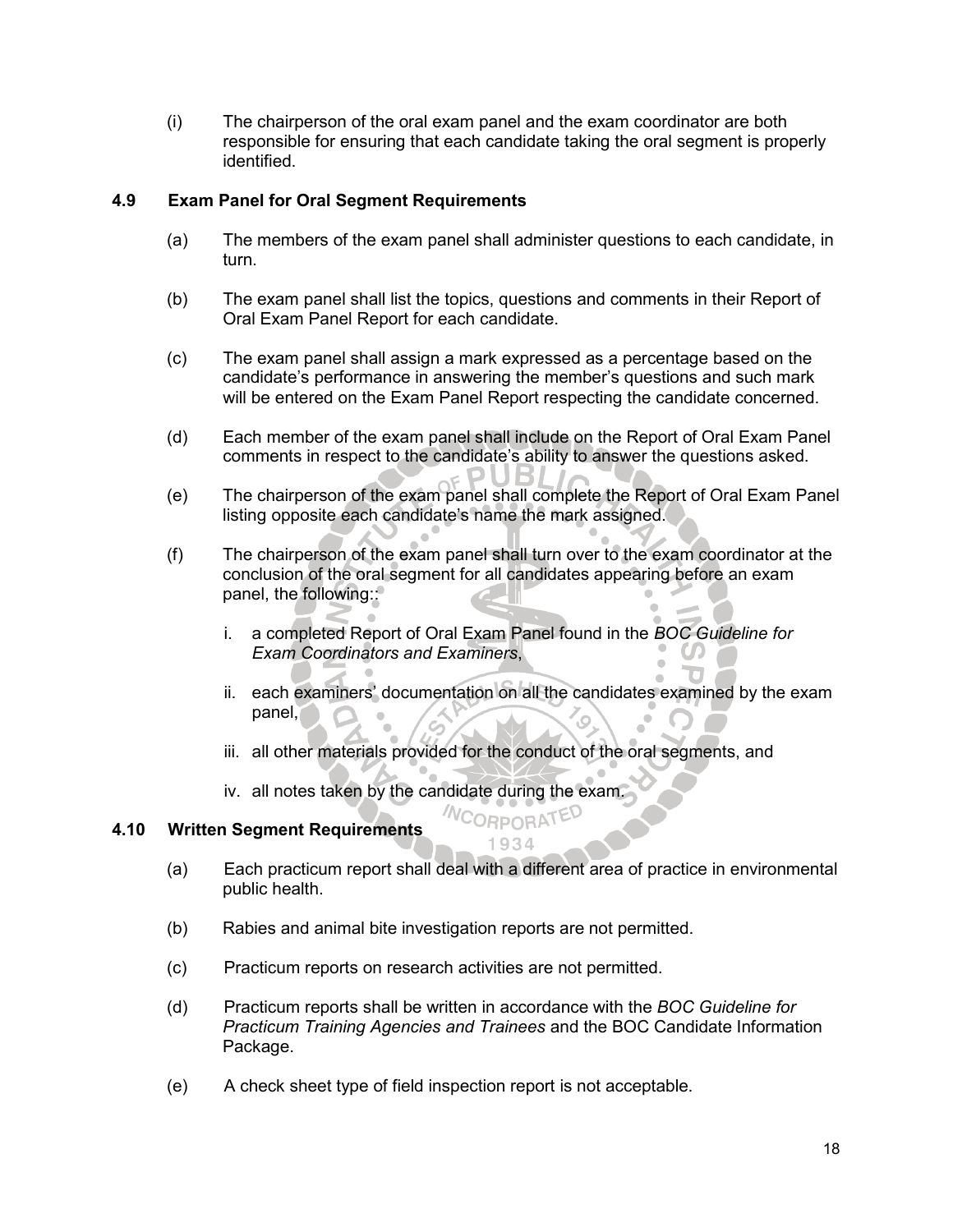(f) All practicum reports shall be reviewed subject to the *BOC Practicum Guideline for Training Agency & Trainees* and certified by a regular member of CIPHI who was present during the inspection, as representing an inspection performed by the candidate using Form E.

## **4.11 Examiner Requirements for Marking Practicum Reports**

- (a) Practicum reports shall be assigned a mark by an examiner(s) selected by the exam coordinator.
- (b) One mark shall be assigned for the Written Segment of the BOC exam. The Written Segment mark shall be determined by taking the average of the two practicum reports expressed as a percentage.
- (c) Examiners shall access and submit the marked practicum reports through the virtual storage platform prescribed by the BOC.
- (d) Examiners shall mark the practicum report and upload it to the virtual storage platform prescribed by the BOC, and notify the exam coordinator of the result.
- (e) Practicum report marks shall be rounded to the next whole number.
- (f) A practicum report which is marked at 59% or less shall be marked by a second examiner:
	- i. if both examiners fail the practicum report, the average grade shall be taken, or;
	- ii. If one examiner fails a practicum report, and a second examiner passes a practicum report, a third examiner shall mark the practicum report. The final practicum report grade shall be based on either of the two (2) average passed or the two (2) average failed marks.

## **4.12 Repeating BOC Exam – Written or Oral Segment**

- (a) A candidate who fails the oral or written segment is entitled to retake the failed segment during the regular time set for exams. Note that this is at the discretion of the BOC.
- (b) Any submission of a practicum report following a failed mark must be based on a different area of practice in environmental public health. This report cannot be a rewrite of the original practicum report.
- (c) Candidates who have failed the oral or written segment of the BOC exam are permitted to retake the failed portion within five (5) years of the successful completion of a practicum.
- (d) A candidate who has not obtained their CPHI(C) within five (5) years following the successful completion of their initial practicum, must secure themselves an additional 12 week practicum, and then retake the BOC exam.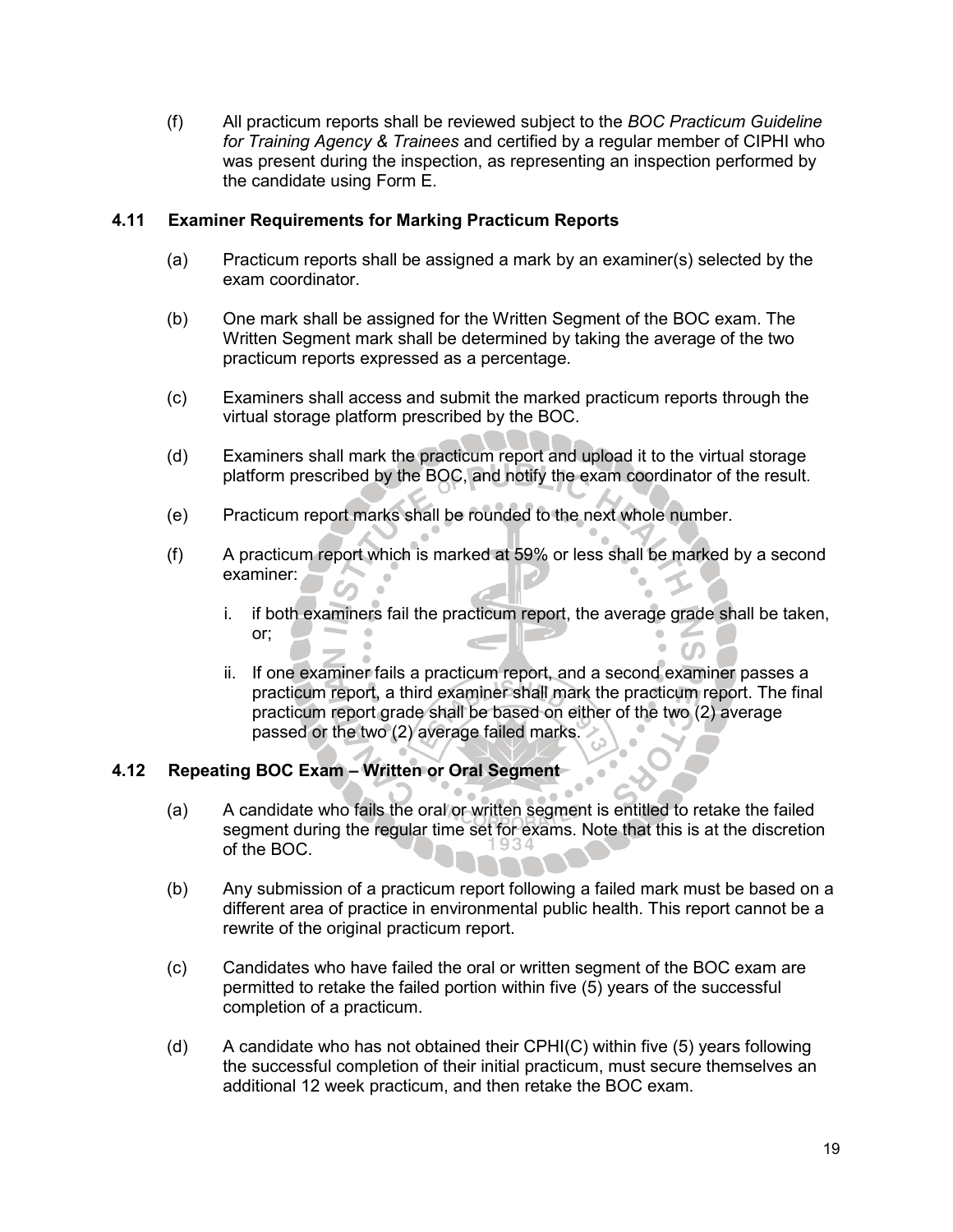## **4.13 Duties of the Board of Certification**

- (a) Where, in the opinion of the BOC Chair when circumstances require, the BOC Chair may assume or appoint some other person to carry out any or all of the duties and responsibilities of the CIPHI Office in respect to an exam.
- (b) Upon notification from the branch, the BOC shall accept the branch appointment of a regular CIPHI member as an exam coordinator in each province where an exam is scheduled.

## **4.14 Duties of the CIPHI Office**

The CIPHI Office shall:

- (a) Receive all application forms for BOC exams.
- (b) Check all forms submitted by the candidate for compliance with BOC policies.
- (c) Deposit all exam fees in accordance with such instructions as may be issued by the National Executive Council.
- (d) Notify every applicant whether or not his or her application form for a BOC exam has been accepted.  $\sim$
- (e) Forward the practicum statistic summary to the National BOC for review and approval no later than four (4) weeks prior to the BOC exam date for the oral segment.
- (f) Notify the National Executive Council, of any refunds of exam fees which are noner proper.
- (g) shall provide each exam coordinator a list of the names and addresses of the accepted applicants for exam as early as possible, located in his or her region.
- (h) Where the candidate's submissions meet all BOC policies, forward to each exam coordinator by deadline of: **MCORPORATED** 
	- i. Application form.
	- ii. Each practicum report provided by all candidates via the virtual storage platform prescribed by the BOC.
- (i) Following the oral segment and on receipt of the necessary information and practicum reports from the exam coordinators, the CIPHI Office will assemble the material on the exam for the consideration of the BOC three (3) to five (5) weeks after the BOC exam – oral segment is held.
- (j) On direction from the BOC, the CIPHI Office will notify every candidate who took the BOC exam of the BOC's decision in respect to such candidate's exam outcome no later than eight (8) weeks following the oral segment of the BOC exam, and;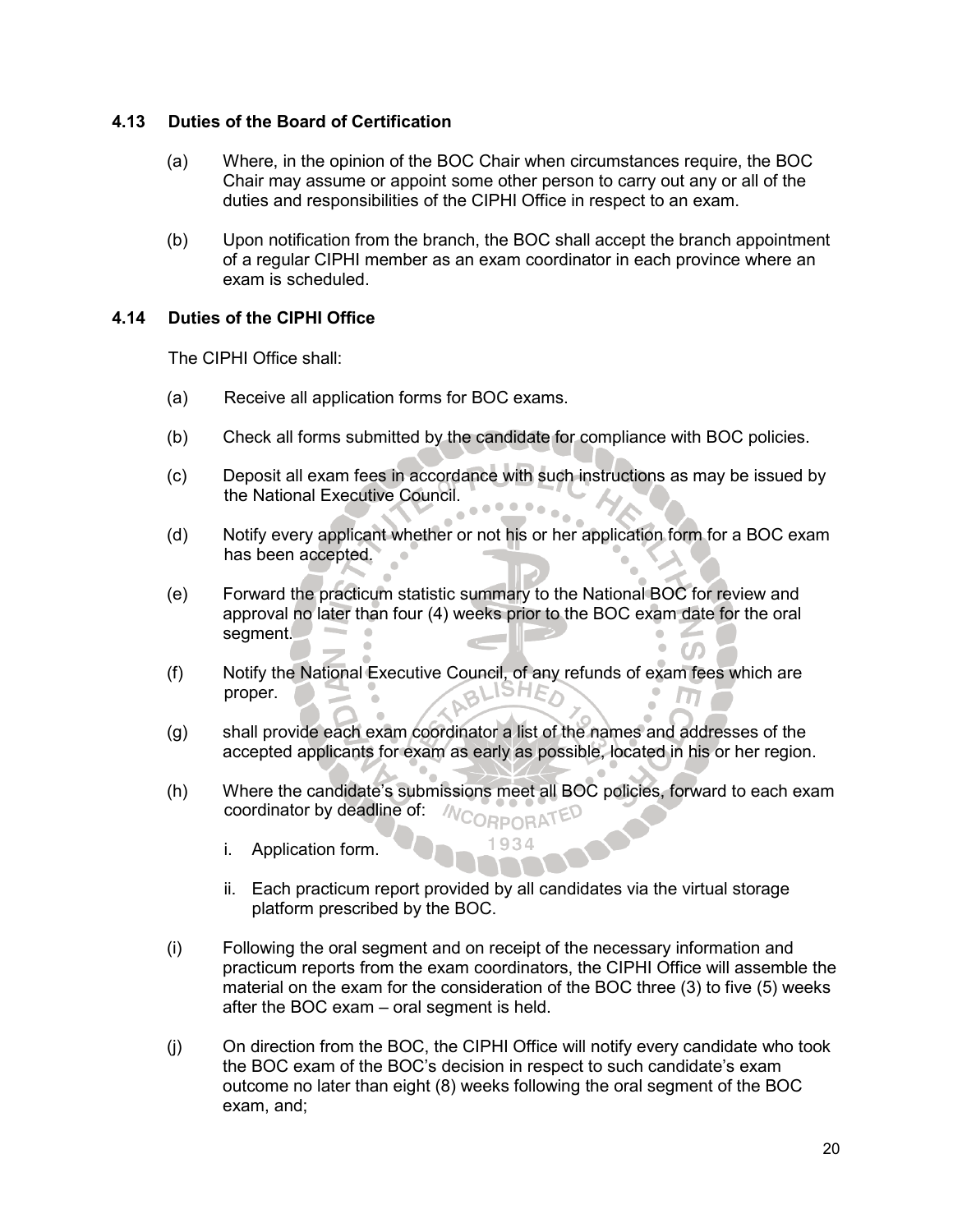- (k) The CIPHI Office will be responsible to the BOC to ensure that a Certificate in Public Health Inspection (Canada) is issued to each successful candidate as soon as practical following the BOC's decision.
- (l) Maintain the list of the names of certified individuals (at the time of certification), certification number, the date of certification, and the branch they certified in.
- (m) Candidate BOC exam materials must be held by the CIPHI Office:
	- i. for at least one year in the event that a candidate failed the exam, or
	- ii. until such time as the candidate is no longer eligible to sit the exam, in the event that a candidate failed the exam.
- (n) Materials regarding the BOC exam of any candidate must be destroyed by the CIPHI Office:
	- i. upon receiving approval of the BOC,
	- ii. at least one year after the date of BOC exam,
	- iii. once a candidate has passed the BOC exam, or
	- iv. where a candidate is refunded their BOC exam fee subject to the circumstances outlined in Policy 6.
- (o) A list of all candidate documents being destroyed is to be maintained for a period of seven (7) years. This list is to include the exam date, the examiners on the panel, the candidate's name, and the date destroyed.

## **4.15 Exam Coordinator Duties**

- (a) Exam coordinators are responsible for the administration of BOC exams held within their branch.  $\sim$  0
- (b) The exam coordinator will adhere to the BOC Guidelines for Exam Coordinators and Examiners and all applicable BOC policies.
- (c) The exam coordinator will receive correspondence regarding the, oral and written segments of the BOC Exam, from the CIPHI Office.
- (d) Where circumstances warrant, the exam coordinator may appoint one or more deputy exam coordinator(s) to perform all or part of his/her responsibilities, as per the exam coordinator's discretion.
- (e) Make physical arrangements for the BOC exam oral segment.
- (f) Notify the CIPHI Office of the location or locations where the BOC exam oral segment will be held, and the names, addresses and disciplines of the members of each exam panel.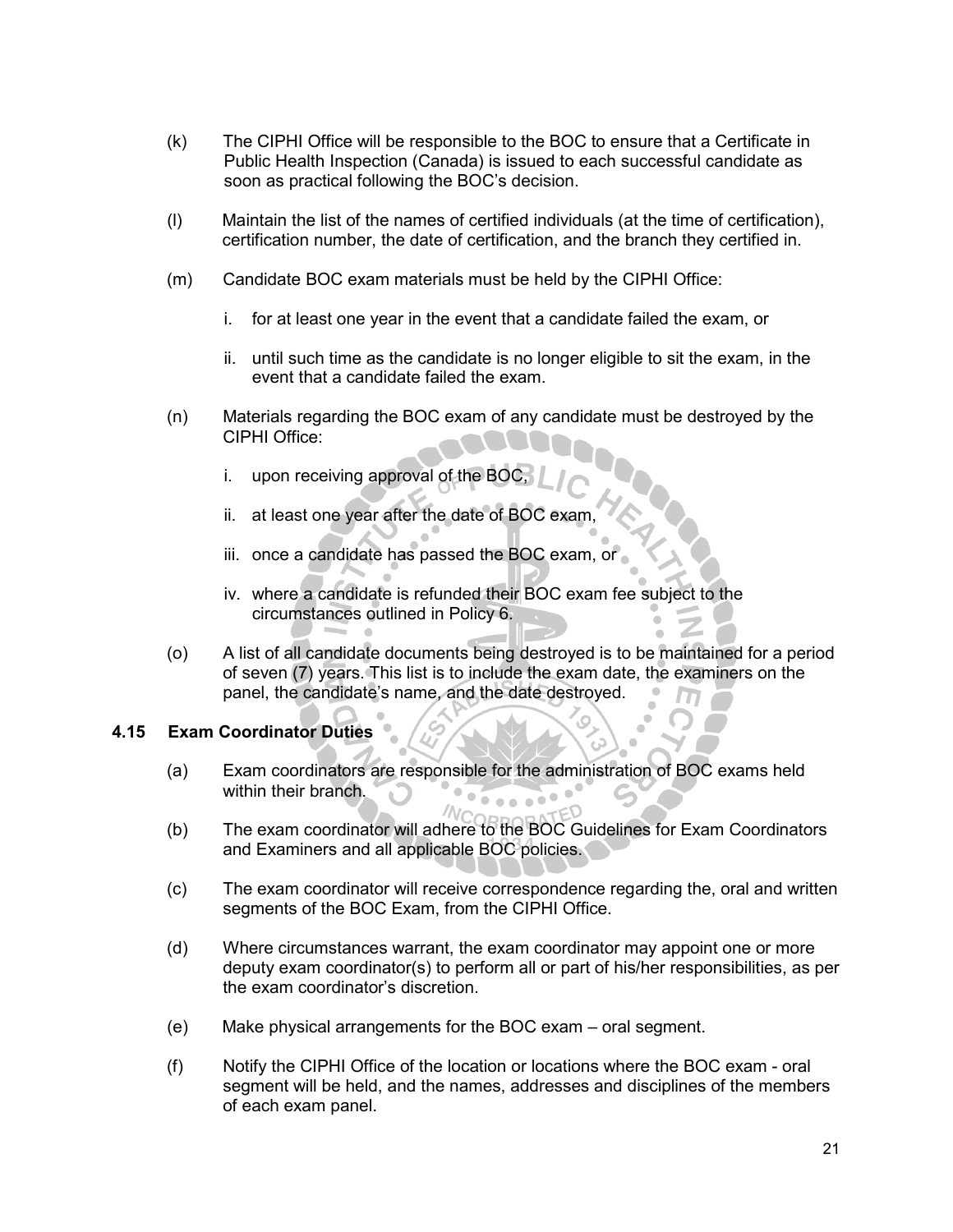- (g) Notify each accepted candidate of the location, date and time where the candidate will be examined.
- (h) Exam coordinators may accommodate requests by a candidate to take the exam in a province other than the one stated in their original application form, subject to the discretion and mutual agreement of the exam coordinators in both provinces.
- (i) BOC Exam coordinator shall advertise at least once per calendar year to their branch membership an opportunity to volunteer as a BOC examiner, when candidate requests for an exam are or are expected to be received.
- (j) Select the examiners, and back-up examiners in accordance with the provisions contained in:
	- i. Regulations Respecting the Certification in Public Health Inspection (Canada) and Governing the BOC of Public Health Inspectors, and;
	- ii. BOC Policy 4, and;
	- iii. BOC Guideline for Exam Coordinators and Examiners.
- (k) Select the examiners to include a combination of new and experienced examiners.

 $OFP$ 

- (l) Confirm that examiners are able to access the practicum reports as far as possible in advance of the date of the oral segment, and where an examiner is unable to access the practicum reports, select another examiner.
- (m) The examiner shall submit final marks for all practicum reports to the exam coordinator prior to the date of the BOC exam – oral segment.

#### **4.16 Oral Exam Panel**

- (a) Each exam coordinator shall select a chairperson for each oral exam panel.
- (b) Ensure that all relevant information and BOC policies are provided to each examiner.
- (c) The exam coordinator shall furnish to each exam panel member the materials necessary for the conduct of the oral segment including:
	- i. Supporting materials as listed in the BOC Guideline for Exam Coordinators and Examiners, and
	- ii. Any other appropriate materials.
- (d) Where an exam coordinator or deputy exam coordinator is not a member of an exam panel, he or she may attend the sittings of any exam panel convened under his/her jurisdiction and may advise the members of such panel on any matters affecting the conduct of the oral exam.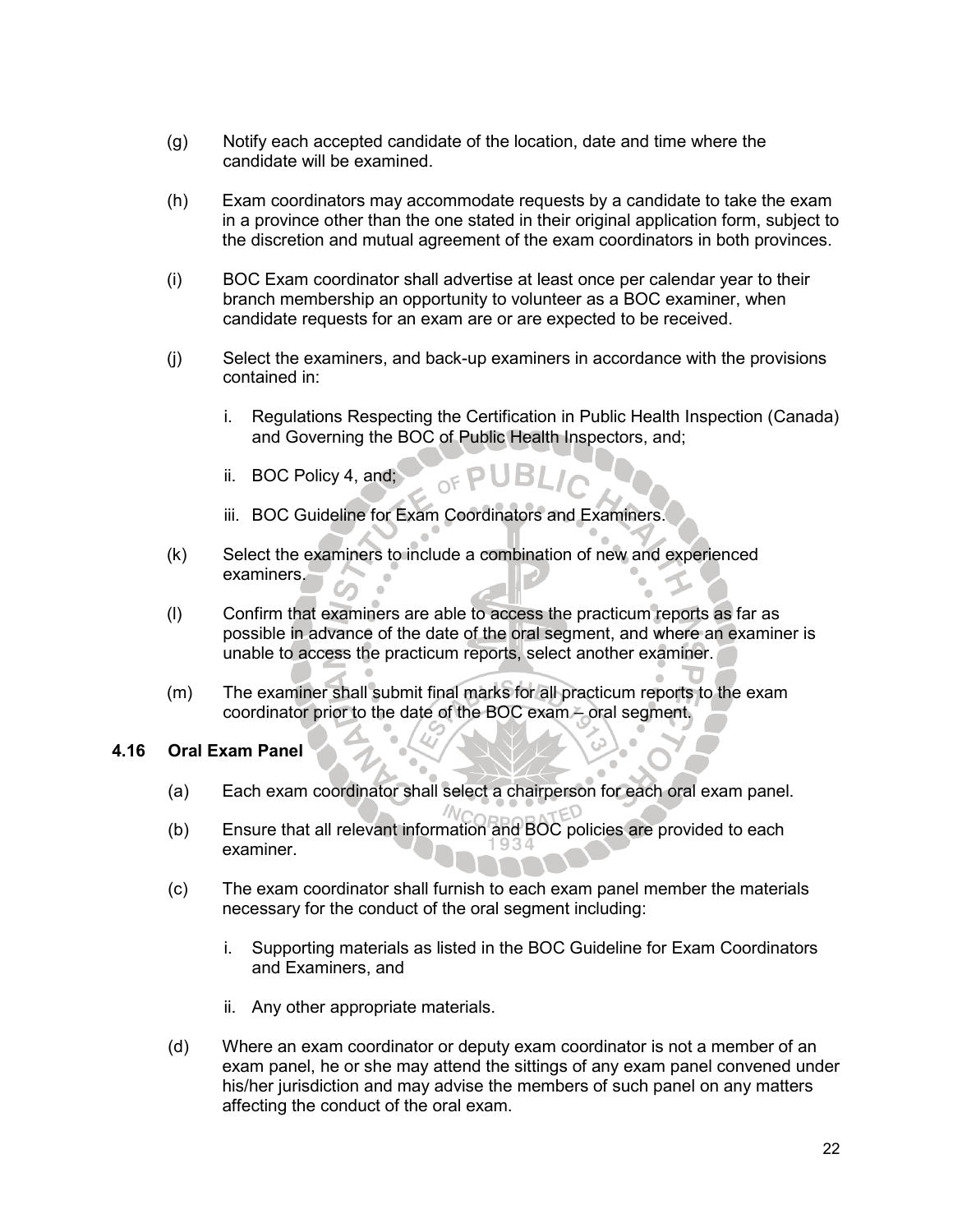- (e) The exam coordinator may be a member of an oral exam panel where an event occurs within 48 hours of the oral segment that makes an examiner unavailable, and where the exam coordinator is unable to find a replacement, the exam coordinator may sit as an examiner.
- (f) Report any deviations from BOC policies to the BOC Chair as soon as possible.
- (g) Ensure that all oral exam materials, including all documents used in the marking of oral segment, and all other relevant materials are forwarded to the CIPHI Office within 48 hours following the oral segment.

## **4.17 Examiner Exclusions**

- (a) No person employed in a location of an agency where a candidate received practicum training shall be an examiner of that candidate.
- (b) No person who has had direct or indirect responsibility in the practicum training of a candidate shall be an examiner of that candidate.
- (c) A current member of BOC, CoPE, NEC, EHFC, NEP, or any current member in their subcommittees shall not be an examiner.
- (d) A candidate who previously failed the oral segment of the exam and who is sitting for re-exam shall be examined by a panel which should, where possible not include any member of the panel which failed such candidate.
- (e) Faculty members of BOC-accredited EPH programs shall not be members of an exam panel. BLISHES
- (f) Instructors at BOC-accredited EPH programs and/or are familiar with the candidates of BOC-accredited EPH programs shall not be examiners.

## **4.17 Petitions and Complaints**

(a) Any candidate who desires to submit a petition or complaint regarding the conduct of an oral segment may do so.

 $\sim$ 

- (b) Any petition or complaint regarding an oral segment:
	- i. shall be submitted to the CIPHI Office in writing, and
	- ii. must be postmarked within 48 hours of the completion of the oral segment.
- (c) A petition or complaint submitted in accordance with section 4.17(a) shall be considered by the BOC within thirty days (30) of the receipt by the CIPHI Office of the petition or complaint.
- (d) The decision of the BOC in respect to any petition or complaint shall be final.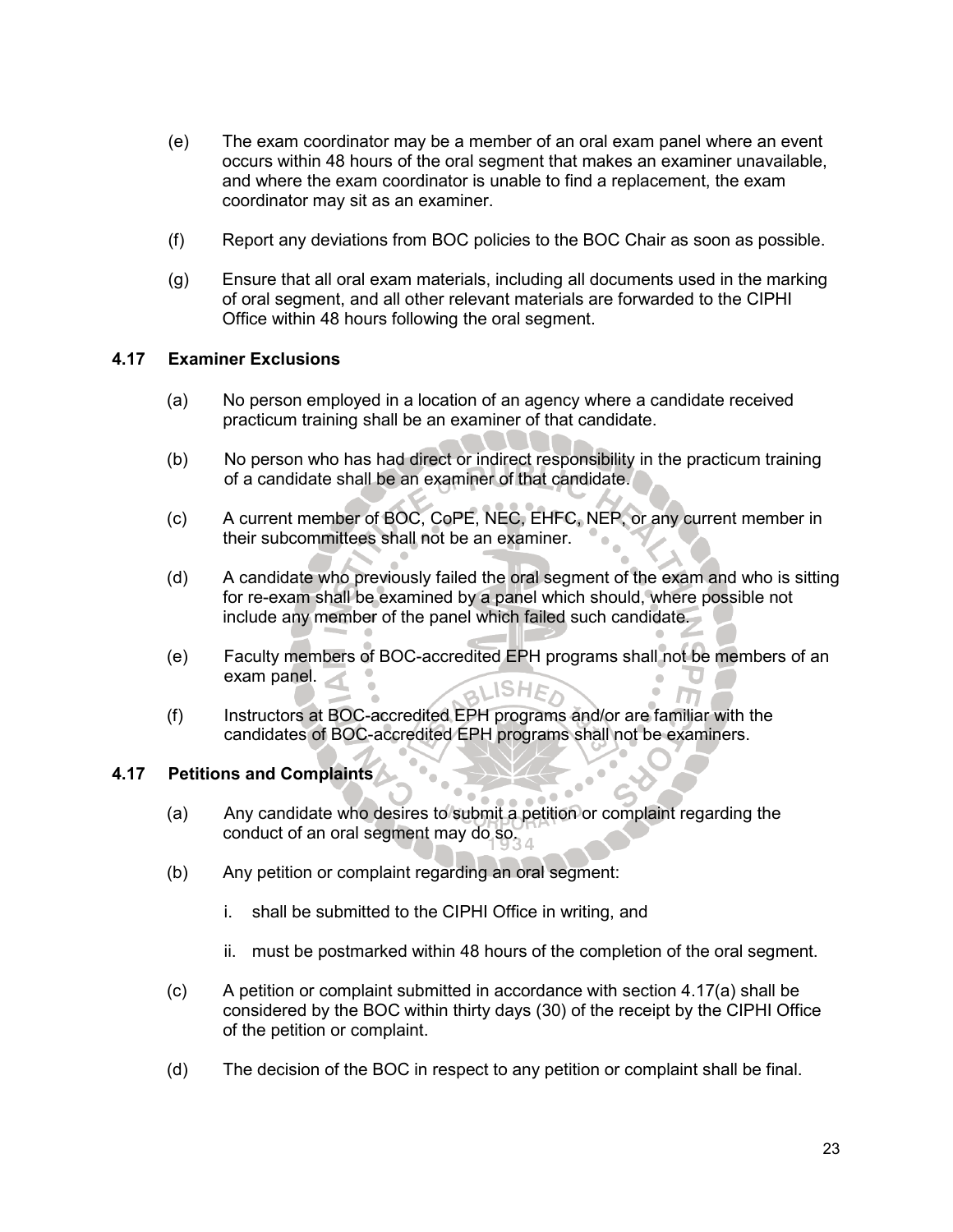## **4.18 Release of Information on Exams**

- (a) No information respecting marks, or rating, or success, or failure of any candidate in any exam or in any segment shall be released to any person who is not directly connected with the exam of such candidate except under the direction of the BOC.
- (b) Candidate's requests for the return of exam materials shall be denied.
- (c) Under no circumstances shall any exam coordinator or examiner provide to any candidate or to any person who is not directly connected with the exam of candidates, any information which might be construed as an indication of a mark or rating achieved by a candidate or as an indication of success or failure in the exam or any segment thereof, except:
	- i. Information necessary to the conduct of exams, the marking of BOC exams, the BOC exam of results, and as authorized by BOC Policy 4.

## **4.19 Disposal of Candidates' Practicum Reports and Other Exam Materials**

(a) Materials connected with any BOC exam shall be the property of the BOC and subject to disposal as provided in sections 4.14(l) & 4.14(m).

## **4.20 Suspected Fraud or Plagiarism**

- (a) When an exam coordinator suspects or is advised that a filed inspection report is or may be fraudulent or plagiarized, she/he is to report it to the BOC Chair immediately with the name of the candidate, the name of the report and a written explanation of why the document is fraudulent. The BOC Chair shall then notify to the BOC member responsible for the report reviews in the plagiarism software and instruct him/her to conduct an initial review.
- (b) For each exam period, the BOC will review the plagiarism software results once all reports have been uploaded. More specifically, for all reports with an overall match of 30% or more, those with a 5% match to a single source will be reviewed *NCORPORATED* in greater detail.
- (c) When a report is suspected to have been plagiarized following the initial review, the BOC member responsible for the initial review shall notify the BOC Chair and the Past or Vice Chair as well as one additional BOC member from a jurisdiction where the reports do not come from, for an additional review and the BOC's final decision.
- (d) Where the decision is that the BOC has found the report to be fraudulent or plagiarized, the candidate will be notified in writing (at the same time as the exam results are sent out to candidates) of the following:
	- i. they were unsuccessful in their recent BOC exam (both reports and the oral exam will be failed).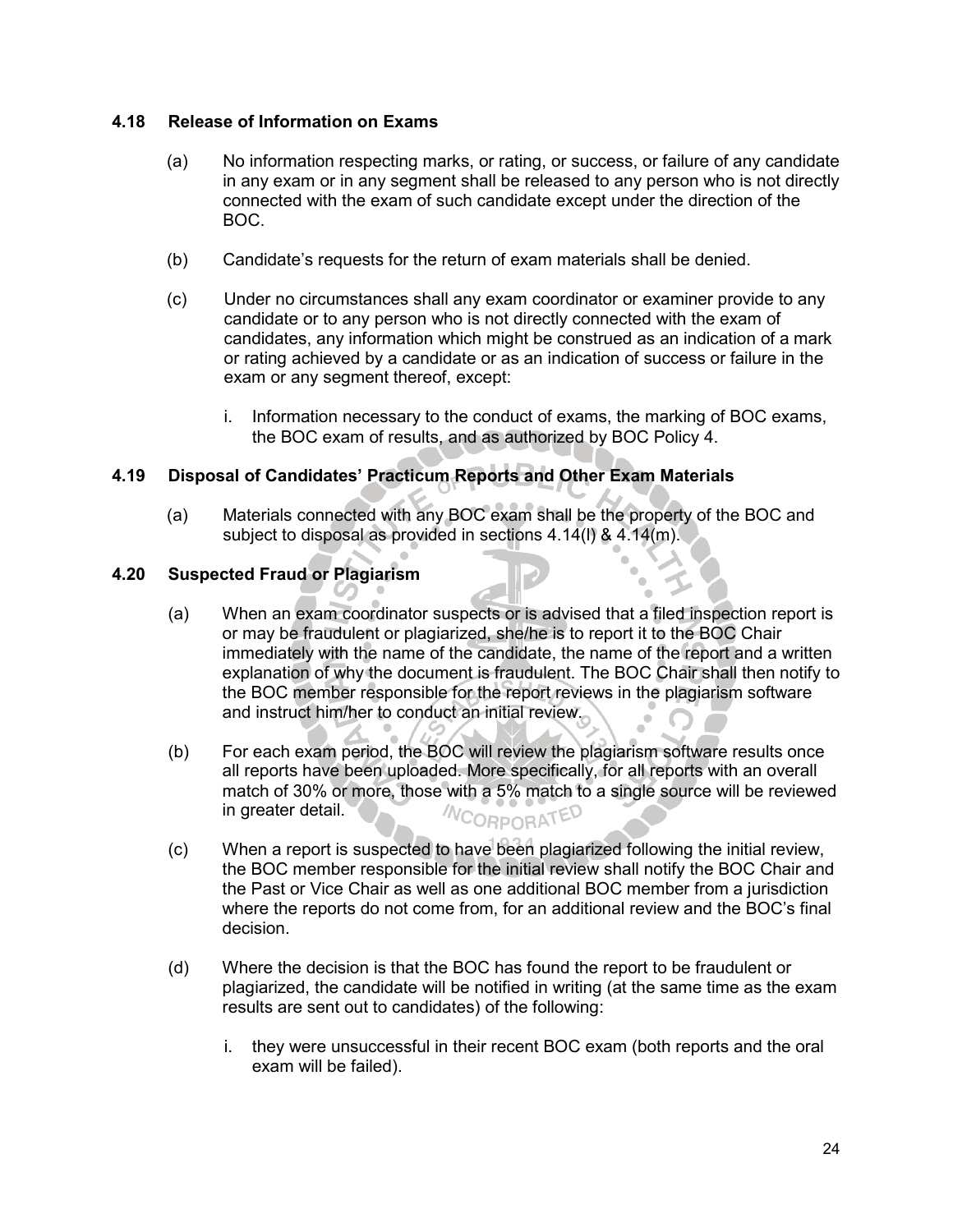- ii. the BOC has found strong evidence of plagiarism or fraudulence in their report (report name will be given).
- iii. they forfeit all segments of the exam and may only re-apply in one year (must skip one exam seating).
- iv. should they wish to re-apply they must submit two (2) new practicum reports which cannot be rewrites of the previous reports submitted, and;
- v. should they wish to appeal the decision of the BOC, they may do so in writing within 30 days, and must pay the administration fee subject to BOC Policy 6.
- (e) Where the BOC has deemed a candidate to have submitted a fraudulent or plagiarized report as a second offence for their eligible exam seating, the candidate will be notified in writing (at the same time as the exam results are sent out to candidates) of the following:
	- i. The BOC has found strong evidence of plagiarism or fraudulence in their report (report name will be given).  $\mathbb{E}_{\mathbb{I}}$
	- ii. They forfeit all portions of the exam and will not be allowed to sit the exam at any point in the future, and;
	- iii. should they wish to appeal the decision of the BOC, they may do so in writing within 30 days, and must pay the administration fee subject to BOC Policy 6.

## **4.21 Appeal to the BOC Results**

(a) Refer to the CIPHI National Operational Policy #28 – *National Appeal Review Process* for details.

# **4.22 Formal Reviews Requirements**

- (a) Formal reviews of examination results are conducted only on the basis of alleged significant irregularities in the examination process only where the process irregularities are considered serious enough to affect materially the candidate's performance. 1934
- (b) Formal reviews of examination results are not conducted on the basis of alleged errors in content.

## **4.23 Initiating a Formal Review**

- (a) Formal reviews may be initiated by the Exam Coordinator or the BOC.
- (b) If the Exam Coordinator becomes aware of any irregularity, he/she will initiate the formal review on behalf of one or more candidates.
- (c) The BOC Chair shall conduct the formal review within 15 days of receiving the request.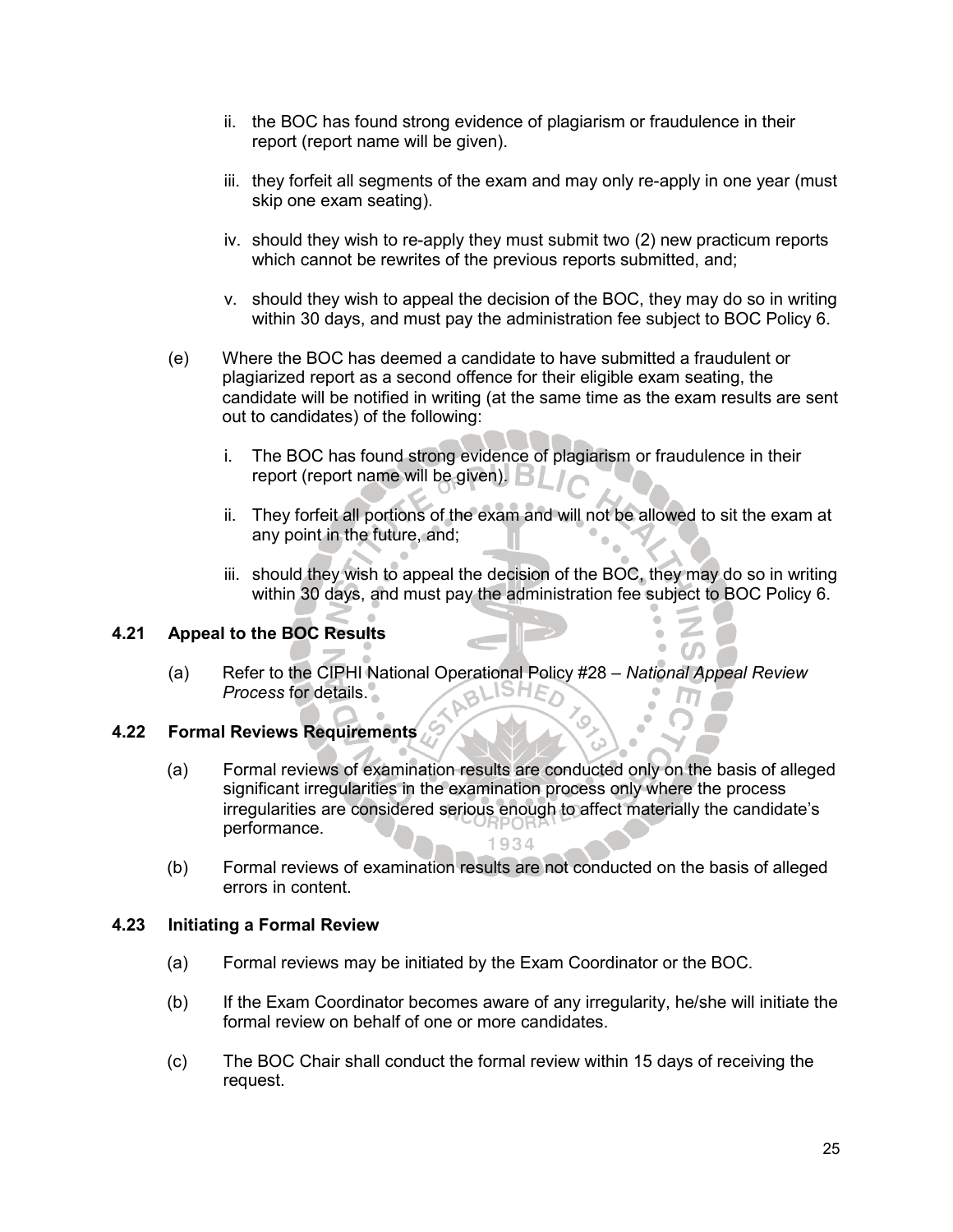- (d) No fee shall be required from the candidate(s) involved.
- (e) The Exam Coordinator may initiate a formal review at any time, even beyond the deadline stated for candidates.
- (f) Whenever possible and desirable, the candidate(s) potentially affected by such a review should be notified by the BOC Chair at the most opportune time.
- (g) Under exceptional circumstances where an obvious and manifest error in the procedure has occurred, the BOC Chair will make the appropriate recommendations to the Exam Coordinator and /or candidate(s).

## **4.24 Reference & Related Documents**

*The Board of Certification Regulation BOC Policy 6* Appendix A: *CIPHI Board of Certification Instructional Objectives, 2018* Appendix E: *Candidate Practicum Evaluation (Mid-term & Final) Form C* Appendix F: *Practicum Guideline for Training Agency & Trainees* Appendix G: *BOC Guideline for Exam Coordinators and Examiners* Appendix H: *Application Form – Form A* Appendix I: *Documentation of Written Inspection Report – Form E*

# **4.25 Version History**

| <b>Date</b>      | <b>Version</b>                                                                      |
|------------------|-------------------------------------------------------------------------------------|
| February 1, 2020 | 1.0                                                                                 |
| June 18, 2020    | <b>1.1 Major Revisions</b>                                                          |
|                  | Updated formatting to align with other BOC<br>policy                                |
|                  | Added the word "assessment" to                                                      |
|                  | Updated definition of candidate to include<br>eligibility under BOC Policy 7 and 8. |
|                  | Added to section $4.4$ (a)(i): or approved                                          |
|                  | eligibility under BOC Policy 7 or 8.                                                |
|                  | • Revise section 4.4(a) to clarify exam                                             |
|                  | docations are set by the requests of exam<br>coordinators.                          |
|                  | Update Section 4.7 (d) to include eligibility<br>under BOC Policy 7 or 8.           |
|                  | Addition to Section 4.7: The application,                                           |
|                  | the fee and associated required                                                     |
|                  | documentation shall be submitted to the                                             |
|                  | office at least 50 days prior to the exam,                                          |
|                  | except transcript of marks may be                                                   |
|                  | submitted up to 30 days prior to the exam,                                          |
|                  | and Form C and Form D may be submitted                                              |
|                  | to the office up to 21 days prior to the                                            |
|                  | exam.                                                                               |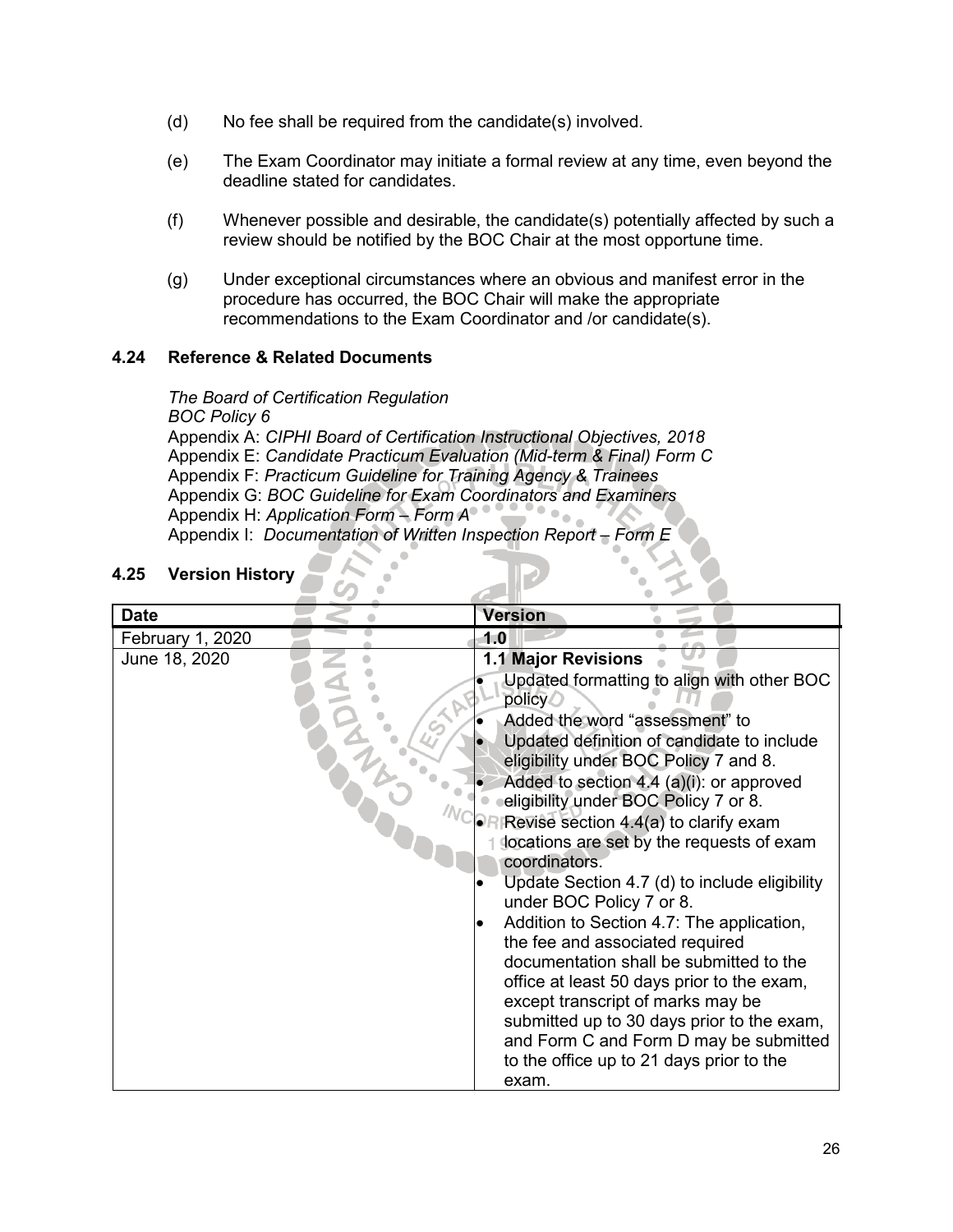|                        | Addition to section 4.6: Where                  |
|------------------------|-------------------------------------------------|
|                        | circumstances warrant, the BOC may              |
|                        | cancel or postpone a scheduled exam,            |
|                        | provided the BOC gives the candidates           |
|                        | sufficient notice and an explanation for the    |
|                        | cancellation or postponement.                   |
|                        | Revised section 4.8 (g) to include              |
|                        | government issued photo identification.         |
|                        | Clarified 4.9 (b) exam report is Exam           |
|                        | Panel Report                                    |
|                        | Replaced in section 4.10 (c) BOC                |
|                        | Guideline for Exam Coordinators and             |
|                        | <b>Examiners with BOC Candidate</b>             |
|                        | Information Package.                            |
|                        | Added the word "marked" to section 4.11         |
|                        | (c) for written reports.                        |
|                        |                                                 |
|                        | Add the word "or" to $4.14$ (I)(i)              |
|                        | Clarified wording for section 4.20 (e) that it  |
|                        | applies to the second offence of plagiarism     |
| <b>January 8, 2021</b> | <b>1.2 Major Revisions</b>                      |
|                        | Removed: The requirement to retake              |
|                        | practicums after failure of oral or written     |
|                        | segments.                                       |
|                        | Add: Retakes of the failed segment are          |
|                        | permitted for no more than five (5) years       |
|                        | following the successful completion of a        |
|                        | practicum.                                      |
|                        | If the candidate has not successfully           |
|                        | obtained their CPHI(C) in the five (5) years    |
|                        | following successful completion of their        |
|                        | initial practicum, the candidate must           |
|                        | secure themselves an additional 12 week         |
|                        | practicum, and then redo both papers as         |
|                        | well as the oral segment of the                 |
|                        | examination.                                    |
| February 18, 2021      | <b>1.3 Major Revisions</b>                      |
|                        | 1 Add in section 4.4(a): Complete a             |
|                        | practicum and evaluation, scoring all "Yes"     |
|                        | in the Professionalism section, AND an          |
|                        | average rating of at least 3.00 in the          |
|                        | Communications section and each                 |
|                        | Learning Area (No rounding of rating) as        |
|                        | found in Candidate Practicum Evaluation         |
|                        | (Mid-Term & Final) Form C in BOC Policy         |
|                        | Appendix E.                                     |
|                        |                                                 |
|                        | Change submission requirements in               |
|                        | section $4.7(a)$ and (b)                        |
|                        | Add section 4.10 (b) to state that reports<br>٠ |
|                        | on rabies and animal bites investigations       |
|                        | are not permitted.                              |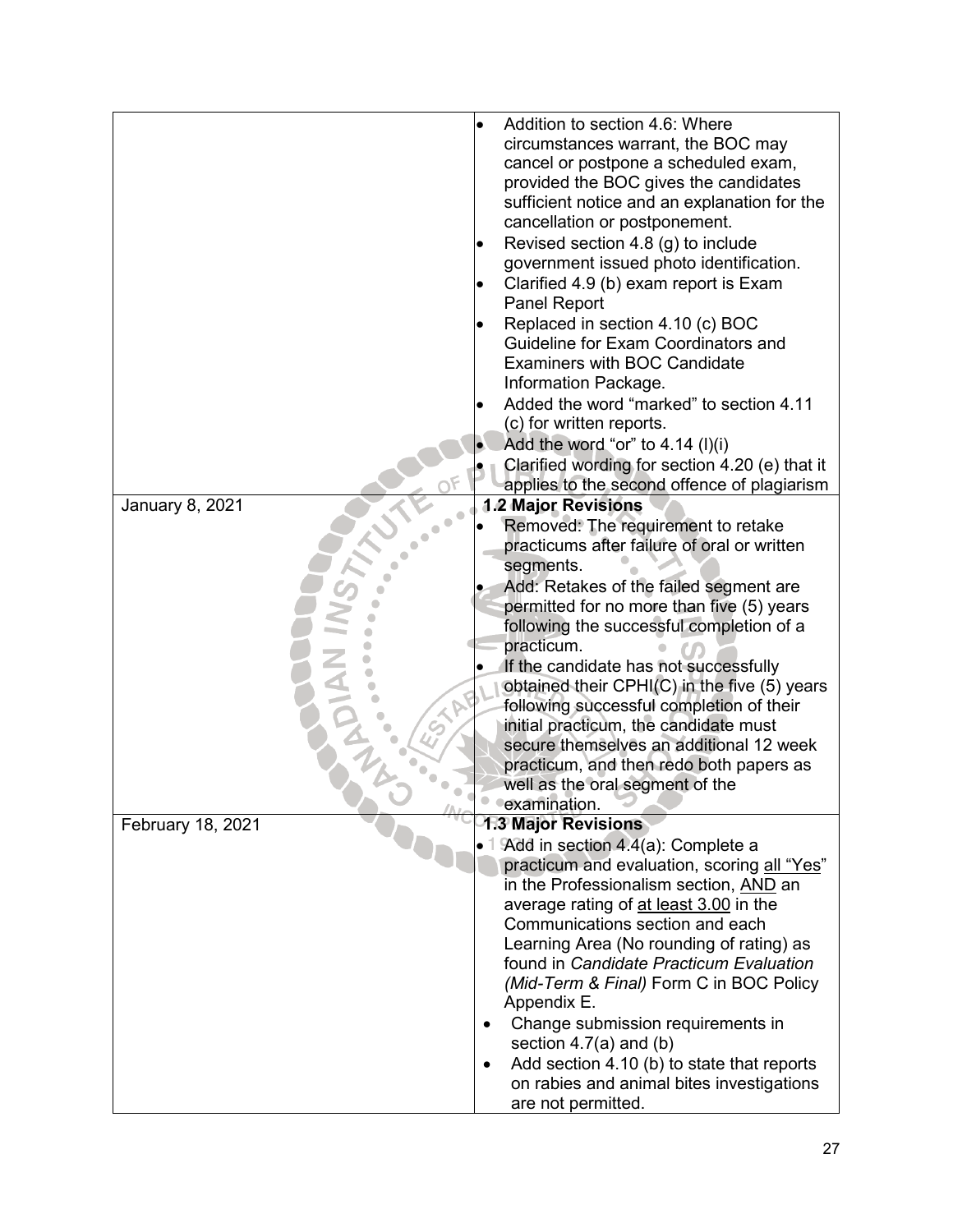|               | Add in section 4.14(e): Forward the<br>practicum statistic summary to the<br>National BOC for review and approval no<br>later than 4 weeks prior to the BOC exam<br>date for the oral segment.<br>Add "and update" in Section 4.14(g)<br>Remove "one copy" in Section 4.14(h)<br><b>1.5 Minor Revisions</b>                                                                                                                                                                                                                                           |
|---------------|-------------------------------------------------------------------------------------------------------------------------------------------------------------------------------------------------------------------------------------------------------------------------------------------------------------------------------------------------------------------------------------------------------------------------------------------------------------------------------------------------------------------------------------------------------|
| April 1, 2021 | Minor corrections in wording                                                                                                                                                                                                                                                                                                                                                                                                                                                                                                                          |
| June 7, 2022  | <b>1.6 Major Revisions</b>                                                                                                                                                                                                                                                                                                                                                                                                                                                                                                                            |
|               | Change NOP#6 to NOP#28 on the BOC<br>appeal process in Section 4.21.<br>Add Section 4.22 Formal Review<br>Requirements, formally stated in the<br>Repealed BOC Policy #9 - Formal<br>Reviews and Appeals of Board of<br><b>Certification Examinations.</b><br>Add Section 4.23 Initiating a Formal<br>Review, formally stated in the Repealed<br>BOC Policy #9 - Formal Reviews and<br><b>Appeals of Board of Certification</b><br>Examinations.<br>Change section numbers to 4.24 -<br>Reference & Relating Documents and<br>4.25 – Version History. |
| Ċ,            | FABLISHE<br>$\frac{2}{3}$                                                                                                                                                                                                                                                                                                                                                                                                                                                                                                                             |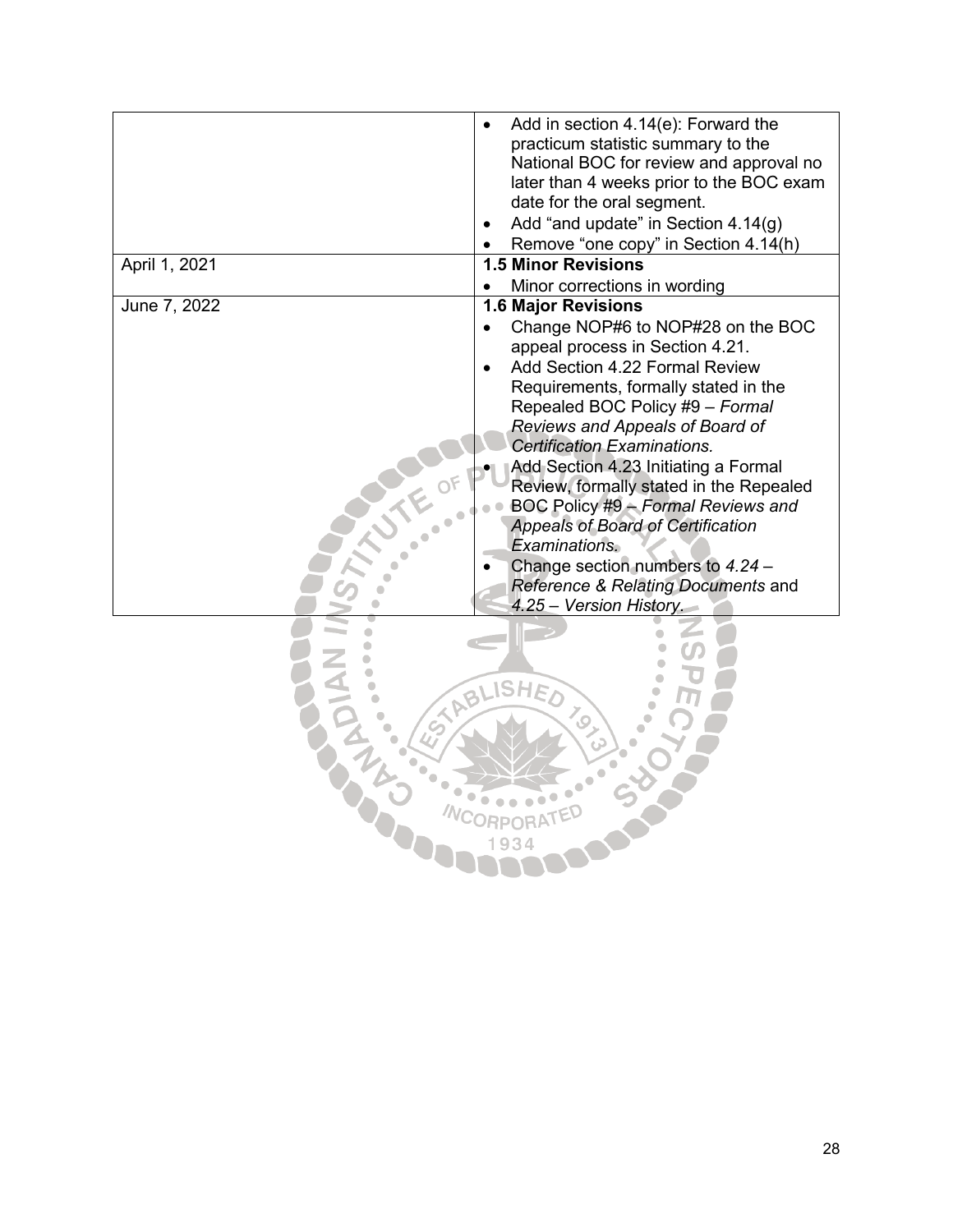#### **Title: Issuance and Replacement of Certificate in Public Health Inspection (Canada)**

**Approving Body:** Board of Certification of the Canadian Institute of Public Health Inspectors

**Effective Date:** 01-FEB-2021 **Last Revised Date:** 1-APR-2021

#### **5.1 Purpose**

The purpose of this policy is to set the requirements for the issuance and replacement of the Certificate in Public Health Inspection (Canada) issued by the Board of Certification of the Canadian Institute of Public Health Inspectors.

#### **5.2 Scope**

The policy applies to all holders of the Certificate in Public Health Inspection (Canada).

#### **5.3 Definitions**

**BOC** means the Board of Certification of the Canadian Institute of Public Health Inspectors.

**CPHI(C)** means the Certificate in Public Health Inspection (Canada).

**CIPHI Office** means the administrative service company contracted by CIPHI's National Executive Council.

## **5.4 Issuance of the Certificate in Public Health Inspection (Canada)**

- (a) The CPHI(C) is awarded to a person who fulfills the BOC requirements pursuant to the relevant BOC Policies.
- (b) A person who has been awarded the CPHI(C) is entitled to use the initials CPHI(C) only if they comply with the current National CIPHI By-laws.
- (c) A Certificate and wallet-sized card will be issued in English or French in accordance with the request of the person to whom it is issued.
- (d) Every Certificate and wallet-sized card issued by the BOC shall:
	- i. bear the name of the person to whom it is awarded,
	- ii. bear the date on which it is awarded or issued,
	- iii. be numbered in sequential order of issuance, and
	- iv. be signed by the Chair of BOC and the National President of CIPHI (wallet-sized cards are signed only by the Chair of the BOC).
- (e) The CIPHI Office shall maintain a registry of CPHI(C)s which have been issued, and such a registry shall contain the name of the person to whom the certificate is issued, the date of award or issuance, and the certificate number.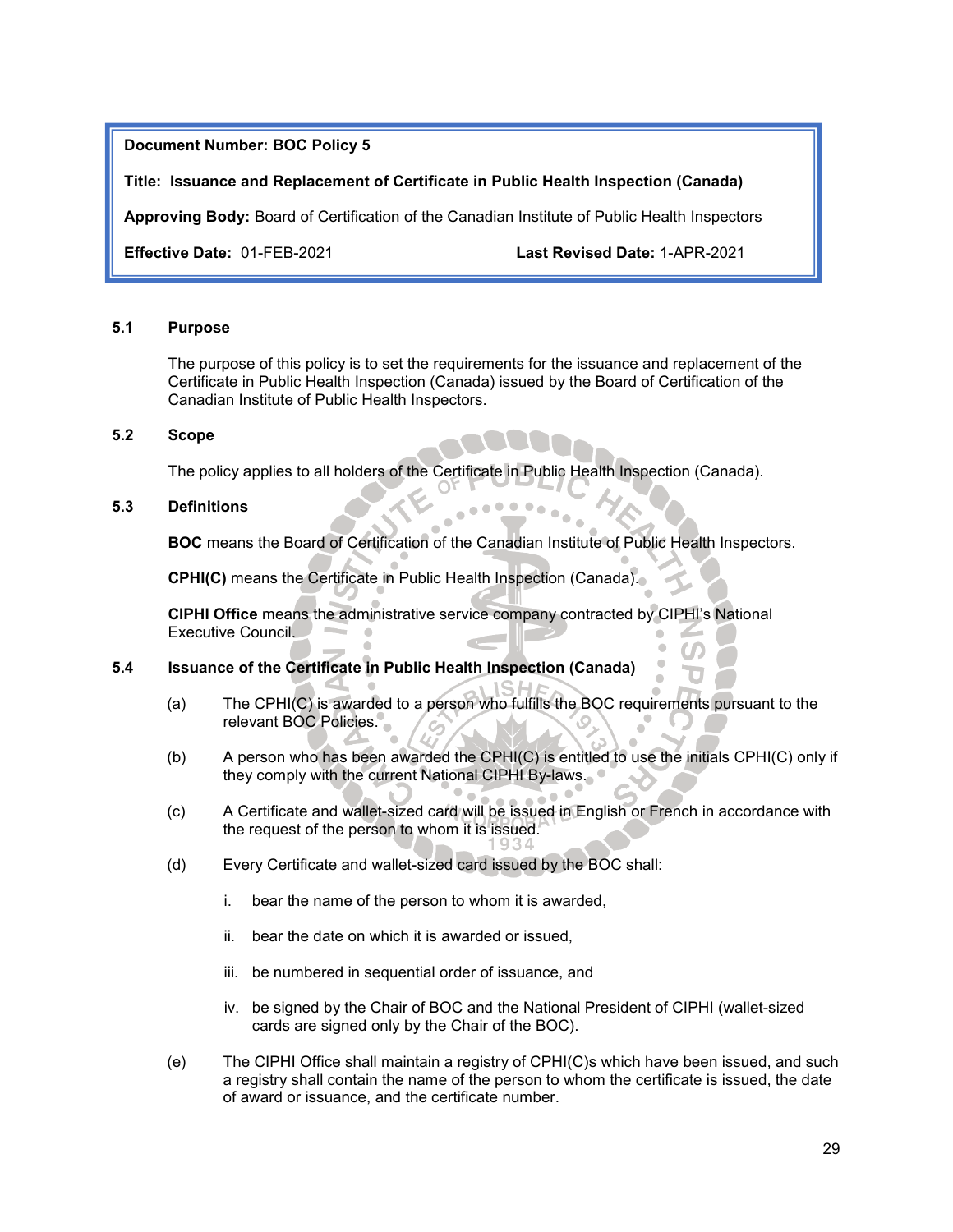#### **5.5 Replacement of the Certificate in Public Health Inspection (Canada)**

- (a) Any person who has been awarded a CPHI(C) prior to January 1, 2017 may request a replacement of the Certificate and/or the wallet-sized card.
- (b) Any person who has been awarded a CPHI(C) after January 1, 2017 may request a replacement of the Certificate and/or the wallet-sized card if they meet the following criteria:
	- i. They hold a valid membership with CIPHI, and
	- ii. They are in compliance with the CIPHI By-Laws and National Operating Policies.
- (c) All requests for a replacement under Section 5.5.a. shall be sent to the CIPHI Office using the Certificate Replacement Application Form found in Appendix J, as well as the following:
	- i. Obtain one signature from a current CIPHI member of the person's residing branch,
	- ii. Obtain one signature from the BOC representative of the person's residing branch,
	- iii. Submit the required fee set by BOC found in Appendix K, and
	- iv. Submit government-issued document(s) if the reason for the replacement is due to name change

 $\bullet$ 

- (d) The CIPHI Office will ensure that all requirements in Section 5.5.b. and 5.5.c. are met prior to re-issuing the Certificate and/or wallet-sized card.<br>
SHEA
- (e) Replacement Certificates are signed by the current sitting CIPHI National President and Chair of the BOC (wallet-sized cards are signed only by the Chair of the BOC).

1934

#### **5.6 Reference & Related Documents**

Appendix J – Certificate Replacement Application Form Appendix K – BOC Price Chart CORPORAT

#### **5.7 Version History**

| <b>Date</b>      | <b>Version</b>               |
|------------------|------------------------------|
| February 1, 2021 | 1.0                          |
| April 1, 2021    | <b>1.1 Minor Revisions</b>   |
|                  | Minor formatting corrections |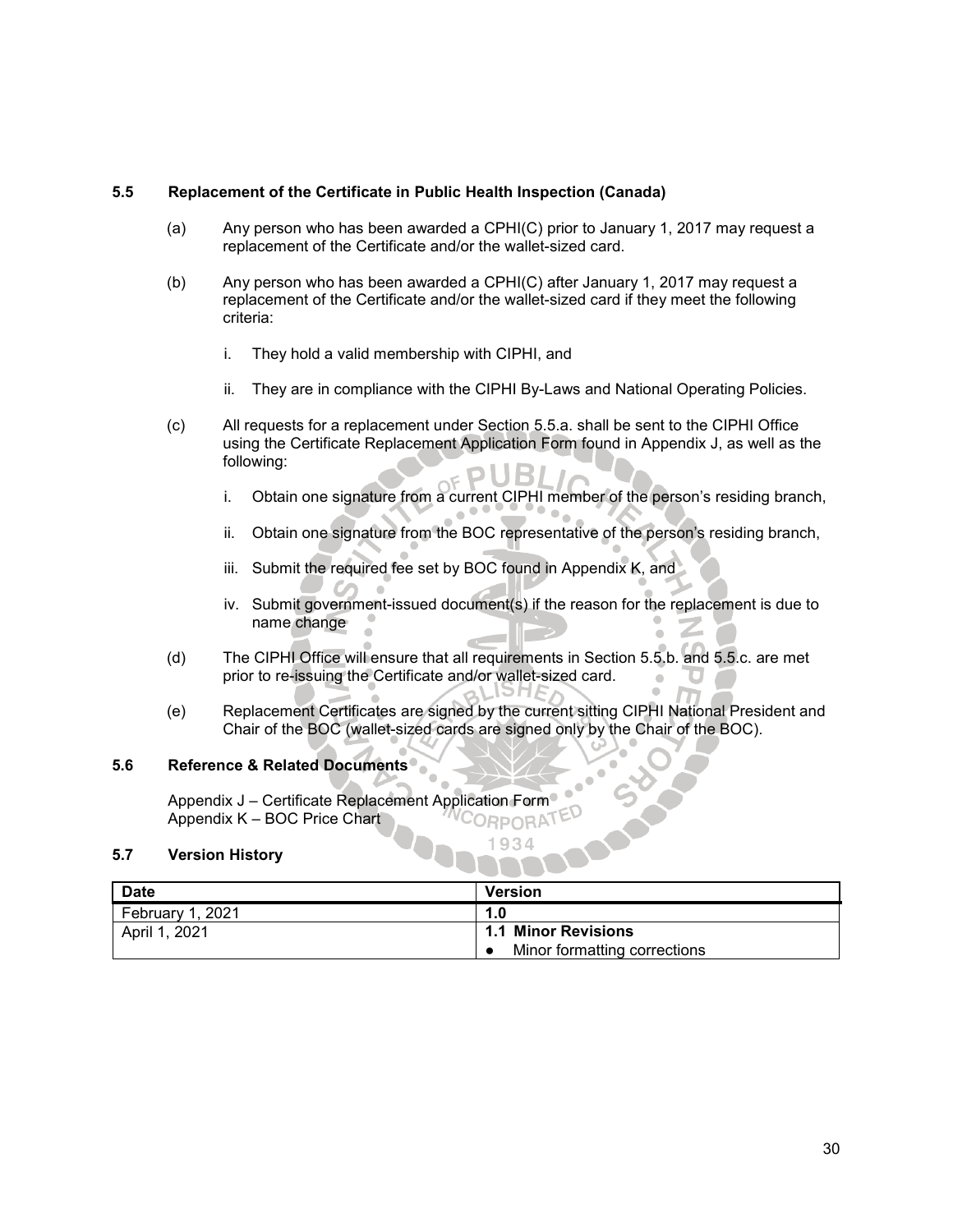**Title: Financial Management**

**Approving Body:** Board of Certification of the Canadian Institute of Public Health Inspectors

**Effective Date:** 01-FEB-2020 **Last Revised Date:** 10-NOV-2021

## **6.1 Purpose**

This policy prescribes all financial activities associated to the operation of the BOC.

## **6.2 Scope**

This policy applies to candidates for CPHI(C), the Board of Certification, and the CIPHI Office.

## **6.3 Definitions**

**Appeal** means the circumstances outlined in CIPHI National Operating Policy #6.

**BOC** means the Board of Certification of the Canadian Institute of Public Health Inspectors.

**BOC-accredited Programs** means those environmental public health programs recognized by the BOC of CIPHI as granting degrees that are acceptable to the BOC subject to section 14(1)(a) of the *BOC Regulations.*

**Candidate** means a current student or graduate of a BOC-accredited program who intends to pursue a CPHI(C), or a person who is eligible under BOC Policy 7 or 8.

**CPHI(C)** means the Certificate in Public Health Inspection (Canada).

**CIPHI Office** means the administrative service company contracted by CIPHI's National Executive Council. **NCORPORATED** 

**Equivalency Exam** means an assessment designed to measure the academic competencies of a foreign trained candidate and equivalency to competencies that would be gained from the successful completion of a BOC accredited program in Canada.

**Exam Coordinator** means a regular CIPHI member appointed for a term of 3 years, and a maximum of two terms by each branch of CIPHI, who may or may not be a member of the BOC, an instructor or faculty of an BOC accredited EPH program and who is not responsible for practicum training of candidates.

**Examiner** means an individual, selected by the exam coordinator, who has completed the BOC examiner training and been a regular CIPHI member for a minimum of five (5) years, or is a retired CIPHI member who maintains their professional development hours, or is an allied public health professional.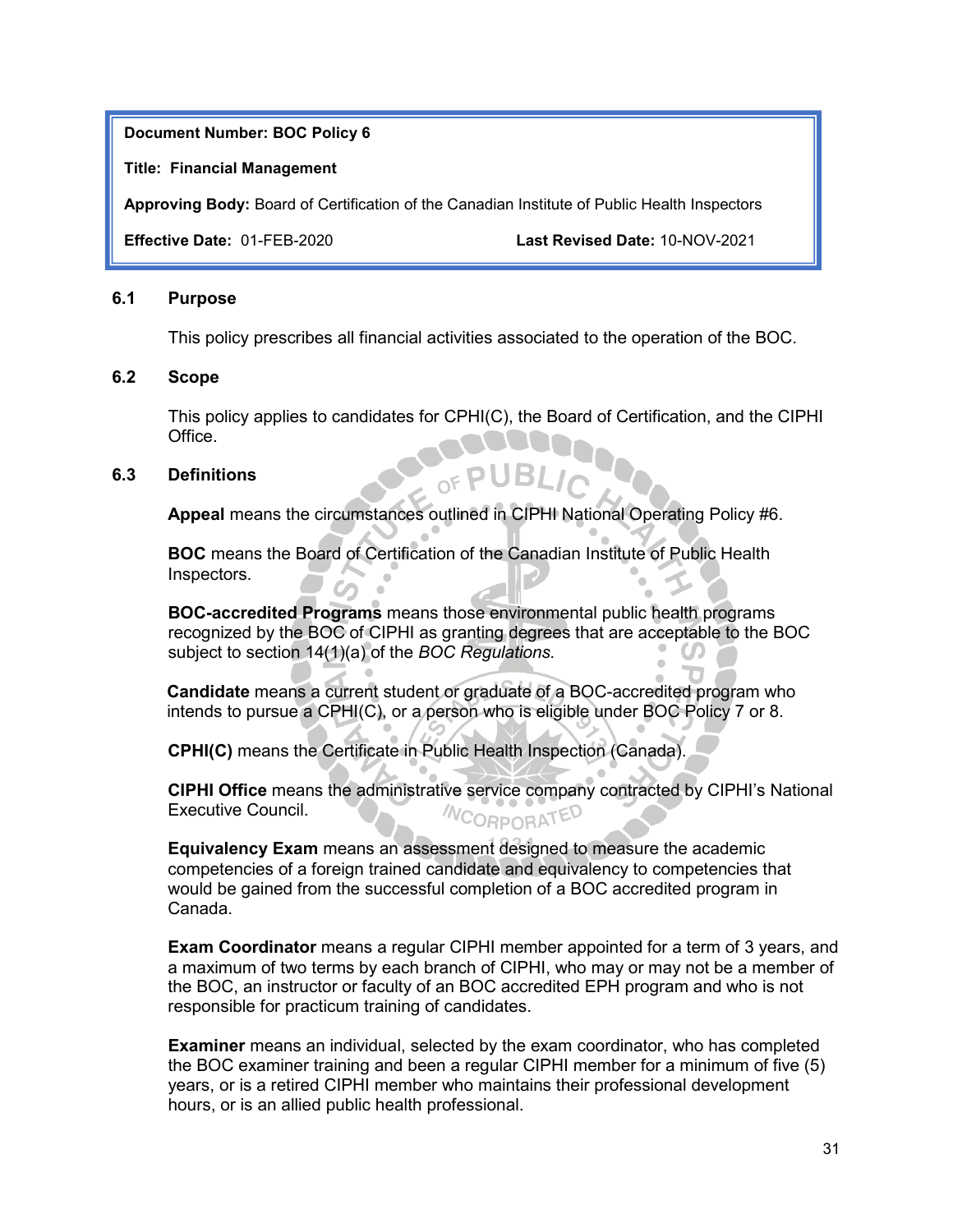**Foreign-trained Individuals** means the candidate exclusively defined in Policy 8.

**NEC** means the National Executive Council of CIPHI.

**Oral Segment** means the 12 scenarios verbally administered twice annually by the BOC in each branch where an exam is requested.

**Written Segment** means the two (2) practicum reports a candidate has to submit for the assessment of their written communication skills in the certification exam.

#### **6.4 Accreditation Review Fees**

- (a) The BOC shall set fees for the accreditation reviews for the purpose of accreditation outlined in Policy 1 found in Appendix K:
	- i. the fee for a new accreditation review is \$7000.00 plus applicable provincial taxes, or
	- ii. the fee for a renewal accreditation review is \$4500.00 plus applicable provincial taxes,
	- iii. fifty (50) per cent of the fee must be submitted with the accreditation review application prior to receiving any feedback from the BOC, and
	- iv. the remaining fifty (50) per cent plus expenses must be submitted following the site visit and prior to the BOC's final decision.

#### **6.5 Application Fee for Eligibility Assessment of a Foreign-Trained Candidate and Equivalency Exam Fee** aLISHE,

- (a) The fee for application is set by the BOC found in Appendix K.
- (b) The fee for application shall be payable upon submission of the application and is non-refundable.
- (c) The fee for the equivalency exam shall be:
	- i. set by the BOC at its regular meeting found in Appendix K,
	- ii. paid by each candidate,
	- iii. made payable to the Canadian Institute of Public Health Inspectors,
	- iv. sent to the CIPHI Office accompanied by the Form J Payment Method Form (Appendix M), and
	- v. made at least thirty (30) days prior to the date of the exam.
- (d) The fee for the equivalency exam plus applicable provincial taxes shall be payable on each occasion that a person takes the equivalency exam.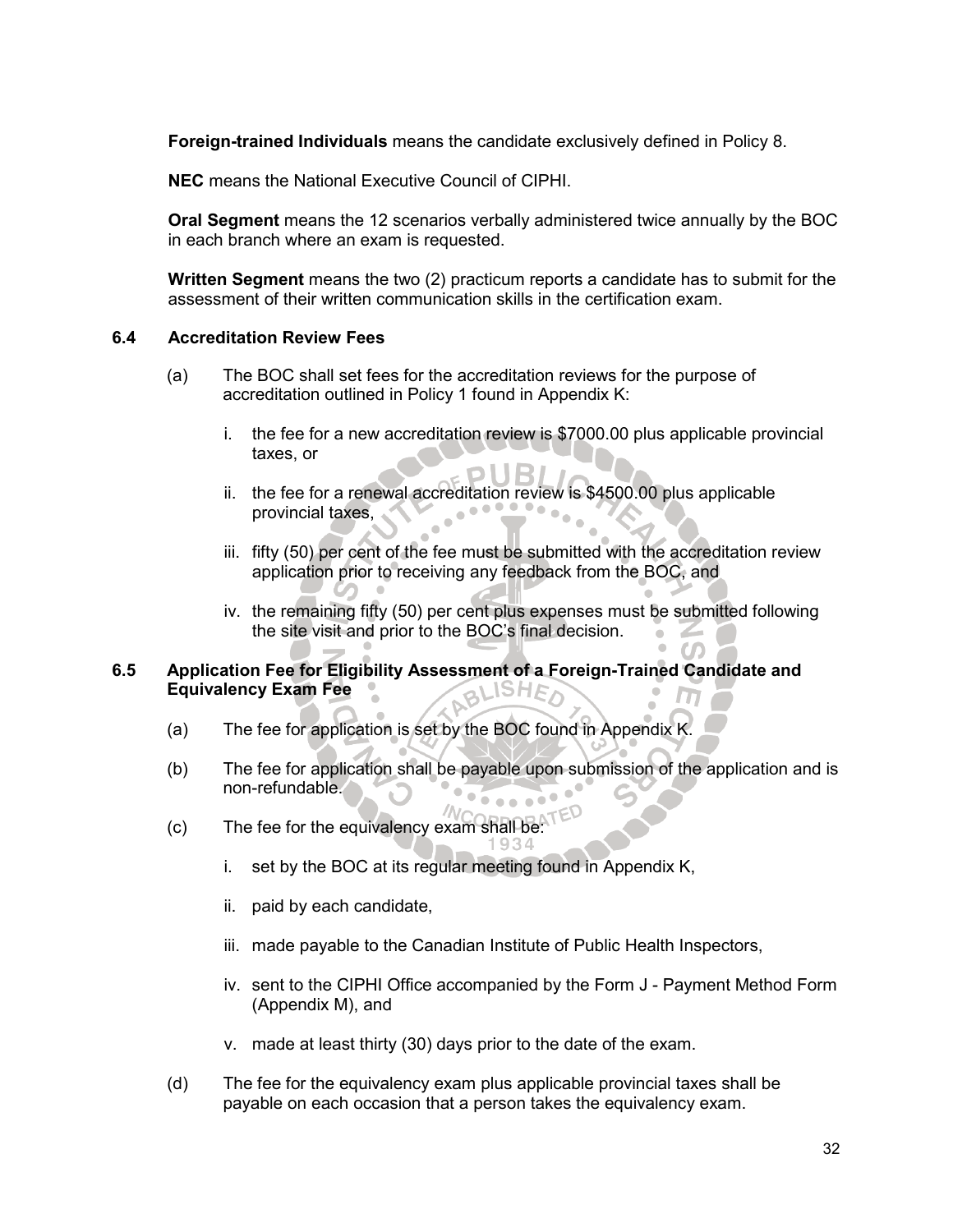- (e) A person who takes any part of the equivalency exam shall be deemed to have taken the equivalency exam and shall not be entitled to any reduction or rebate in the fee.
- (f) A person who fails the equivalency exam shall not be entitled to any reduction or rebate in the fee for the equivalency exam.
- (g) If a candidate is adjudged to have successfully completed the equivalency exam, they shall be entitled to proceed to the next step of making an application for the BOC examination for the CPHI(C). All fees for the next step apply as it would to any BOC exam candidate.
- (h) Notwithstanding anything contained in this policy, the payment of the fee for the equivalency exam shall not entitle any person to take the exam unless such person:

EPUB.

- i. has submitted an application in accordance with this policy, and
- ii. is eligible and approved to take the equivalency exam.

# **6.6 Oral Segment and Written Segment Fees for the Certificate in Public Health Inspection (Canada)**

- (a) The fees shall be set by the BOC found in Appendix K,
- (b) The fee(s) for the oral segment and/or written segment plus applicable provincial taxes shall be:  $\blacksquare$ 
	- i. paid by each candidate, and  $\bigcup$  SHE
	- iii. made payable to the Canadian Institute of Public Health Inspectors through the CIPHI Office, and at least fifty (50) days prior to the date of Examination.

 $\bullet$  $\blacksquare$ 

- (c) The fees for the oral segment and/or the written segment shall be payable on each occasion that a candidate takes the BOC exam oral and/or written segment.
- (d) A person who fails the oral or written segment shall not be entitled to any reduction or rebate in the fee for the oral and/or written segment by reason of not being granted the CPHI(C).
- (f) Where a candidate takes the exam in a province other than the one stated in the candidate's original application, the candidate shall be subject to an additional fee equivalent to the costs incurred by the BOC resulting from the change.

## **6.7 Administration Fees for Applications that Fail to Meet the Minimum Requirements to Take Examination**

(a) Notwithstanding anything contained in this policy, the payment of the fee for oral segment or written segment shall not entitle any person to take an oral or written segment unless such person: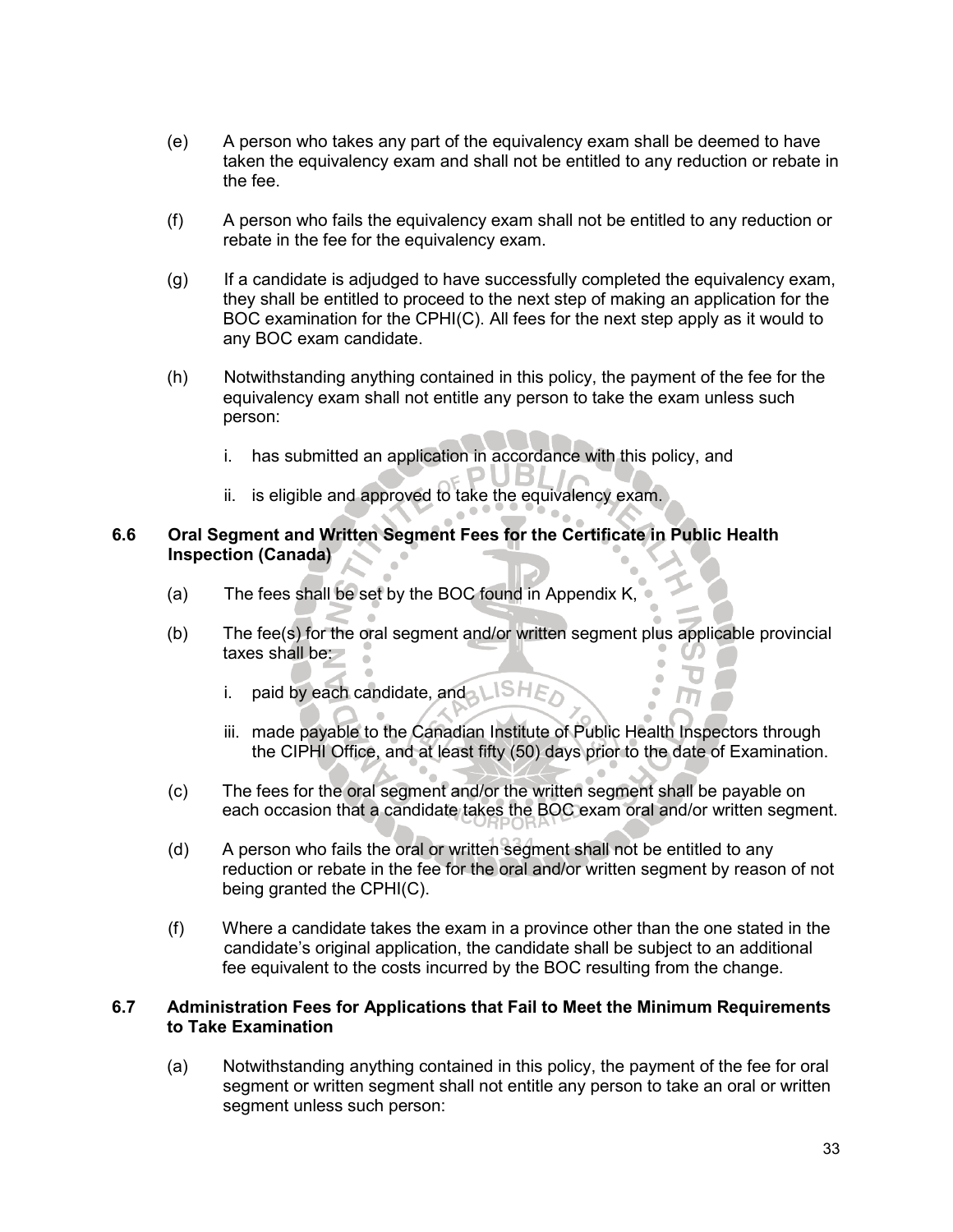- i. is qualified to be a candidate,
- ii. has submitted an application in accordance with the BOC Regulations and policy.
- (b) Applications that do not meet the minimum requirements prescribed by BOC Regulations and policy may be refused by the BOC and are subject to an administration fee in addition to the application fee.
	- i. Where the BOC refuses an application and the application deadline has passed the candidate will be refunded their application fee minus a \$100 administration fee.
	- ii. Where the BOC refuses an application and the application deadline has not passed a candidate may resubmit a revised application package for a \$100 administration fee prior to the application deadline or the candidate may withdraw from the exam for a refund in accordance with section 6.8 below.<br>

## **6.8 Refunds**

- (a) The fee for the oral segment, and/or written segment shall be refunded in part, where notice of cancellation is received in writing by the CIPHI Office:
	- i. up to and including 50 days before the exam dates, in the amount of 90% of the original exam fee;
	- ii. less than 50 days and more than 29 days before the exam date, in the amount of 70% of the original exam fee;<br>SHE
- (b) The fee for an oral segment and/or written segment shall not be refunded if notice of cancellation is received in writing by the CIPHI office 29 days or less prior to the exam date.

## **6.9 Extenuating Circumstances**

- (a) Where extenuating circumstances warrant, the BOC may waive section 6.8 provided that:
	- i. requests for withdrawal are received in writing by the CIPHI Office, with supporting documentation; and
	- ii. the applicant shall be allowed to participate in the following exam session with an administrative fee of \$100.

## **6.10 Fee for the Appeals to the BOC Results and Equivalency Exam**

- (a) The fee for the appeal of the result in the oral segment, written segment, or equivalency exam is non-refundable.
- (b) The fee for the appeal plus applicable provincial taxes shall be: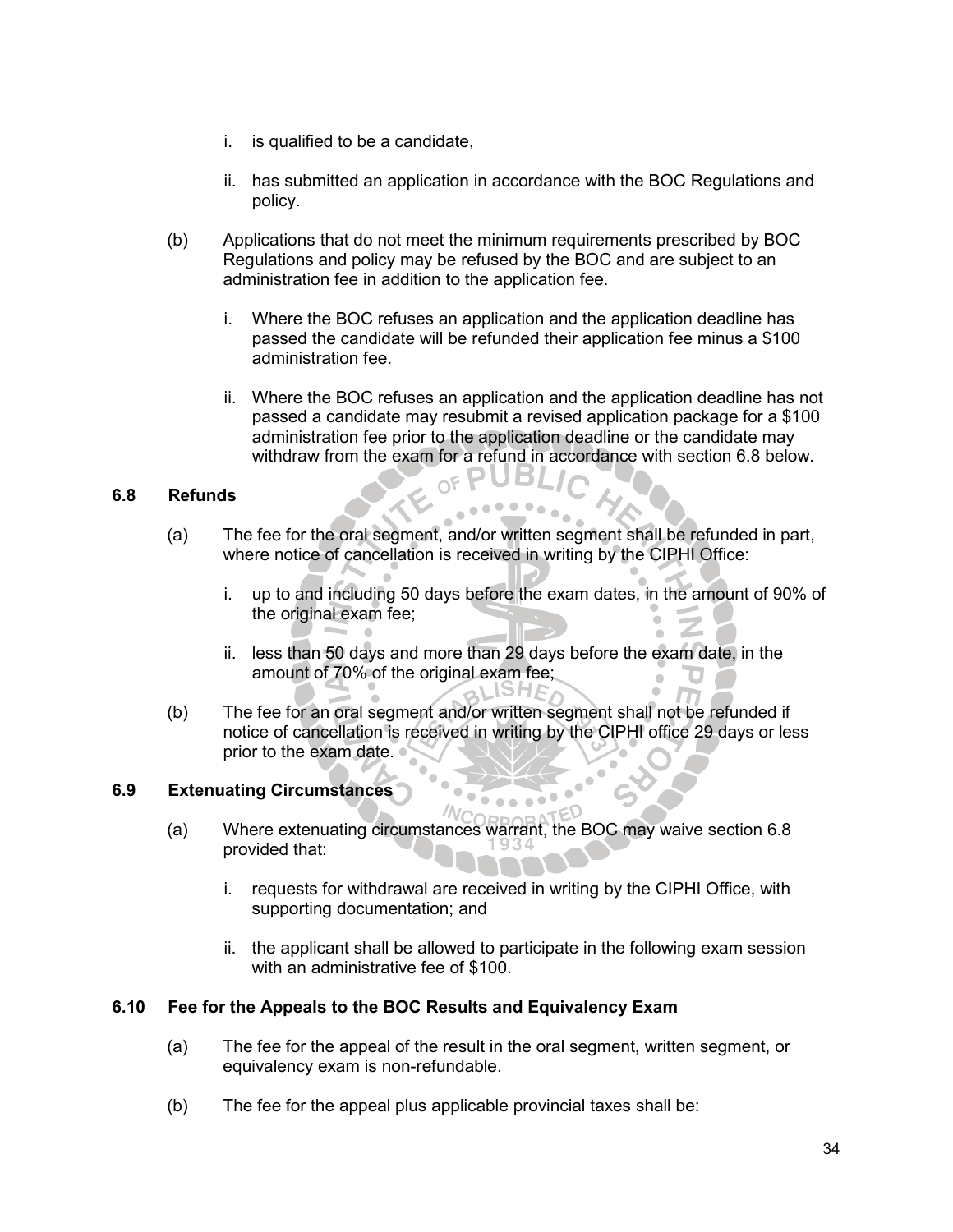- i. set by the BOC at its regular meeting found in Appendix K,
- ii. paid by the appellant,
- iii. made payable to the Canadian Institute of Public Health Inspectors, and
- iv. made within 30 days after the date appearing on the letter of notification of examination results.

## **6.11 Fee for Issuance and Re-issuance of Certificate in Public Health Inspection (Canada)**

- (a) If a candidate is judged to have successfully completed their oral and written segments, they shall be entitled to a CPHI(C) on a form prescribed by the BOC without payment of any additional fee.
- (b) The responsibility of the BOC in respect to section 6.10(a) shall be deemed to have been complied with upon proof of mailing of the CPHI(C) to the address provided by the candidate on their application for examination or as later amended in writing by the candidate.
- (c) The fee for the re-issuance of CPHI(C) plus applicable provincial taxes that fits the requirements outlined in section 5.5 in Policy 5 shall be:
	- i. set by the BOC found in Appendix K,
	- ii. paid by the applicant, and
	- iii. made payable to the Canadian Institute of Public Health Inspectors.

## **6.12 BOC Record Search Fees**

- (a) The search fee for supply of information from the BOC's records shall be based on the time required to obtain and supply the information.
- $N_{\text{C}}$ (b) The charge for a search in accordance with subsection (a) shall be \$50.00 plus applicable provincial taxes per hour for each person involved for the time required, provided that the minimum charge shall be \$50.00 plus applicable provincial taxes found in Appendix K.
- (c) Where it appears in the interest of:
	- i. the profession of Public Health Inspection,
	- ii. the BOC, or
	- iii. the Canadian Institute of Public Health Inspectors,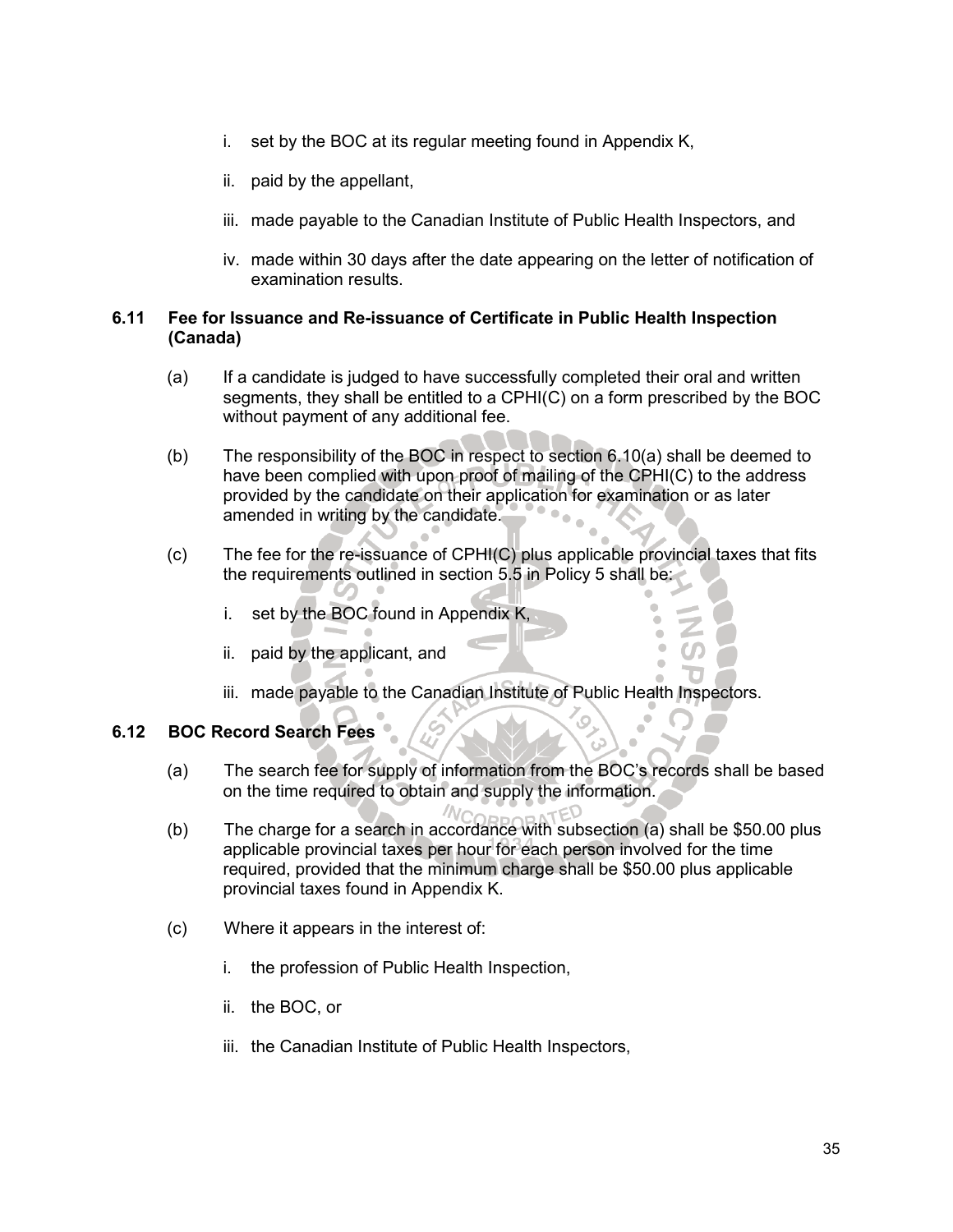to provide any information in the BOC's records, the BOC or the NEC may waive or direct a refund of any portion of or all of any fee or charge authorized by this Policy.

## **6.13 Expenses Incurred in Examinations**

- (a) Every examination coordinator and every examiner may submit a statement of travel and other expenses incurred in the performance of duties connected with the examination of candidates for the CPHI(C) to the CIPHI Office individually.
- (b) All claims for expenses shall be on the forms provided by the CIPHI and shall be at the rates stated in the CIPHI National Operating Policy #8.
- (c) Any claims for expenses incurred in the performance of duties connected with the examination of candidates may be audited by the members in the BOC.

## **6.14 Expenses Incurred by the BOC and its Members**

- (a) Face-to-face meetings held by the BOC may occur two times per year and expenses shall be covered as per the NEC cost sharing formula stated in the CIPHI National Operating Policy #8.
- (b) Teleconference expenses for BOC business shall be covered for BOC members by using BOC teleconference accounts available through the CIPHI Office.
- (c) BOC members shall participate by teleconference, webinar, or any electronic means that deem suitable. Costs and expenses associated with travel to attend meetings in-person, except the face-to-face meetings authorized by the BOC or NEC, are not covered by the BOC.
- (d) Any expenses incurred by the member for attending other meetings that the BOC expects attendance in-person by the member shall be covered by the BOC. Where the task is being delegated to another person on behalf of the BOC member, the BOC shall cover expenses for that person in accordance with the CIPHI National Operating Policy #8.

1934

## **6.15 Cost Recovery for Activities or Services Requested by Health Agencies, BOC Accredited Programs or Other Organizations**

- (a) The health agency, BOC accredited programs or organization requesting the presentation shall cover the cost of the BOC member should it choose, or the member may participate via teleconference, webinar, or any electronic means that deem suitable.
- (b) Branch annual meetings, special meetings, executive meetings, or other Branchinitiated requests where BOC branch representative participation is requested or expected:
	- i. Expenses incurred to attend these meeting shall be covered by the Branch, or the member may participate via teleconference, webinar, or any electronic means that deem suitable.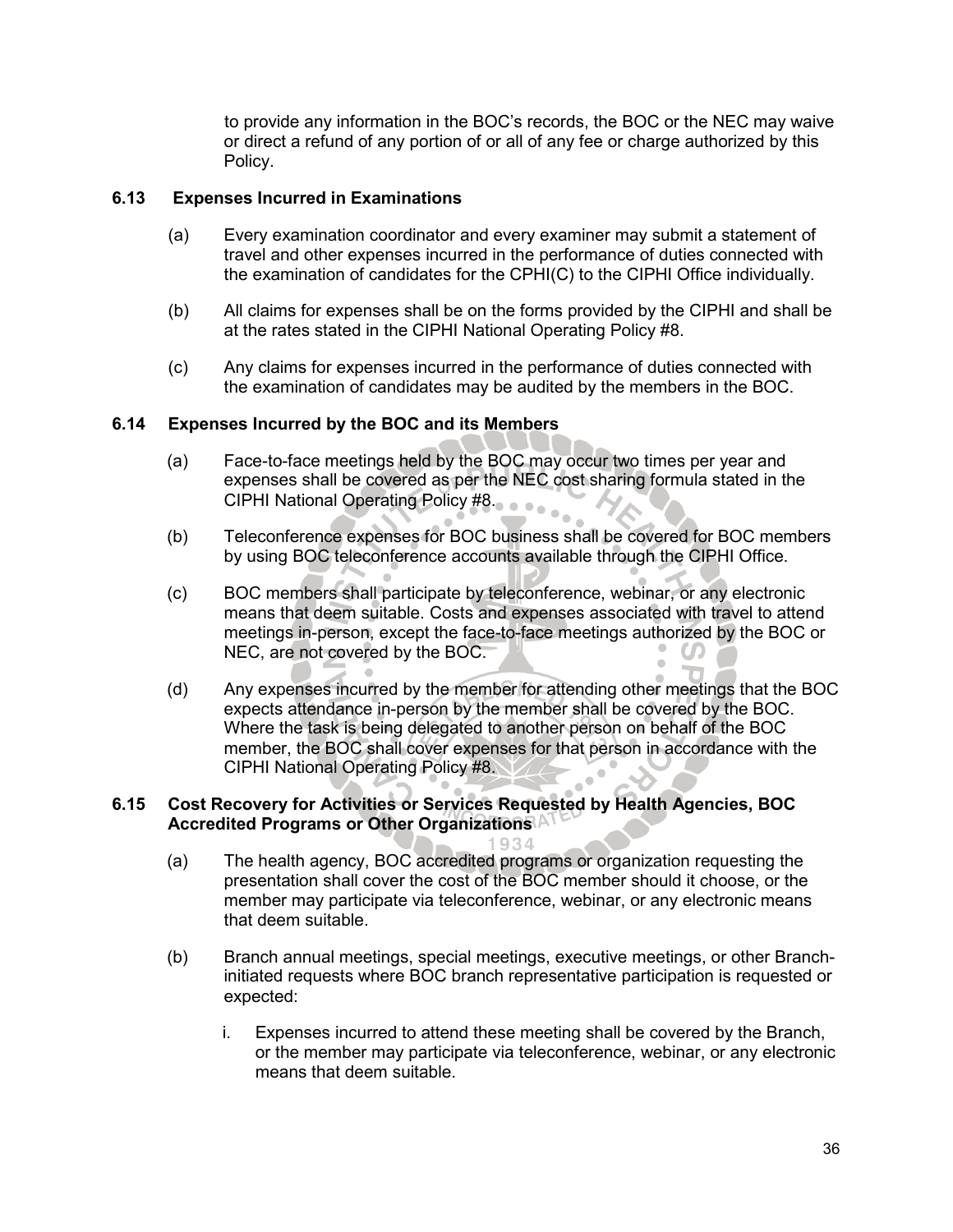## **6.16 Reference and Related Documents**

Appendix K – BOC Price Chart Appendix M - Form J - Payment Method Form CIPHI National Operating Policy #6 CIPHI National Operating Policy #8

## **6.17 Version History**

| <b>Date</b>       | <b>Version</b>                                                 |
|-------------------|----------------------------------------------------------------|
| February 1, 2020  | 1.0                                                            |
| June 18, 2020     | <b>1.1 Minor Revisions</b>                                     |
|                   | Updated definition of candidate to include                     |
|                   | eligibility under BOC Policy 7 and 8.                          |
| April 1, 2021     | 2.0 Major Revisions                                            |
|                   | Amalgamation of BOC Policy 6, 11, 12<br>and 15.                |
| November 10, 2021 | <b>2.1 Major Revision</b>                                      |
|                   | Change the "written report" to "practicum                      |
|                   | report" and make associated changes in                         |
|                   | the policy.                                                    |
|                   | Addition of new section 6.7(b) for an                          |
|                   | administration fee for the submission of                       |
|                   | an application that fails to meet the<br>minimum requirements. |
|                   |                                                                |
|                   |                                                                |
|                   |                                                                |
|                   |                                                                |
|                   | BLISHE                                                         |
|                   |                                                                |
|                   | $v_{\mathcal{S}_{\succ}}$                                      |
|                   |                                                                |
|                   |                                                                |
|                   |                                                                |
|                   |                                                                |
|                   | 934                                                            |
|                   |                                                                |
|                   |                                                                |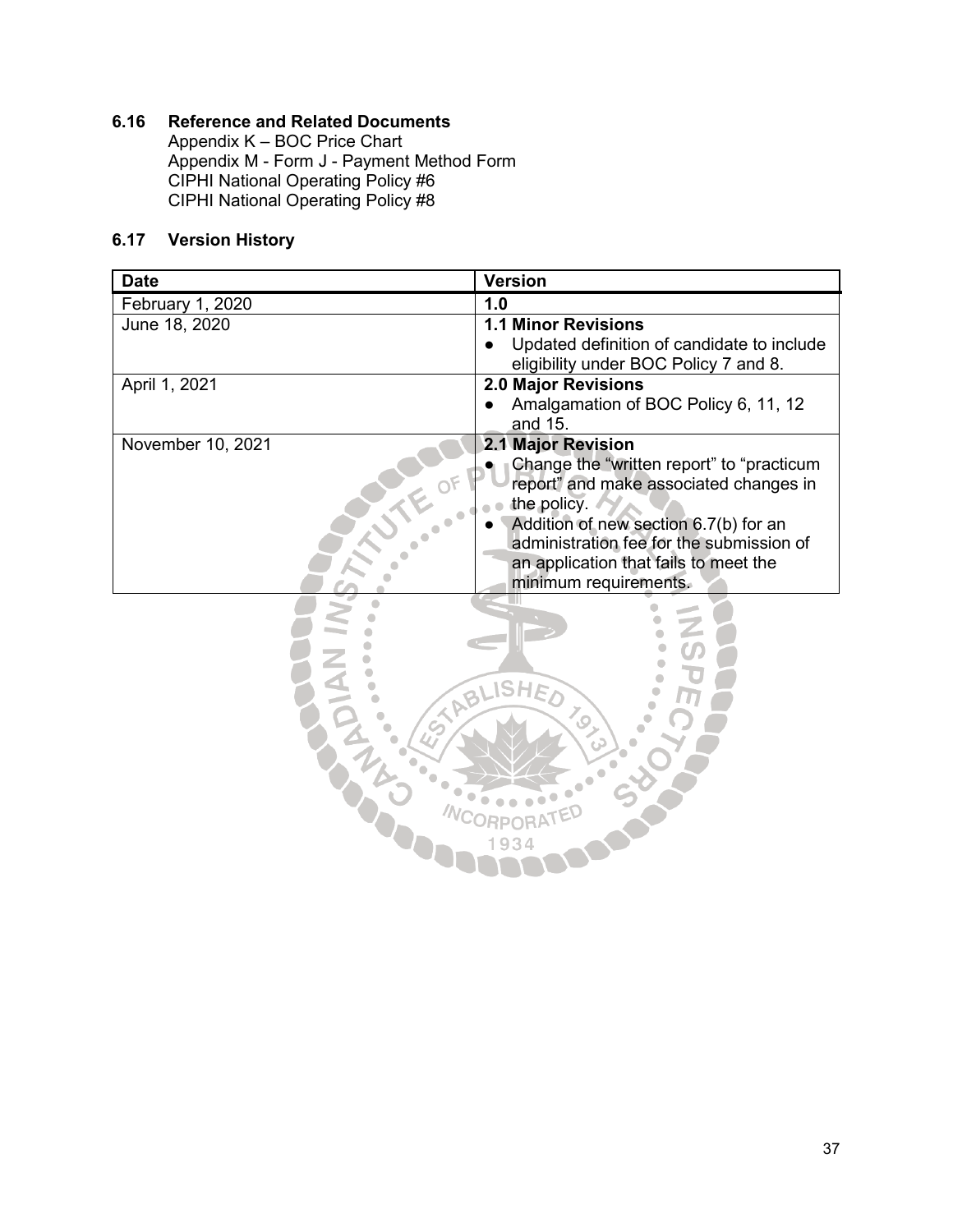#### **Title: Recognition of Public Health Inspection Training in the Canadian Armed Forces**

**Approving Body:** Board of Certification of the Canadian Institute of Public Health Inspectors

**Effective Date:** 02-MAR-2021 **Last Revised Date:** 08-APR-2022

#### **7.1 Purpose**

This policy prescribes the minimum training requirements for an individual employed by Canadian Armed Forces before they can apply for the Certificate in Public Health Inspection (Canada).

#### **7.2 Scope**

The policy applies to candidates who are trained and employed by Canadian Armed Forces.

#### **7.3 Definitions**

**BOC** means the Board of Certification of CIPHI.

**CAF** means Canadian Armed Forces.

**CIPHI Office** means the administrative service company contracted by CIPHI's National Executive Council.  $\sim$ 

**Examination** means the BOC examination for the Certification in Public Health Inspection (Canada).  $\sim$ 

**Practicum** means a minimum period of 12 calendar weeks where a minimum of 420 hours of supervised work directly related to the topic areas of the practicum evaluation.

## **7.4 CAF Candidate Requirements for BOC Examination**

- (a) Public Health Inspection training will be recognized towards eligibility for the examination as stated in Policy 4.
- (b) In order to be granted recognition of Public Health Inspection training received in CAF, a person must present to the BOC Office: 934

i. the diploma issued on completion of the CAF Prevention Medicine Technician Course 00371-01.

- ii. documents from CAF certifying that they have:
	- (aa) achieved CAF Qualification Level 6A,

(bb) been employed for a period of not less than five (5) years as a Preventative Medicine Technician in the CAF, and

(cc) approval to commence BOC certification from National Defence Head Quarters (N.D.H.Q.).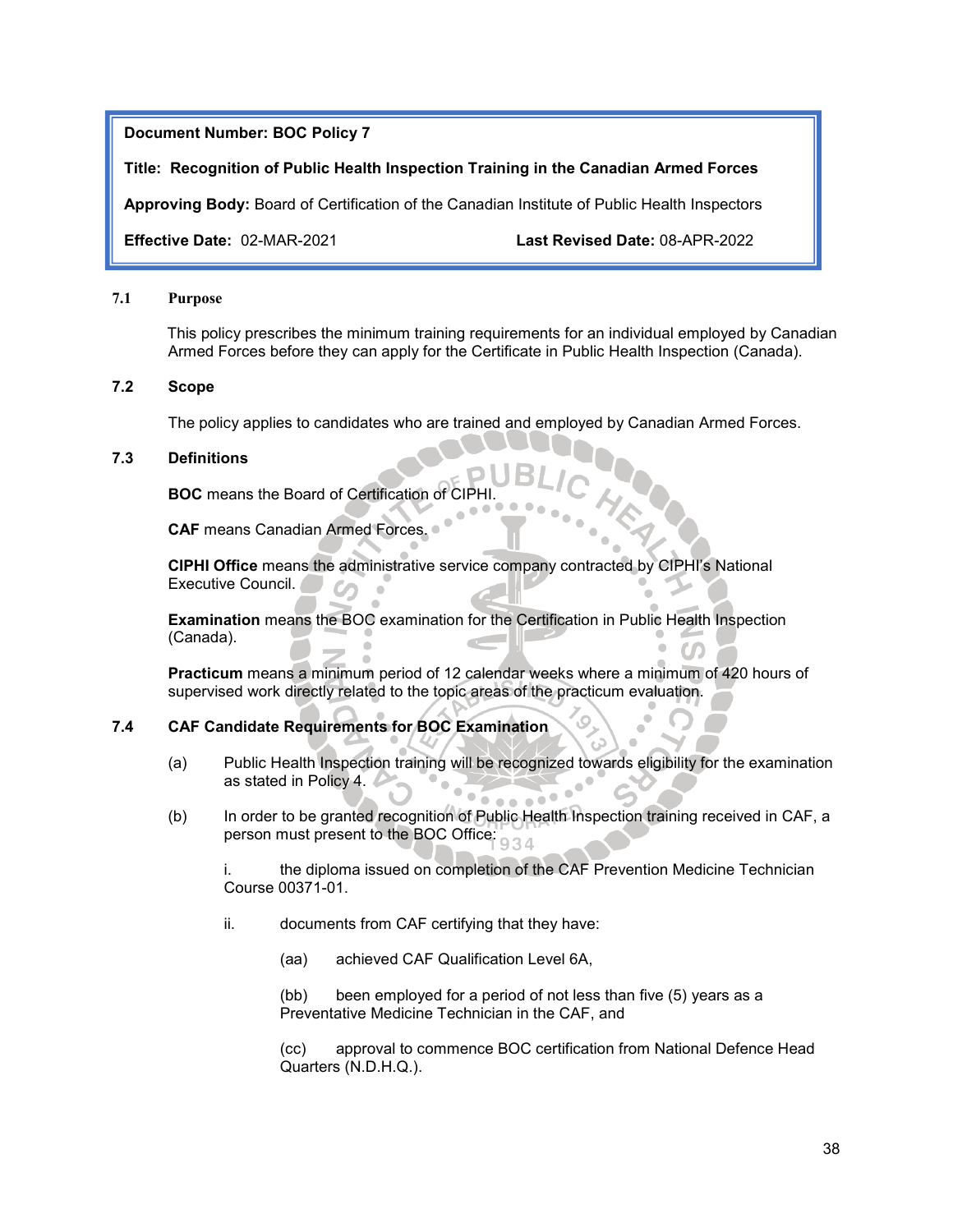iii. documents required in section 4.4(b)ii must be signed by the Surgeon General of the CAF or his representative.

- (c) In order to be eligible for an examination, a person, who fulfills the requirements in section 4.4(b), must also:
	- i. complete the practicum training required in Policy 3.
	- ii. submit an Application Form Form A in accordance with Policy 4.
- (d) Any person who has received Public Health Inspection training in the CAF and who wishes to establish eligibility for an examination must obtain from the BOC's recognition of his/her CAF training before commencing any portion of practicum training which is taken outside the CAF.
- (e) Practicum taken outside the CAF which does not comply with subsection 4.4(d) will not be recognized in establishing eligibility for an examination.

#### **7.5 Appeal**

In any case of dispute concerning recognition of Public Health Inspection training received in the CAF, the decision of the BOC shall be final. CAF, the decision of the BOC shall be final.

#### **7.6 Version History**

| <b>Date</b>   | <b>Version</b>                                                                                                      |
|---------------|---------------------------------------------------------------------------------------------------------------------|
| March 2, 2021 | 1.0                                                                                                                 |
| April 8, 2022 | <b>1.1 Minor Revisions</b><br>Remove wording in the definition of<br>$\bullet$<br>"Practicum" - "Travel Time is not |
|               | included in the 420 hours."                                                                                         |
|               | 1934                                                                                                                |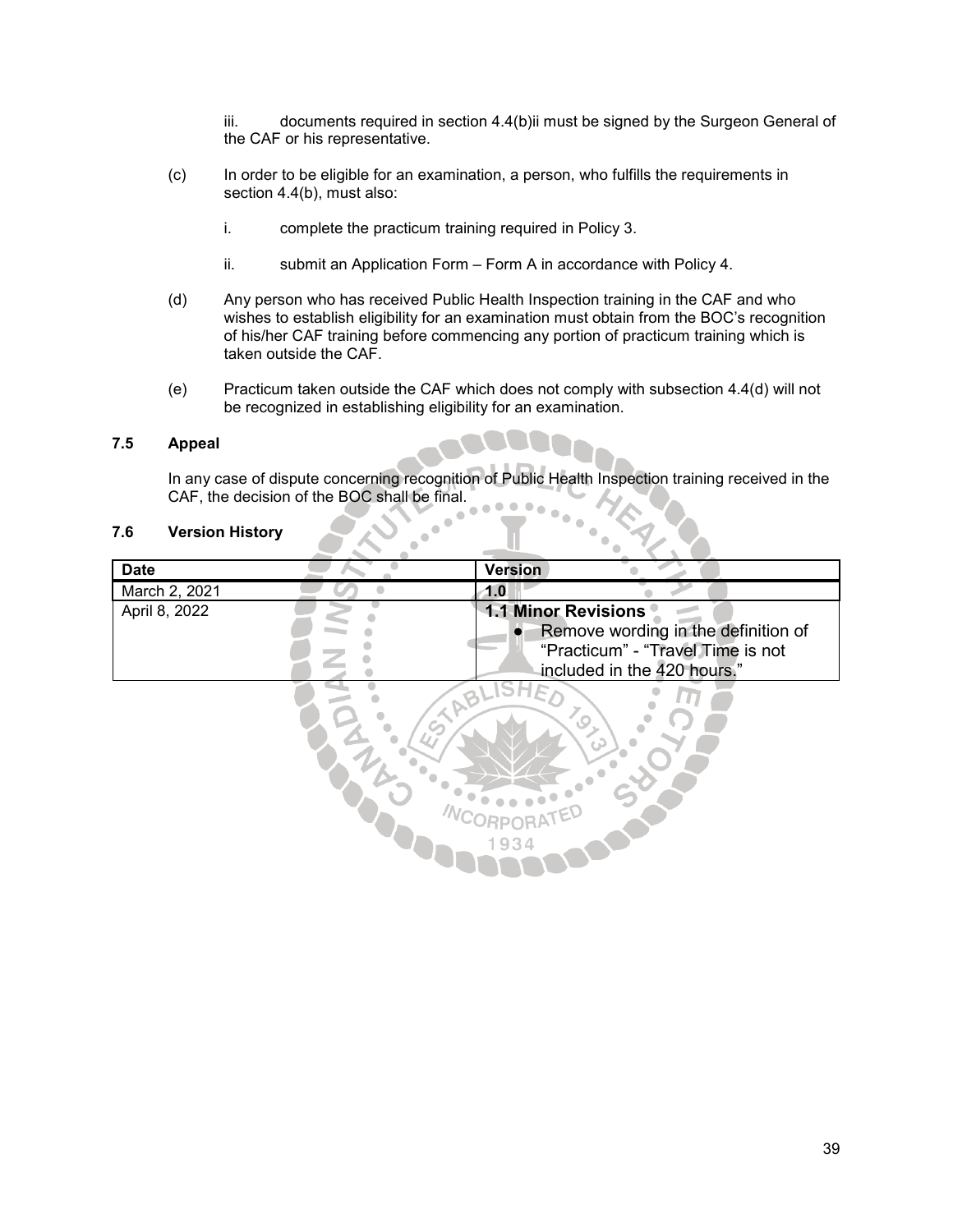**Title: Requirements for Foreign-Trained Environmental Public Health Professionals Seeking the CPHI(C) Credential**

**Approving Body:** Board of Certification of the Canadian Institute of Public Health Inspectors

**Effective Date:** 31-OCT-2020 **Last Revised Date:** 07-JUN-2022

#### **8.1 Purpose**

This policy prescribes the process and requirements for foreign-trained environmental public health professionals who have not successfully completed a BOC accredited program and are seeking CPHI(C) designation.

#### **8.2 Definitions**

**BOC** means the Board of Certification of CIPH

**BOC accredited programs** means those environmental public health (EPH) programs recognized by the BOC of CIPHI as granting degrees that are acceptable to the BOC, subject to *BOC Regulations* 14(1)(a).

**CIPHI Office** means the administrative service company contracted by CIPHI's National Executive Council.

**Candidate** means, exclusively in Policy 8, a foreign-trained environmental public health professional seeking CPHI(C) credential.

**Discipline Specific Competencies** means the set of competencies specific to the field of environmental public health. These competencies describe the essential knowledge, skills and abilities necessary for the ongoing success in the role of an EHO or PHI.

 $0.0000$ 

**EHO / PHI** means Environmental Health Officer or Public Health Inspector

**Equivalency exam** means an assessment designed to measure the academic competencies of a foreign-trained candidate and equivalency to competencies that would be gained from the successful completion of a BOC accredited program in Canada.

**Exam Coordinator** means a regular CIPHI member appointed for a term of three (3) years, and a maximum of two (2) terms by each branch of CIPHI, who may or may not be a member of the BOC, an instructor or faculty of an BOC accredited EPH program and who is not responsible for practicum training of candidates.

**Exam proctor** means a regular CIPHI member selected by the Exam coordinator to supervise a candidate while they write the equivalency exam.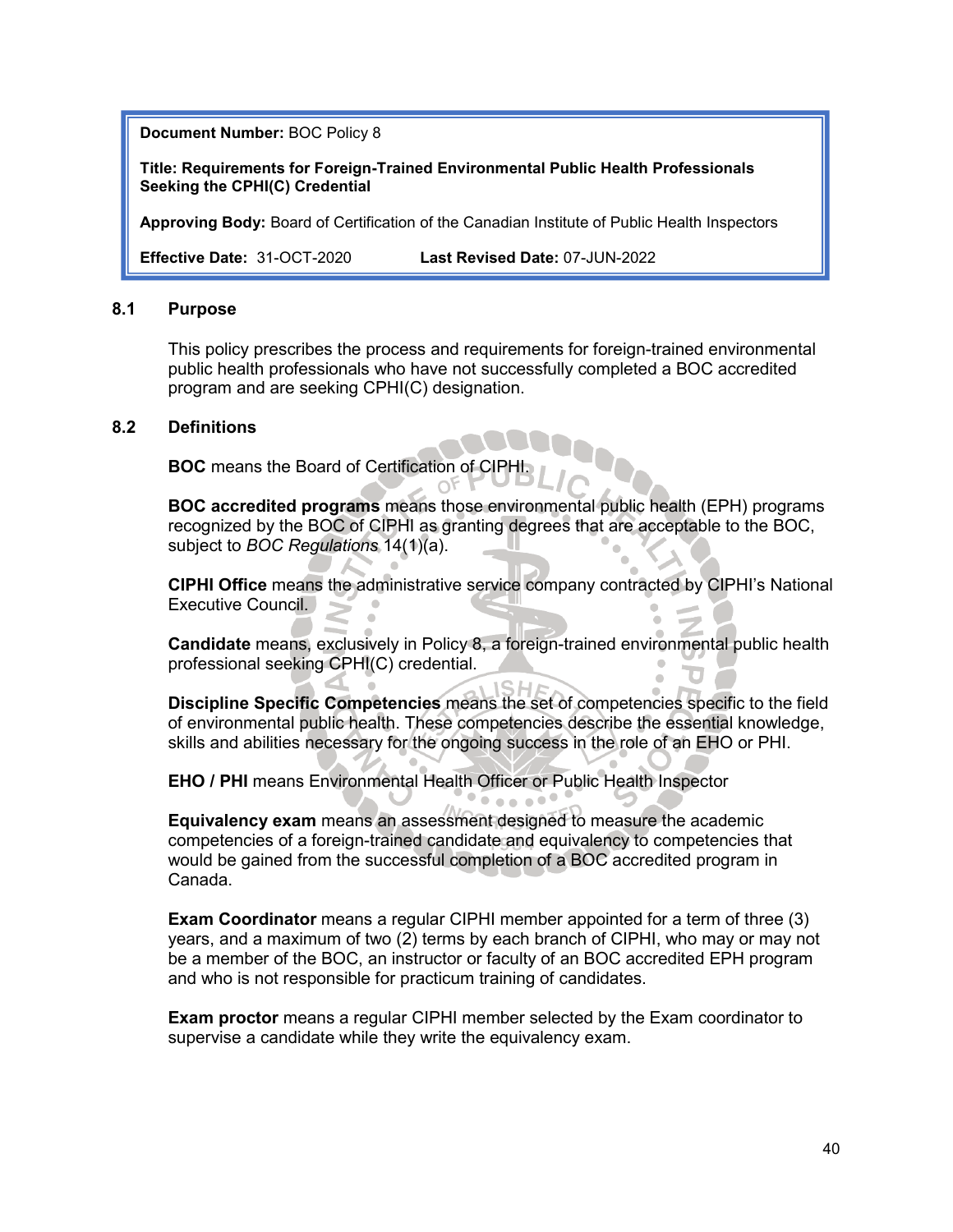## **8.3 Background**

The recognition of qualifications and experience for foreign-trained environmental public health professionals has been a discussion item for a number of years. The BOC has changed its position from allowing professionals from specific countries to access the BOC exam process, to reviewing individual applications on a case by case basis, to requiring all candidates to obtain a degree from a BOC accredited program in Canada. The development of a bridging program by an accredited school was also considered, however with the small number of candidates does not make this a feasible option for the schools.

For the most recent version of this policy, the BOC has developed a multiple choice question equivalency exam to assess the academic competencies of a foreign-trained environmental public health professional seeking CPHI(C) designation. The blueprint for the multiple choice exam is the same as what is used for the design of the oral exam: 40% food safety; 15% water, 15% non-communicable disease; 15% communicable disease, and 15% fixed premises (non-food). All questions selected for the multiple choice exam are based on the latest BOC Instructional Objectives in proportion to this blueprint. A consultant with experience in educational design and assessment was hired to verify the exam design and to verify that the multiple choice questions were written at a level appropriate and equivalent to a Canadian baccalaureate degree level.

## **8.4 Candidate Requirements**

- (c) To ensure that only candidates with relevant education and experience qualify to sit the equivalency exam, the BOC must review and approve the application of the candidate which contains the following proof of qualification and experience:
	- A baccalaureate or master's degree in the discipline of environmental public health, public health,
	- educational experience that prepares the candidate to practice as a certified EHO / PHI in their country,
	- certification as an EHO / PHI from an association or organization that is a member of the International Federation of Environmental Health, and
	- a minimum of six months experience, as a certified EHO/PHI, in which the experience aligns with CIPHI's Discipline Specific Competencies (https://ciphi.ca/wp-content/uploads/2022/03/CIPHI-Discipline-Specific-Competencies.pdf, and
	- proficiency in written and spoken English and/or French.
- (d) Candidates must be familiar with the CIPHI Code of Ethics (https://ciphi.ca/wpcontent/uploads/2021/09/CIPHI-Code-of-Ethics.pdf) and Standards of Practice (http://www.ciphi.ca/pdf/practice.pdf).

## **8.5 Application for Eligibility to Challenge the Equivalency Exam**

- a) Every application for recognition shall be submitted on Form H International Candidate Application Form (found in Appendix L) and accompanied with the following:
	- i. The application fee as set by the BOC in Policy 6.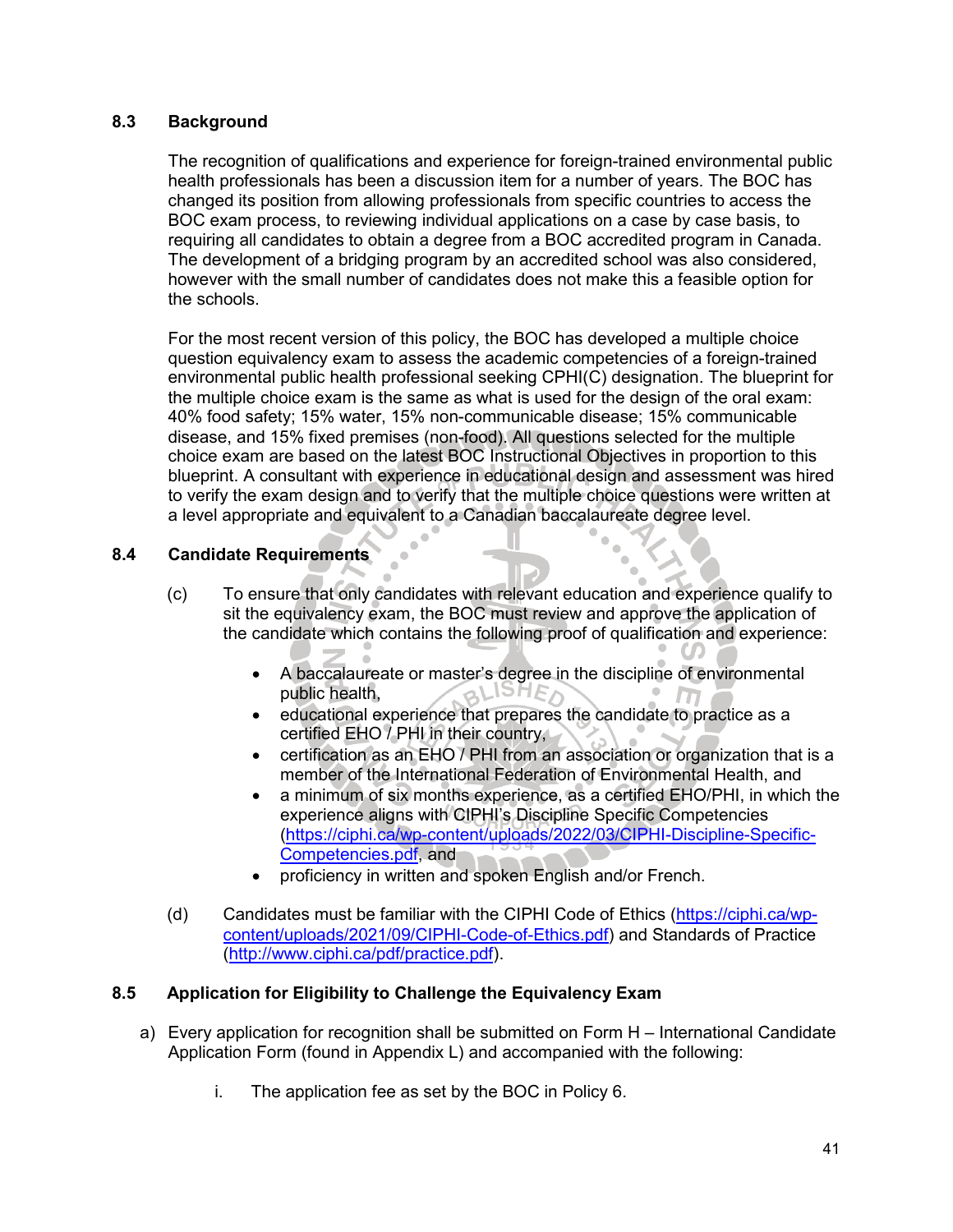- ii. Documented proof of qualifications, including the transcript of marks, obtained outside of Canada, such as an academic degree in the discipline of environmental public health.
- iii. Transcript of marks.
- iv. Proof of past or current certification as a PHI / EHO from an association or organization affiliated with International Federation of Environmental Health.
- v. Resume outlining professional experience.
- vi. One professional reference letter or proof of experience.

## **8.6 Equivalency Exam for Foreign-Trained Candidates**

- **(a)** Every candidate whose foreign credentials are approved by the BOC through the application process is deemed eligible to proceed to take an exam designed to measure educational equivalency.
- **(b)** Applicants who meet all the eligibility criteria will receive an acceptance letter (Appendix M) from the CIPHI Office which explains how to proceed to take the equivalency exam.
- **(c)** Applicants who do not meet the eligibility criteria will receive a refusal letter (Appendix N) from the CIPHI Office which explains that the candidate is not eligible to take the equivalency exam.
- **(d)** Candidate must pay the equivalency exam fee as set by the BOC and outlined in Policy 6. m
- **(e)** The equivalency exam consists of 100 multiple choice questions, covering a cross-section of the latest BOC Instructional Objectives and five (5) main learning areas: communicable disease, non-communicable disease, fixed premises (nonfood), food, and water. n.  $\sim$   $\sim$
- $M_{\bigcap}$ **(f)** The candidate will have up to four (4) hours to complete the exam.

## **8.7 Exam Locations and Dates**

- **(a)** Equivalency exams will be convened on a regional basis based on the location of the applicants.
- **(b)** Equivalency exams will be held on a date set by the BOC.
- **(c)** Qualified candidates will be given sufficient advance notice as to the time and location of the equivalency exam.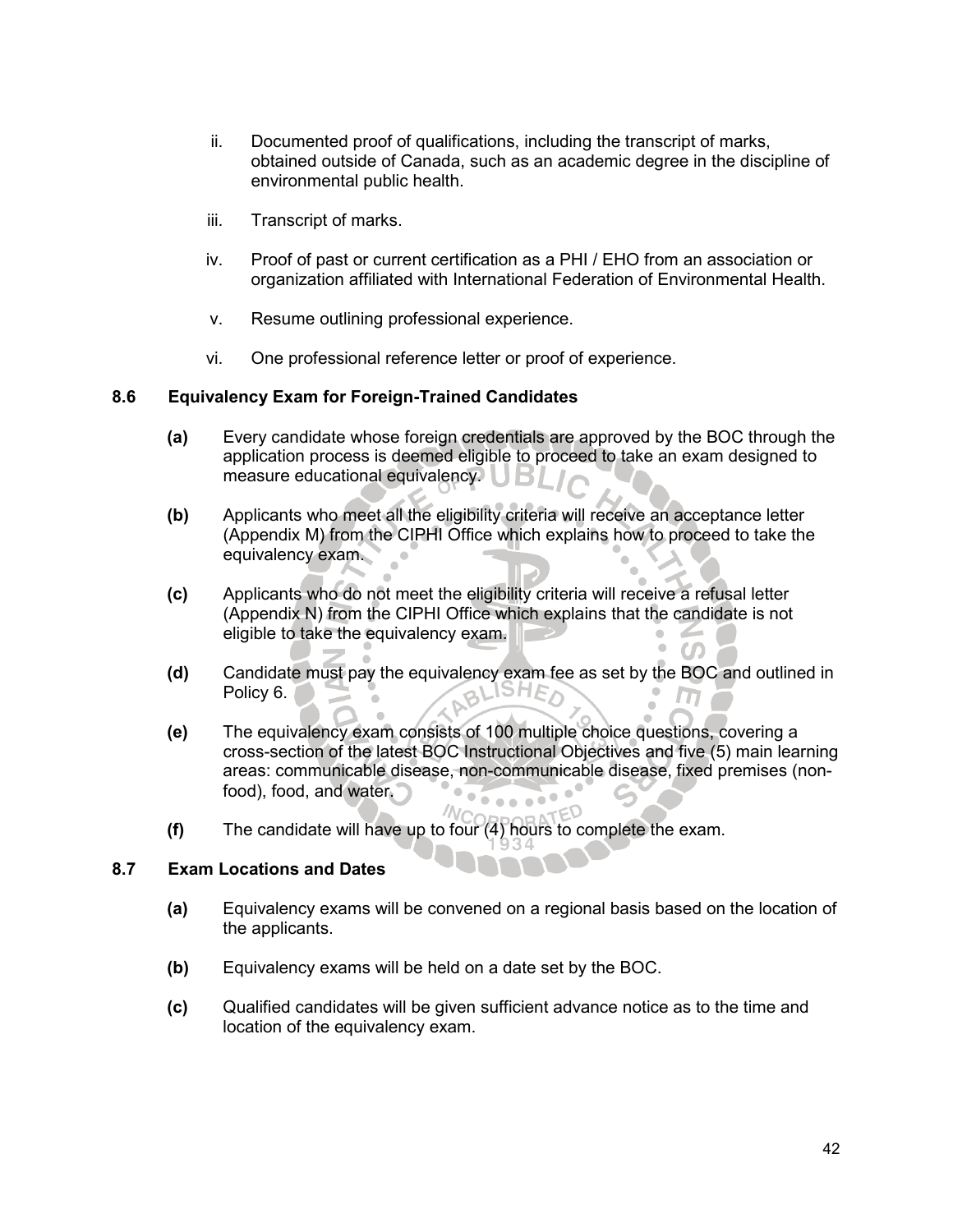## **8.8 Examination Scores and Outcomes**

- **a)** Candidates must achieve a minimum overall score of 75% to be successful on the equivalency exam.
- **b)** Candidates who pass the equivalency exam will receive a letter from the CIPHI Office indicating that they may proceed to apply for a minimum twelve (12) week practicum in accordance with the requirements in BOC Policy 3.
- **c)** Candidates who are unsuccessful on their first attempt at the equivalency exam will receive a letter from the CIPHI Office indicating that they were unsuccessful and that they may apply to retake the equivalency exam.
- **d)** Candidates may only apply to retake the equivalency exam once. The candidate may reapply by submitting a newly completed Form J accompanied with the associated examination fee.
- **e)** In the event of a second failure, the candidate will be informed that they were unsuccessful and advised to apply to one of the BOC accredited programs to pursue the CPHI(C) designation.  $\begin{array}{c} \bullet & \bullet & \bullet \\ \bullet & \bullet & \bullet \end{array}$

## **8.9 Release of Information on Examinations**

- **a)** Information respecting marks, rating, success, or failure of any candidate in the equivalency exam shall only be released to members of the BOC, unless no other person that is not directly connected with the exam will have access to this information only under the direction of the BOC.
- **b)** Candidate's requests for the return of exam materials shall be denied.<br>ISHE
- **c)** Under no circumstances shall any Examination Coordinator provide, any information which might be construed as an indication of a mark or rating achieved by a candidate or as an indication of success or failure in the equivalency examination to any candidate or to any person who is not directly connected with the exam of candidates.
- **d)** This shall not be construed as an attempt to prevent the transmission of information necessary to conduct the exam or to mark the exam.

## **8.10 Exam Security**

- (a) Candidates must be supervised during the entire examination period by an Exam Coordinator or by a designated exam proctor.
- (b) All electronic devices, including cell phones are not permitted in the examination room at the time of the equivalency exam, or the electronic devices must be shut off and not visible to the candidates for the entire examination period.
- (c) The candidate must leave all notes and materials used during the equivalency exam in the room upon completion of the exam. All notes used by the candidate must be destroyed by the Exam Coordinator upon completion of the exam.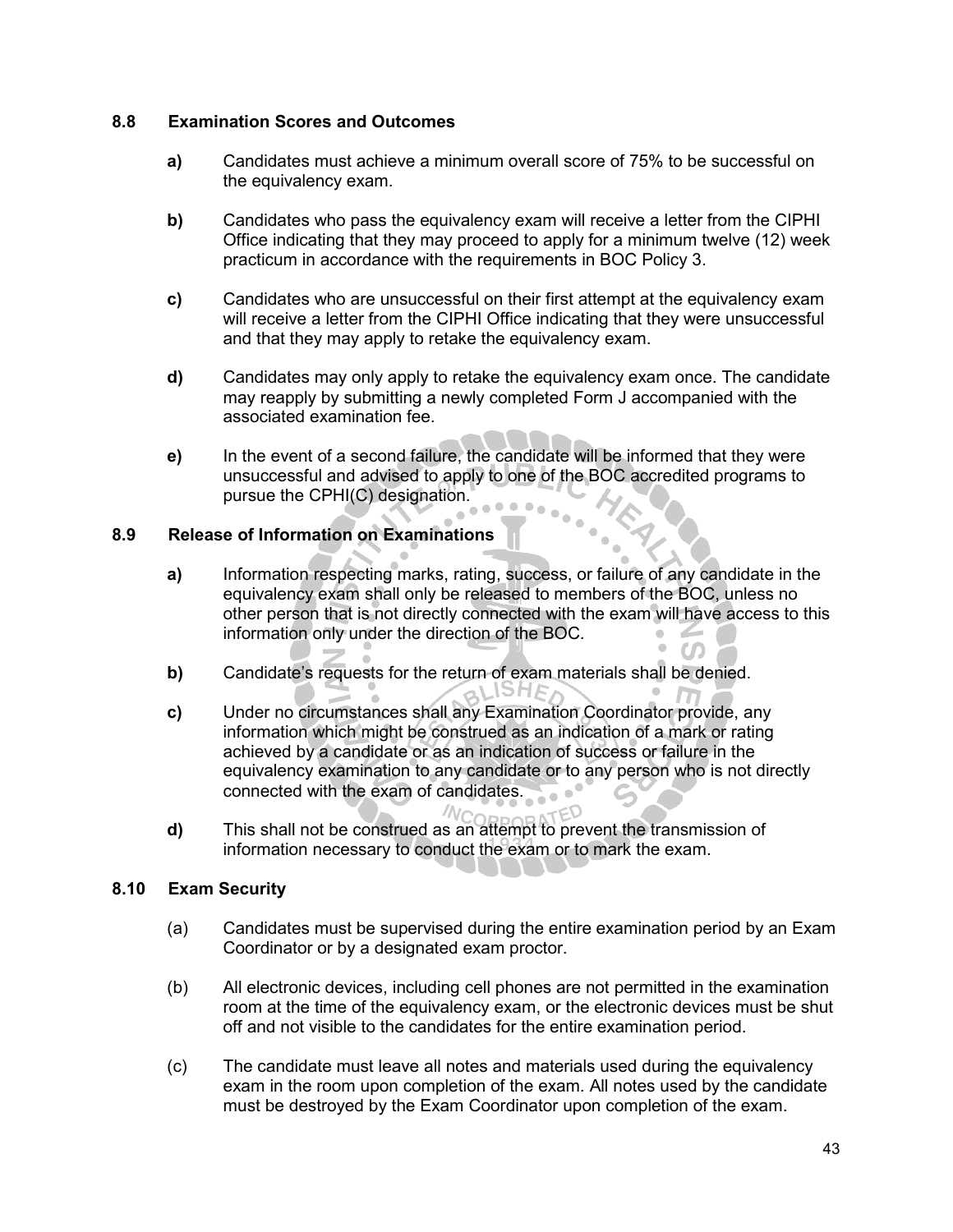(d) Upon completion of the exam, the equivalency exam will be scanned and sent electronically to the CIPHI Office with the exam results. The paper copy of the exam must also be sent to the CIPHI Office and retained for a minimum of one year. After one year, the paper exam can be destroyed.

## **8.11 Appeal**

(a) Refer to the CIPHI National Operational Policy #28 – *National Appeal Review Process* for details.

## **8.12 Formal Reviews Requirements**

- (a) Formal reviews of examination results are conducted only on the basis of alleged significant irregularities in the examination process, and only where the process irregularities are considered serious enough to materially affect the candidate's performance.
- (b) Formal reviews of examination results will not be conducted on the basis of alleged errors in content.  $\bullet\bullet\bullet$

## **8.13 Initiating a Formal Review**

- (h) Formal reviews may be initiated by the Exam Coordinator or the BOC.
- (i) An Exam Coordinators who becomes aware of any irregularity, shall initiate the formal review on behalf of one or more candidates.
- (j) The BOC Chair shall conduct the formal review within 15 days of receiving the request. **ISHET**
- (k) No fee shall be charged to the candidate(s) involved.
- (l) The Exam Coordinator may initiate a formal review at any time, even beyond the deadline stated for candidates.
- (m) Every effort shall be made by the BOC Chair to notify the candidate(s) affected by a review.
- (n) Under exceptional circumstances where a substantial error in the procedure has occurred, the BOC Chair will make the appropriate recommendations to the Exam Coordinator and/or candidate(s).

## **8. 14 Reference & Related Documents**

#### *The Board of Certification Regulations*

Appendix A: CIPHI Board of Certification Instructional Objectives, 2018 Appendix L: Form H – International Candidate Application Form Appendix M: International candidate application acceptance letter Appendix N: International candidate application refusal letter Appendix O: Form J – Payment Method Form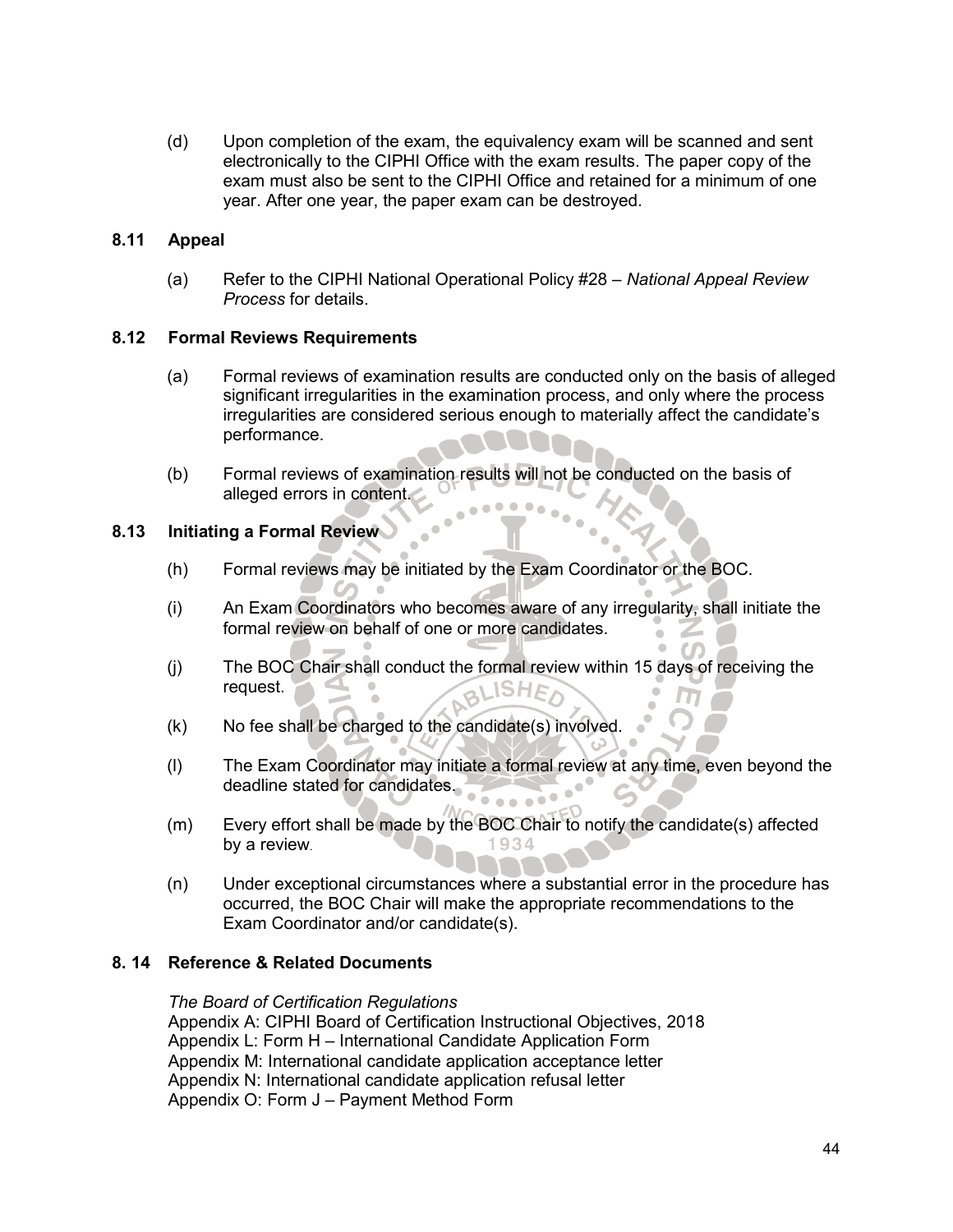Appendix P: BOC Guideline for International Candidate Equivalency Exam

# **8. 15 Version History**

| <b>Date</b>         | <b>Version</b>                                                              |
|---------------------|-----------------------------------------------------------------------------|
| July 29, 2020       | 1.0                                                                         |
| January 12, 2021    | 1.1                                                                         |
|                     | Added definitions for Exam                                                  |
|                     | <b>Coordinator and Exam Proctor</b>                                         |
|                     | Minor revision to 8.4 (a) and 8.5                                           |
|                     | (b)b. to clarify that a baccalaureate                                       |
|                     | or master's degree in the discipline                                        |
|                     | of environmental public health is                                           |
|                     | required, and that their educational                                        |
|                     | experience prepares them to                                                 |
|                     | practice as a certified PHI or EHO.                                         |
|                     | Minor revision to 8.9 (d) to clarify                                        |
|                     | how to reapply for the exam in the                                          |
|                     | event of a failure.                                                         |
|                     | Minor revision to 8.11 (b) to clarify<br>that cell phones may alternatively |
|                     | be shut off and not visible to                                              |
|                     | candidates for the entire                                                   |
|                     | examination period.                                                         |
|                     | Added Appendix P: BOC Guideline                                             |
|                     | for International Candidate                                                 |
|                     | <b>Equivalency Exam</b>                                                     |
| April 1, 2021       | 1.2                                                                         |
|                     | • Remove section 8.8 and relocate                                           |
|                     | the section to section 6.5 in policy 6                                      |
| $\dot{\mathcal{G}}$ | Re-number all sections after section                                        |
|                     | 8.8                                                                         |
|                     | Added subsection (d) in section 8.6.                                        |
| June 7, 2022        | 1.3 Major Revisions                                                         |
|                     | Change NOP#6 to NOP#28 on the<br><b>BOC</b> appeal process in Section       |
|                     | 6.11.                                                                       |
|                     | Add Section 8.12 Initiating a Formal                                        |
|                     | Review, formally stated in the                                              |
|                     | Repealed BOC Policy #9 - Formal                                             |
|                     | Reviews and Appeals of Board of                                             |
|                     | Certification Examinations.                                                 |
|                     | Add Section 8.13 Initiating a Formal                                        |
|                     | Review, formally stated in the                                              |
|                     | Repealed BOC Policy #9 - Formal                                             |
|                     | Reviews and Appeals of Board of                                             |
|                     | <b>Certification Examinations.</b>                                          |
|                     | Change section numbers to $8.14 -$                                          |
|                     | <b>Reference &amp; Relating Documents</b>                                   |
|                     | and 8.15 - Version History.                                                 |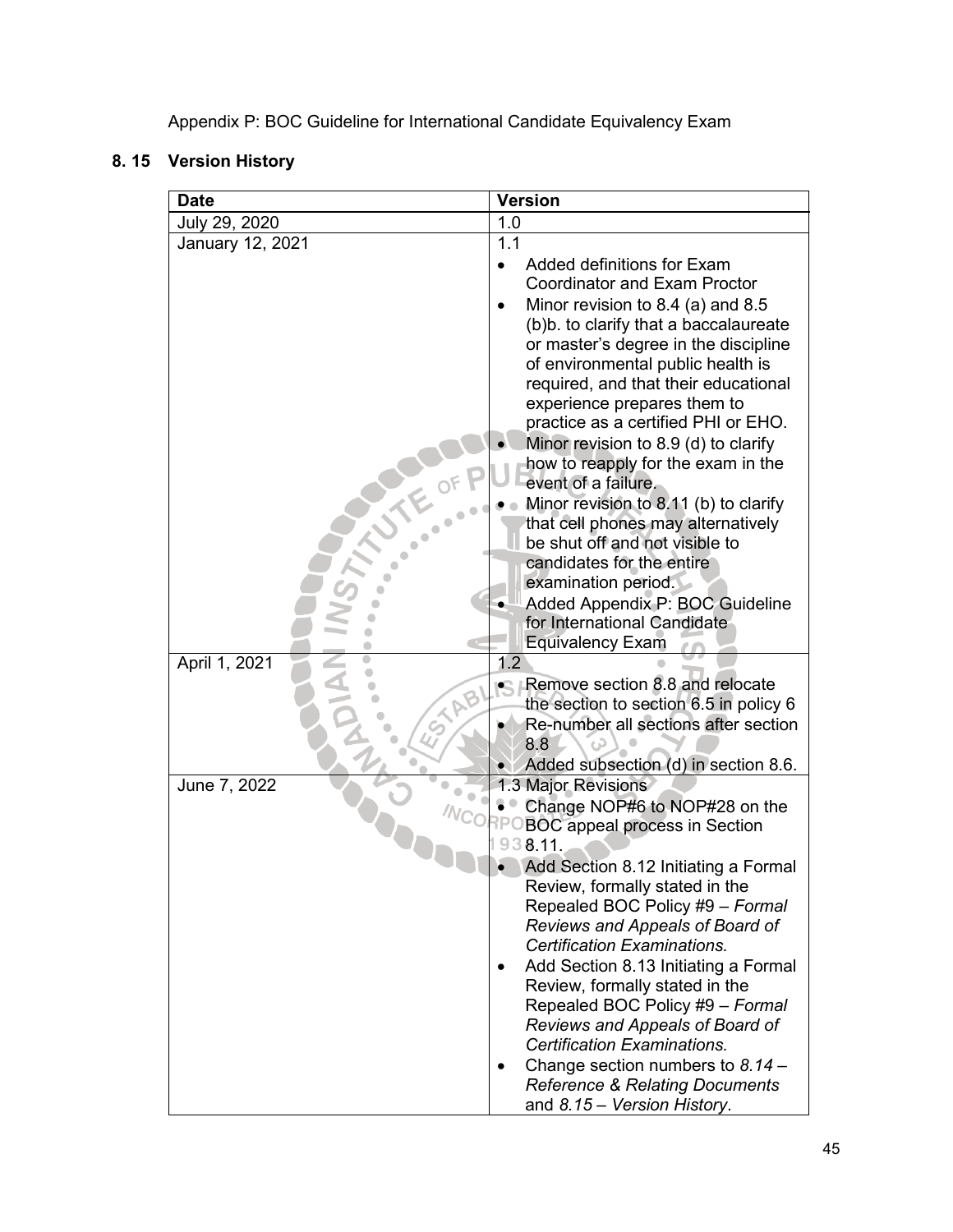**Document Number: BOC Policy 9 (REPEALED – Refer to NOP#28 for details of Appeals)**

## **Title: Formal Reviews and Appeals of Board of Certification Examinations**

**Approving Body:** Board of Certification of the Canadian Institute of Public Health Inspectors

**Effective Date:** 01-APR-2021 **REPEALED on JUNE 7, 2022**

#### **9.10 Version History**

| <b>Date</b>         | <b>Version</b>                     |
|---------------------|------------------------------------|
| April 1, 2021       | 1.0                                |
|                     | <b>Replaces archived Policy 13</b> |
| <b>June 7, 2022</b> | <b>Policy #9 REPEALED</b>          |
|                     | <b>Refer to NOP#28 for details</b> |

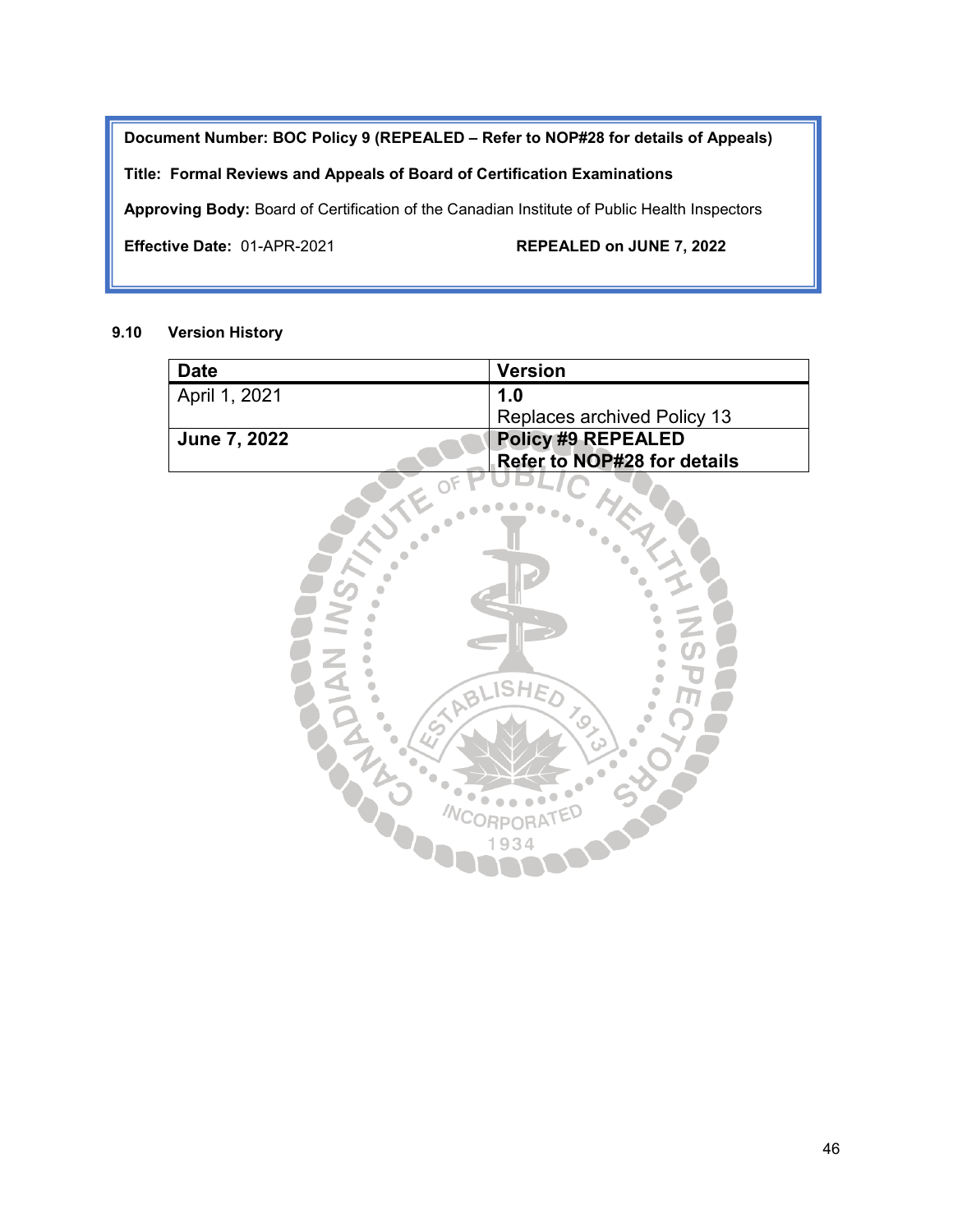**Title: Complaints Regarding BOC Members, NEP Members, Exam Coordinators, Examiners or Exam Proctors**

**Approving Body:** Board of Certification of the Canadian Institute of Public Health Inspectors

**Effective Date:** 02-APR-2021 **Last Revised Date:** 02-APR-2021

#### **10.1 Purpose**

Complaints related to BOC members, NEP members, exam coordinators, examiners or exam proctors will be reviewed to determine if individuals have contravened BOC regulation or administrative policies. The BOC will review any complaints as defined below and will investigate to determine the appropriate actions. The BOC will redirect individual complaints where it is deemed to be more appropriately addressed through the Branch's NEC Representatives.

#### **10.2 Scope**

This policy applies to BOC members, NEP members, exam coordinators, examiners, exam proctors and any volunteers appointed by the BOC.

 $OFP$ 

#### **10.3 Definitions**

**BOC** means the Board of Certification of CIPHI.

**BOC Chair** means the individual elected by the BOC of CIPHI from amongst its appointed members.

**CIPHI** means Canadian Institute of Public Health Inspectors.

**Exam coordinator** means a regular CIPHI member appointed for a term of 3 years, and a maximum of two terms by each branch of CIPHI, who may or may not be a member of the BOC, an instructor or faculty of an BOC accredited EPH program and who is not responsible for practicum training of candidates.

**Exam proctor** means a regular CIPHI member selected by the exam coordinator to supervise a candidate while they write the equivalency exam as prescribed in Policy 8.

**Examiner** means an individual, selected by the exam coordinator, who has completed the BOC examiner training and been a regular CIPHI member for a minimum of five (5) years, or is a retired CIPHI member who maintains their professional development hours, or is an allied public health professional.

**NEP** means the National Exam Panel which is a group of a minimum of six individuals, in which one (1) member is from the BOC, appointed for a term of three (3) years and a maximum of two (2) terms, with one selected by the current NEP members from each of the branches of BC, AB, SK/MB, ON, and NB/NS-PEI/NL, who create, revise, and select the twelve (12) scenario questions used for each oral segment of the certification exam.

**NEC** means the National Executive Council of CIPHI.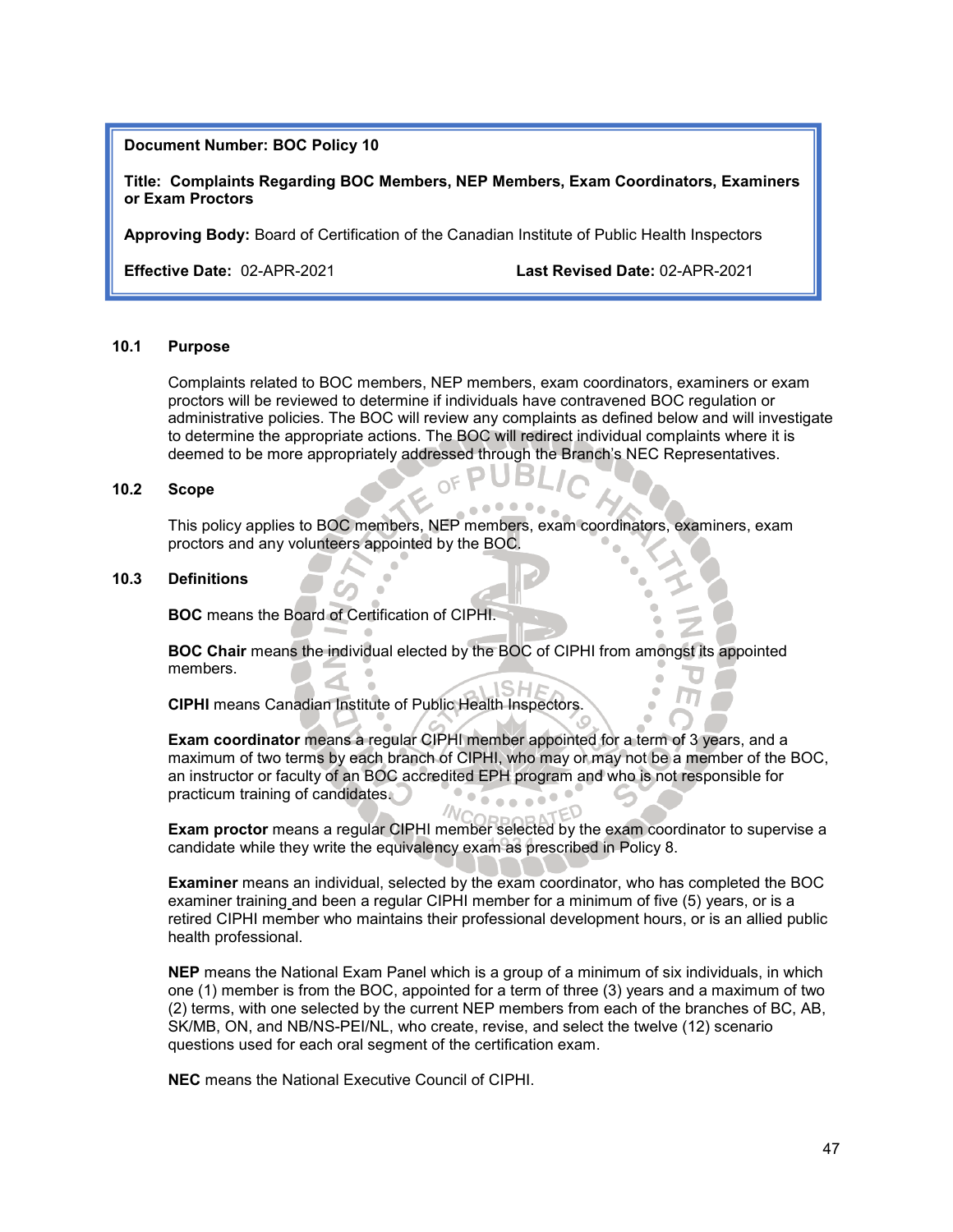#### **10.4 Complaints Regarding Examiners, Exam Proctor, or Volunteers under the BOC**

(g) Shall be received by the exam coordinator who shall report to the BOC Chair. The Chair shall review the complaint and investigate as needed to provide recommendations and consult the BOC members to determine follow-up action.

#### **10.5 Complaints Regarding Exam Coordinators or National Exam Panel Members**

(a) Shall be received by the BOC Chair. The Chair shall consult the Past Chair or Vice Chair and determine follow-up action.

#### **10.6 Complaints Regarding the BOC Chair or BOC Members**

(a) Shall follow the procedures established under CIPHI National Operating Policy #26: Code of Conduct – CIPHI Executive Members.

#### **10.7 Documentation of Complaint Process**

- (a) All complaints and any decisions that are made in regards to the complaint outcomes must be documented in writing.
- The BOC shall respond to the complainant and the individual who the complaint was about in writing informing them of the complaint outcomes.

#### **10.7 Reference & Related Documents**

*The Board of Certification Regulations* CIPHI National Operating Policy #26: Code of Conduct – CIPHI Executive Members

#### **10.8 Version History**

| <b>Date</b>   | <b>Version</b>                   |
|---------------|----------------------------------|
| April 2, 2021 | 1.0                              |
|               | • Replaces archived Policy 14    |
|               | • Added section on documentation |
|               | of complaint process             |
|               | 1934                             |

**UINNY** 

BLISHE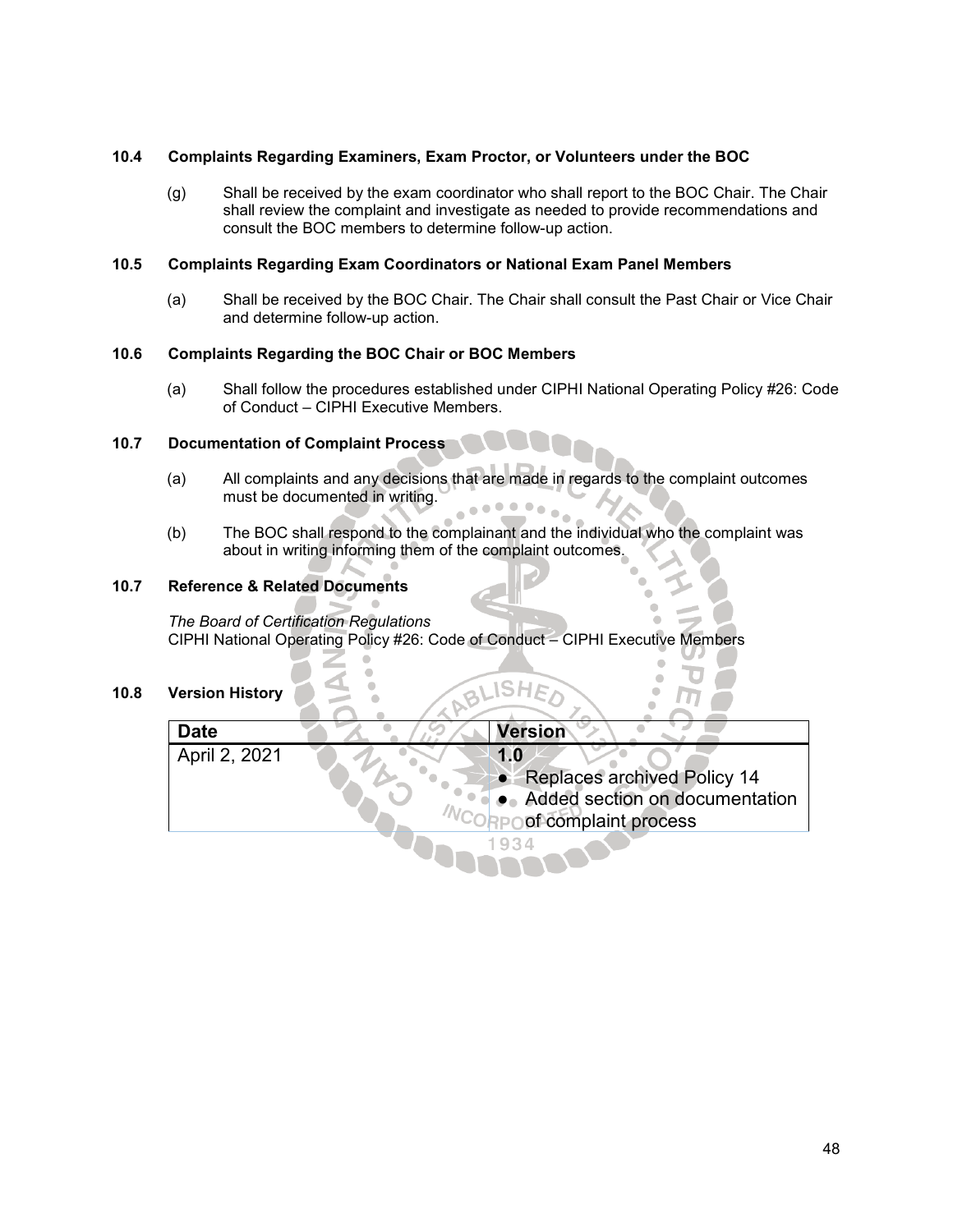**Title: Accommodation Policy**

**Approving Body:** Board of Certification of the Canadian Institute of Public Health Inspectors

**Effective Date:** 01-JAN-2022 **Last Revised Date:** 24-SEP-2021

## **11.1 Purpose**

This policy prescribes the requirements for a candidate to request accommodation related to the BOC oral examination.

## **11.2 Scope**

This policy applies to candidates and the Board of Certification.

## **11.3 Definitions**

**BOC** means the Board of Certification of CIPHI.

**BOC Chair** means the individual elected by the BOC of CIPHI from amongst its appointed members.

**Candidate** means a person who has successfully completed their BOC practicum.

**CIPHI Office** means the administrative service company contracted by CIPHI's National Executive Council. **ALISHEA** 

**Exam coordinator** means a regular CIPHI member appointed for a term of 3 years, and a maximum of two terms by each branch of CIPHI, who may or may not be a member of the BOC, an instructor or faculty of an BOC accredited EPH program and who is not responsible for practicum training of candidates.  $\sim$  0

**Qualified professional** means a licensed medical professional, such as a physician or registered psychologist, who is qualified to deal with the Candidate's specific medical condition and is licensed to practice in a Canadian jurisdiction.

## **11.4 Types of Accommodations**

- **(a)** Accommodations will be granted based on the BOC's review of the recommendations provided by the qualified professional.
- (b) All accommodation requests are confidential. The BOC will only release information to the accommodation review team (BOC members) and associated provincial examination coordinator.
- (c) Exams may be requested in either of Canada's official languages in accordance with Policy 4. Requests for examination in other languages will not be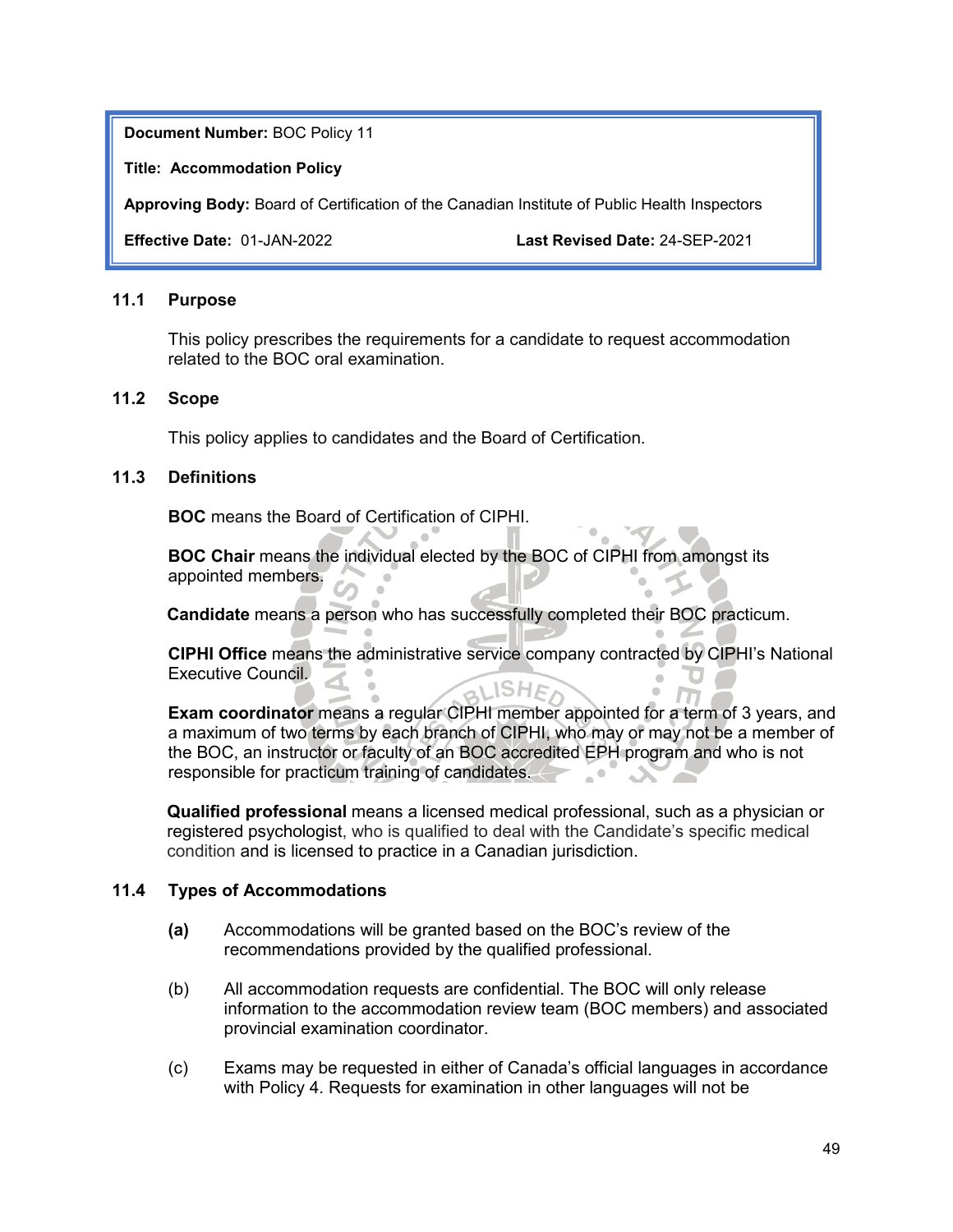considered. The BOC will not consider requests for a reader, scribe or translator for the candidate.

(d) Alternative examination dates will not be considered.

## **11.5 Application for Exam Accommodation**

- (a) Candidates seeking exam accommodation(s) are required to submit the following to the CIPHI office:
	- i. A signed letter from the candidate with a description of the functional limitation(s), its severity, and a specific description of the requested accommodation, and
	- ii. Supporting documentation from a qualified professional confirming the need for accommodation, which includes the following:
		- the severity of the accommodation,
		- the candidates' functional limitations, and
		- the specific parameters for the required accommodation during the oral examination.  $\mathbb{R}$ s an

 $\cdot$  2  $\bullet$  co

(b) A candidate must submit an application for each attempt at the oral examination.

## **11.6 Deadlines to Apply for Exam Accommodations**

(a) All forms and documents supporting a request for exam accommodation must be received by the CIPHI Office via a separate email from the BOC exam application at least 90 days before the examination date.

#### **11.7 BOC Decision on Accommodation Request**

- (a) The BOC reserves the right to deny accommodations if sufficient evidence has not been demonstrated to support the accommodation request, or if the BOC determines that the accommodation is unreasonable or practically not possible because it may have the effect of compromising the validity of the exam or its security or result in unfair advantage.
- (b) The BOC decision on the accommodation request is final.
- (c) The BOC must notify the candidate that the accommodation request is accepted or denied within four weeks after the application has been received by the CIPHI **Office**
- (d) The BOC will not process accommodation requests that are incomplete and/or missing required documentation.
- (e) All documentation regarding accommodation requests will be destroyed after the exam appeal period has passed.